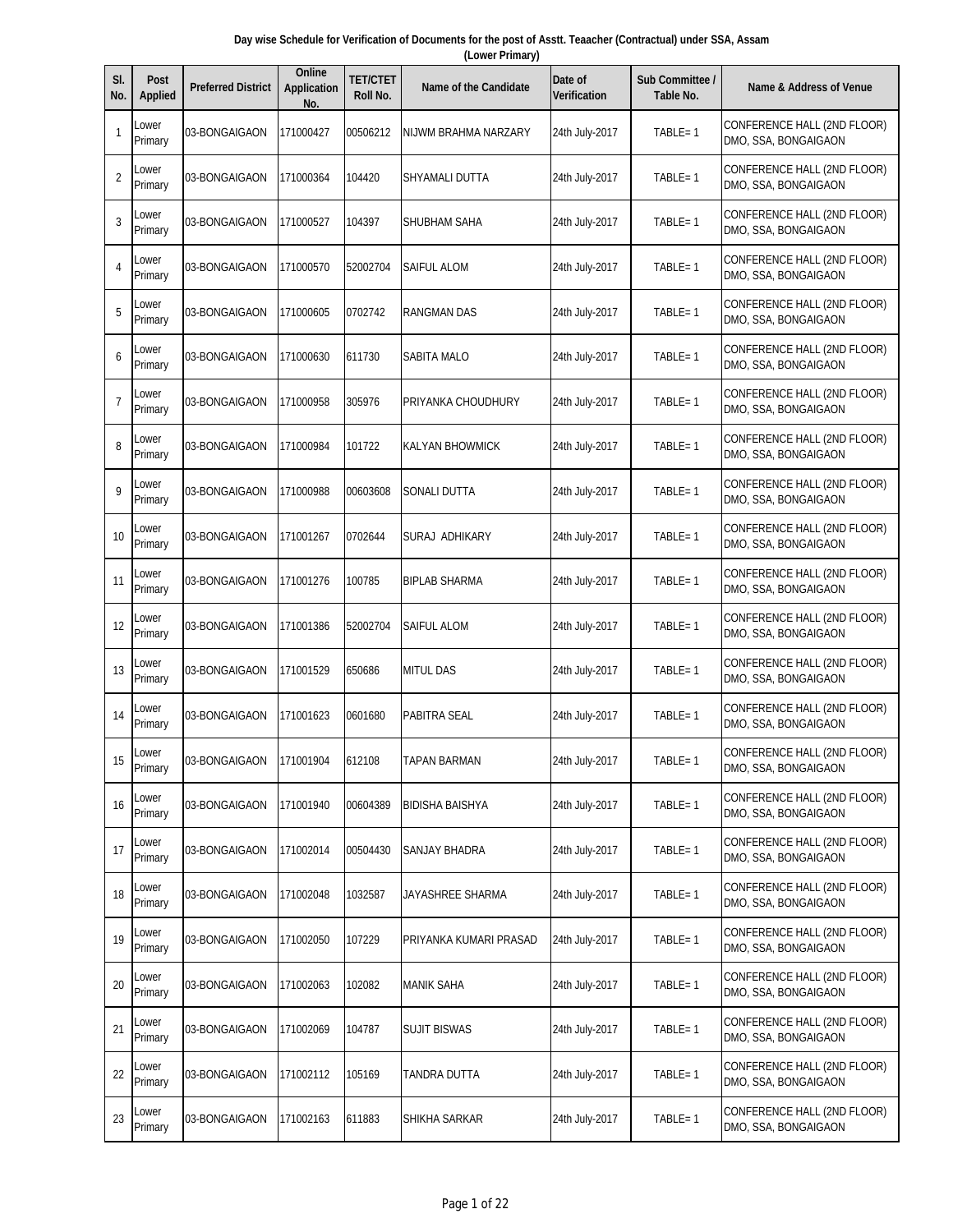|  | Day wise Schedule for Verification of Documents for the post of Asstt. Teaacher (Contractual) under SSA, Assam |  |  |
|--|----------------------------------------------------------------------------------------------------------------|--|--|
|  | (Lower Primary)                                                                                                |  |  |
|  |                                                                                                                |  |  |

| SI.<br>No. | <b>Post</b><br><b>Applied</b> | <b>Preferred District</b> | Online<br><b>Application</b><br>No. | <b>TET/CTET</b><br>Roll No. | <b>Name of the Candidate</b> | Date of<br><b>Verification</b> | Sub Committee /<br>Table No. | <b>Name &amp; Address of Venue</b>                  |
|------------|-------------------------------|---------------------------|-------------------------------------|-----------------------------|------------------------------|--------------------------------|------------------------------|-----------------------------------------------------|
| 24         | _ower<br>Primary              | 03-BONGAIGAON             | 171002164                           | 610120                      | ANUKUL MOJUMDAR              | 24th July-2017                 | TABLE=1                      | CONFERENCE HALL (2ND FLOOR)<br>DMO, SSA, BONGAIGAON |
| 25         | Lower<br>Primary              | 03-BONGAIGAON             | 171002207                           | 610821                      | JUN MONI HAZARIKA            | 24th July-2017                 | TABLE=1                      | CONFERENCE HALL (2ND FLOOR)<br>DMO, SSA, BONGAIGAON |
| 26         | Lower<br>Primary              | 03-BONGAIGAON             | 171002209                           | 610691                      | <b>HEMA TALUKDAR</b>         | 24th July-2017                 | $TABLE = 1$                  | CONFERENCE HALL (2ND FLOOR)<br>DMO, SSA, BONGAIGAON |
| 27         | Lower<br>Primary              | 03-BONGAIGAON             | 171002210                           | 611297                      | PABAN KUMAR MANDAL           | 24th July-2017                 | TABLE=1                      | CONFERENCE HALL (2ND FLOOR)<br>DMO, SSA, BONGAIGAON |
| 28         | Lower<br>Primary              | 03-BONGAIGAON             | 171002213                           | 611140                      | <b>MOUMITA SARKAR</b>        | 24th July-2017                 | $TABLE = 1$                  | CONFERENCE HALL (2ND FLOOR)<br>DMO, SSA, BONGAIGAON |
| 29         | Lower<br>Primary              | 03-BONGAIGAON             | 171002235                           | 102760                      | PAPIYA SAHA                  | 24th July-2017                 | TABLE=1                      | CONFERENCE HALL (2ND FLOOR)<br>DMO, SSA, BONGAIGAON |
| 30         | Lower<br>Primary              | 03-BONGAIGAON             | 171002251                           | 611419                      | PRANITA SARKAR               | 24th July-2017                 | TABLE=1                      | CONFERENCE HALL (2ND FLOOR)<br>DMO, SSA, BONGAIGAON |
| 31         | Lower<br>Primary              | 03-BONGAIGAON             | 171002491                           | 1101055                     | PANKAJ BARMAN                | 24th July-2017                 | $TABLE = 1$                  | CONFERENCE HALL (2ND FLOOR)<br>DMO, SSA, BONGAIGAON |
| 32         | Lower<br>Primary              | 03-BONGAIGAON             | 171002748                           | 611312                      | <b>PAMPA DAS</b>             | 24th July-2017                 | $TABLE = 1$                  | CONFERENCE HALL (2ND FLOOR)<br>DMO, SSA, BONGAIGAON |
| 33         | Lower<br>Primary              | 03-BONGAIGAON             | 171002756                           | 0701579                     | <b>HEMPROBHA ADHIKARY</b>    | 24th July-2017                 | TABLE=1                      | CONFERENCE HALL (2ND FLOOR)<br>DMO, SSA, BONGAIGAON |
| 34         | Lower<br>Primary              | 03-BONGAIGAON             | 171002767                           | 3100107                     | <b>MANIK DEBNATH</b>         | 24th July-2017                 | TABLE=1                      | CONFERENCE HALL (2ND FLOOR)<br>DMO, SSA, BONGAIGAON |
| 35         | Lower<br>Primary              | 03-BONGAIGAON             | 171002834                           | 610465                      | DEBABRAT SUTRADHAR           | 24th July-2017                 | TABLE=1                      | CONFERENCE HALL (2ND FLOOR)<br>DMO, SSA, BONGAIGAON |
| 36         | Lower<br>Primary              | 03-BONGAIGAON             | 171002835                           | 103661                      | RINKU PAUL                   | 24th July-2017                 | TABLE=1                      | CONFERENCE HALL (2ND FLOOR)<br>DMO, SSA, BONGAIGAON |
| 37         | _ower<br>Primary              | 03-BONGAIGAON             | 171002860                           | 3110339                     | <b>WILSON BASKE</b>          | 24th July-2017                 | TABLE=1                      | CONFERENCE HALL (2ND FLOOR)<br>DMO, SSA, BONGAIGAON |
| 38         | Lower<br>Primary              | 03-BONGAIGAON             | 171002939                           | 101751                      | KANCHAN MANDAL               | 24th July-2017                 | TABLE=1                      | CONFERENCE HALL (2ND FLOOR)<br>DMO, SSA, BONGAIGAON |
| 39         | Lower<br>Primary              | 03-BONGAIGAON             | 171002983                           | 610444                      | CHETAN CHANDRA DAS           | 24th July-2017                 | $TABLE = 1$                  | CONFERENCE HALL (2ND FLOOR)<br>DMO, SSA, BONGAIGAON |
| 40         | Lower<br>Primary              | 03-BONGAIGAON             | 171003011                           | 649010                      | LOHIT DAS                    | 24th July-2017                 | TABLE=1                      | CONFERENCE HALL (2ND FLOOR)<br>DMO, SSA, BONGAIGAON |
| 41         | Lower<br>Primary              | 03-BONGAIGAON             | 171003021                           | 52000707                    | CHAYANIKA SARKAR             | 24th July-2017                 | $TABLE = 1$                  | CONFERENCE HALL (2ND FLOOR)<br>DMO, SSA, BONGAIGAON |
| 42         | Lower<br>Primary              | 03-BONGAIGAON             | 171003138                           | 1101146                     | SNEHLATA DEVI                | 24th July-2017                 | TABLE=1                      | CONFERENCE HALL (2ND FLOOR)<br>DMO, SSA, BONGAIGAON |
| 43         | Lower<br>Primary              | 03-BONGAIGAON             | 171000103                           | 00506295                    | PRANITA SWARGIARY            | 24th July-2017                 | TABLE=1                      | CONFERENCE HALL (2ND FLOOR)<br>DMO, SSA, BONGAIGAON |
| 44         | Lower<br>Primary              | 03-BONGAIGAON             | 171000153                           | 0700519                     | MD MOINUL HOQUE KHAN         | 24th July-2017                 | TABLE=1                      | CONFERENCE HALL (2ND FLOOR)<br>DMO, SSA, BONGAIGAON |
| 45         | Lower<br>Primary              | 03-BONGAIGAON             | 171003375                           | 107826                      | SANJEET KUMAR                | 24th July-2017                 | TABLE=1                      | CONFERENCE HALL (2ND FLOOR)<br>DMO, SSA, BONGAIGAON |
| 46         | Lower<br>Primary              | 03-BONGAIGAON             | 171003386                           | 611628                      | RATIKA BALA BARMAN           | 24th July-2017                 | $TABLE = 1$                  | CONFERENCE HALL (2ND FLOOR)<br>DMO, SSA, BONGAIGAON |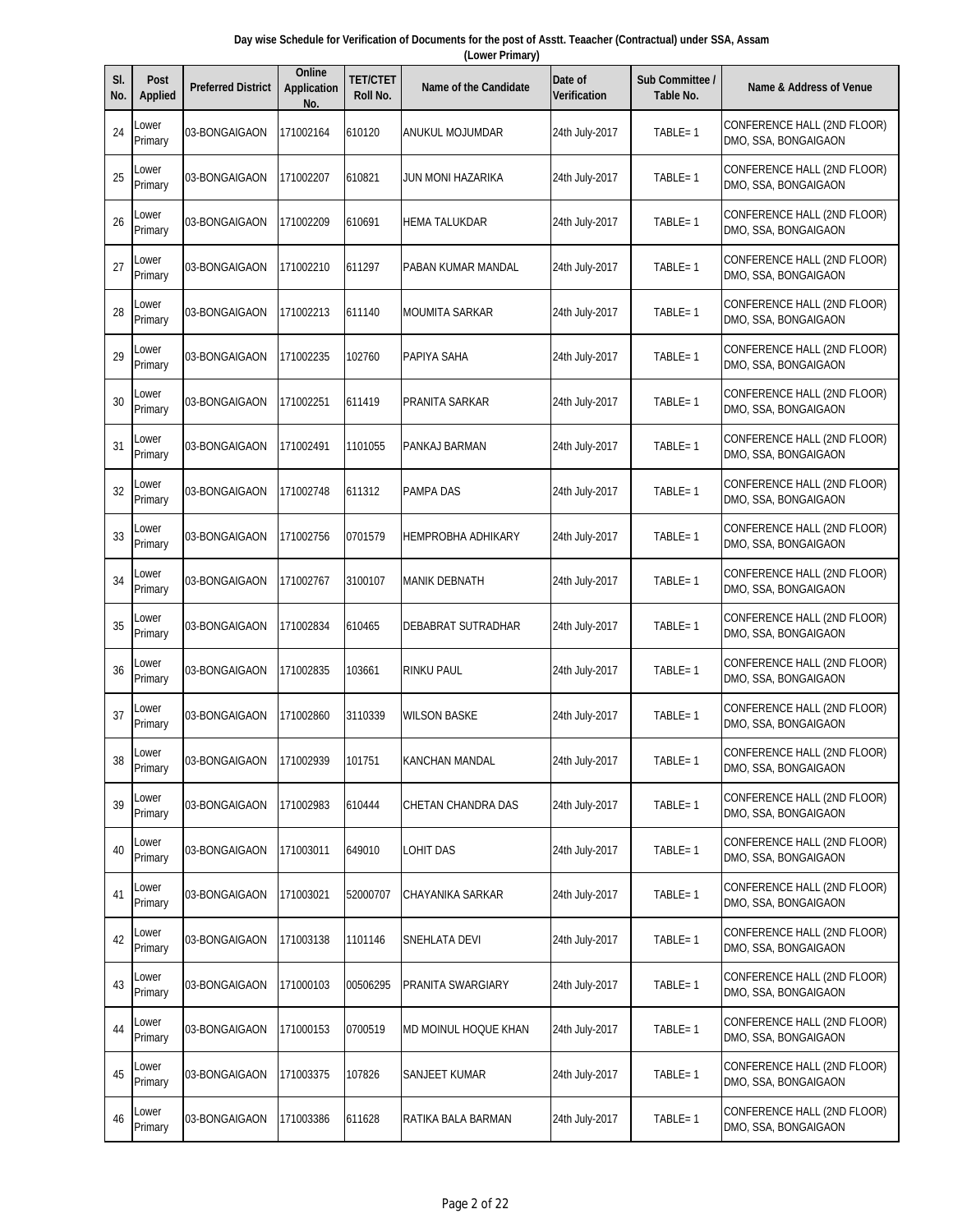| Day wise Schedule for Verification of Documents for the post of Asstt. Teaacher (Contractual) under SSA, Assam |  |                 |  |  |  |  |  |  |  |
|----------------------------------------------------------------------------------------------------------------|--|-----------------|--|--|--|--|--|--|--|
|                                                                                                                |  | (Lower Primary) |  |  |  |  |  |  |  |
|                                                                                                                |  |                 |  |  |  |  |  |  |  |

| SI.<br>No. | <b>Post</b><br><b>Applied</b> | <b>Preferred District</b> | Online<br><b>Application</b><br>No. | <b>TET/CTET</b><br>Roll No. | <b>Name of the Candidate</b>             | Date of<br>Verification | <b>Sub Committee /</b><br>Table No. | Name & Address of Venue                             |
|------------|-------------------------------|---------------------------|-------------------------------------|-----------------------------|------------------------------------------|-------------------------|-------------------------------------|-----------------------------------------------------|
| 47         | Lower<br>Primary              | 03-BONGAIGAON             | 171003412                           | 1354781                     | <b>SHANTANU PRASAD</b><br><b>DEBNATH</b> | 24th July-2017          | TABLE=1                             | CONFERENCE HALL (2ND FLOOR)<br>DMO, SSA, BONGAIGAON |
| 48         | Lower<br>Primary              | 03-BONGAIGAON             | 171003469                           | 08412155                    | <b>SUMAN</b>                             | 24th July-2017          | $TABLE = 1$                         | CONFERENCE HALL (2ND FLOOR)<br>DMO, SSA, BONGAIGAON |
| 49         | Lower<br>Primary              | 03-BONGAIGAON             | 171003489                           | 00504056                    | <b>HAFIJUR RAHMAN</b>                    | 24th July-2017          | $TABLE = 1$                         | CONFERENCE HALL (2ND FLOOR)<br>DMO, SSA, BONGAIGAON |
| 50         | Lower<br>Primary              | 03-BONGAIGAON             | 171003629                           | 610632                      | <b>GITA RANI DAS</b>                     | 24th July-2017          | $TABLE = 1$                         | CONFERENCE HALL (2ND FLOOR)<br>DMO, SSA, BONGAIGAON |
| 51         | Lower<br>Primary              | 03-BONGAIGAON             | 171003667                           | 1033203                     | RADHIKA DEVI                             | 24th July-2017          | $TABLE = 2$                         | CONFERENCE HALL (2ND FLOOR)<br>DMO, SSA, BONGAIGAON |
| 52         | Lower<br>Primary              | 03-BONGAIGAON             | 171003684                           | 106498                      | <b>LACHMAN SINGH ROY</b>                 | 24th July-2017          | $TABLE = 2$                         | CONFERENCE HALL (2ND FLOOR)<br>DMO, SSA, BONGAIGAON |
| 53         | Lower<br>Primary              | 03-BONGAIGAON             | 171003755                           | 52000577                    | <b>AZIBAR RAHMAN</b>                     | 24th July-2017          | $TABLE = 2$                         | CONFERENCE HALL (2ND FLOOR)<br>DMO, SSA, BONGAIGAON |
| 54         | Lower<br>Primary              | 03-BONGAIGAON             | 171003828                           | 106360                      | KALPANA DAS ROY                          | 24th July-2017          | $TABLE = 2$                         | CONFERENCE HALL (2ND FLOOR)<br>DMO, SSA, BONGAIGAON |
| 55         | Lower<br>Primary              | 03-BONGAIGAON             | 171003847                           | 611897                      | SHYAMAL SARKAR                           | 24th July-2017          | $TABLE = 2$                         | CONFERENCE HALL (2ND FLOOR)<br>DMO, SSA, BONGAIGAON |
| 56         | Lower<br>Primary              | 03-BONGAIGAON             | 171003907                           | 656704                      | SANTOSHI DAS                             | 24th July-2017          | $TABLE = 2$                         | CONFERENCE HALL (2ND FLOOR)<br>DMO, SSA, BONGAIGAON |
| 57         | Lower<br>Primary              | 03-BONGAIGAON             | 171004015                           | 643929                      | <b>DEEP SARKAR</b>                       | 24th July-2017          | $TABLE = 2$                         | CONFERENCE HALL (2ND FLOOR)<br>DMO, SSA, BONGAIGAON |
| 58         | Lower<br>Primary              | 03-BONGAIGAON             | 171004282                           | 643430                      | <b>CHANDAN SWARGIARY</b>                 | 24th July-2017          | $TABLE = 2$                         | CONFERENCE HALL (2ND FLOOR)<br>DMO, SSA, BONGAIGAON |
| 59         | Lower<br>Primary              | 03-BONGAIGAON             | 171004289                           | 103154                      | PRIYA ROY                                | 24th July-2017          | $TABLE = 2$                         | CONFERENCE HALL (2ND FLOOR)<br>DMO, SSA, BONGAIGAON |
| 60         | Lower<br>Primary              | 03-BONGAIGAON             | 171004501                           | 3100209                     | <b>SUCHITRA RAY</b>                      | 24th July-2017          | $TABLE = 2$                         | CONFERENCE HALL (2ND FLOOR)<br>DMO, SSA, BONGAIGAON |
| 61         | Lower<br>Primary              | 03-BONGAIGAON             | 171004764                           | 3110206                     | <b>MONOWAR HUSSAIN</b>                   | 24th July-2017          | TABLE=2                             | CONFERENCE HALL (2ND FLOOR)<br>DMO, SSA, BONGAIGAON |
| 62         | Lower<br>Primary              | 03-BONGAIGAON             | 171004782                           | 08518651                    | SABINA YESMIN                            | 24th July-2017          | $TABLE = 2$                         | CONFERENCE HALL (2ND FLOOR)<br>DMO, SSA, BONGAIGAON |
| 63         | Lower<br>Primary              | 03-BONGAIGAON             | 171005103                           | 652912                      | PARAG PATHAK                             | 24th July-2017          | $TABLE = 2$                         | CONFERENCE HALL (2ND FLOOR)<br>DMO, SSA, BONGAIGAON |
| 64         | Lower<br>Primary              | 03-BONGAIGAON             | 171005271                           | 3110240                     | PRANATI SARKAR                           | 24th July-2017          | $TABLE = 2$                         | CONFERENCE HALL (2ND FLOOR)<br>DMO, SSA, BONGAIGAON |
| 65         | Lower<br>Primary              | 03-BONGAIGAON             | 171005275                           | 610131                      | <b>APARNA DAS</b>                        | 24th July-2017          | TABLE=2                             | CONFERENCE HALL (2ND FLOOR)<br>DMO, SSA, BONGAIGAON |
| 66         | Lower<br>Primary              | 03-BONGAIGAON             | 171005431                           | 101232                      | DIPANKAR DUTTA                           | 24th July-2017          | $TABLE = 2$                         | CONFERENCE HALL (2ND FLOOR)<br>DMO, SSA, BONGAIGAON |
| 67         | Lower<br>Primary              | 03-BONGAIGAON             | 171005437                           | 610224                      | BAPAN CHANDRA MANDAL                     | 24th July-2017          | TABLE=2                             | CONFERENCE HALL (2ND FLOOR)<br>DMO, SSA, BONGAIGAON |
| 68         | Lower<br>Primary              | 03-BONGAIGAON             | 171005445                           | 102871                      | PINKI CHOWDHURY                          | 24th July-2017          | $TABLE = 2$                         | CONFERENCE HALL (2ND FLOOR)<br>DMO, SSA, BONGAIGAON |
| 69         | Lower<br>Primary              | 03-BONGAIGAON             | 171005482                           | 107568                      | REEMA KUMARI SHARMA                      | 24th July-2017          | $TABLE = 2$                         | CONFERENCE HALL (2ND FLOOR)<br>DMO, SSA, BONGAIGAON |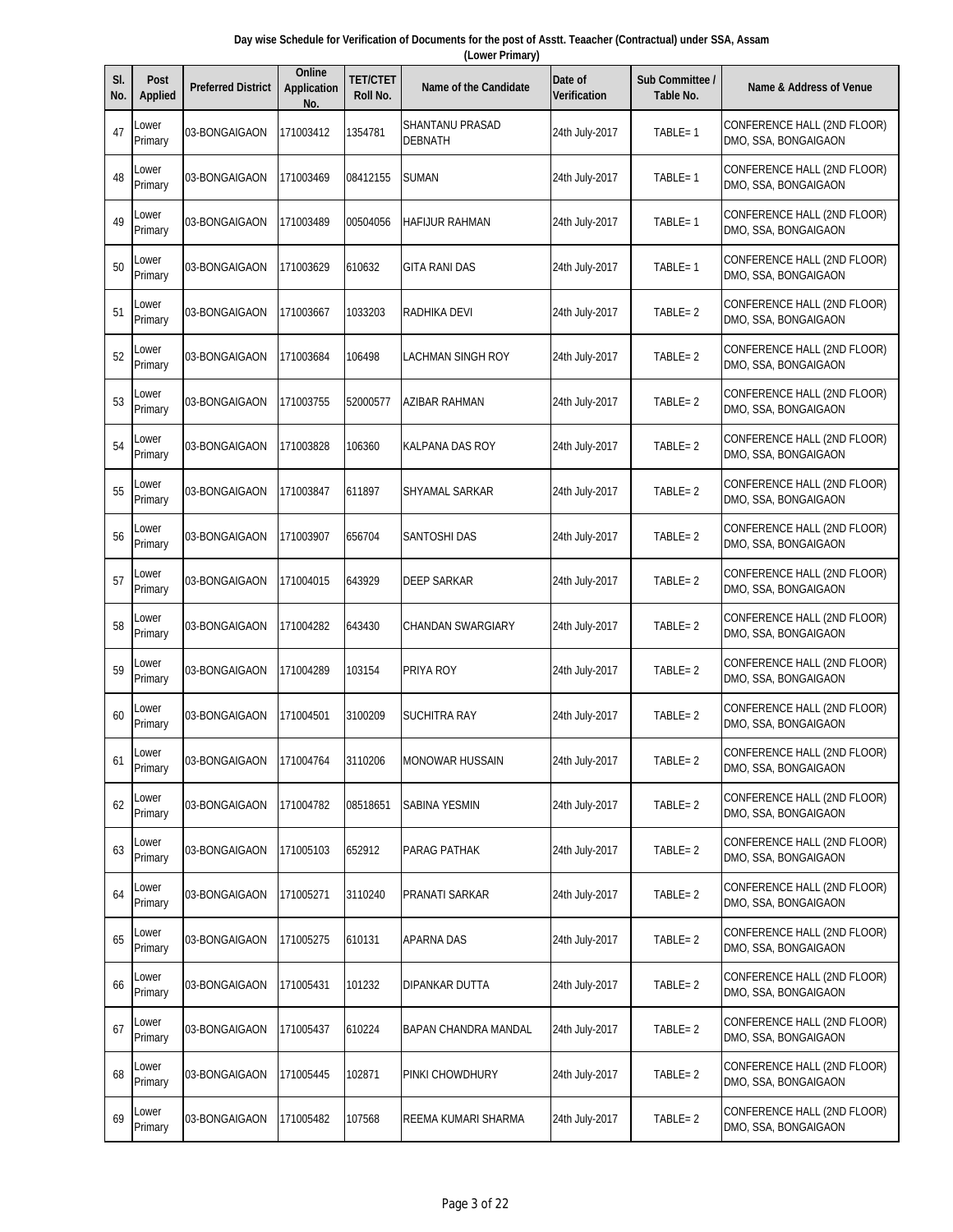| Day wise Schedule for Verification of Documents for the post of Asstt. Teaacher (Contractual) under SSA, Assam |  |  |                 |  |  |  |  |  |
|----------------------------------------------------------------------------------------------------------------|--|--|-----------------|--|--|--|--|--|
|                                                                                                                |  |  | (Lower Primary) |  |  |  |  |  |
|                                                                                                                |  |  |                 |  |  |  |  |  |

| SI.<br>No. | <b>Post</b><br><b>Applied</b> | <b>Preferred District</b> | Online<br><b>Application</b><br>No. | <b>TET/CTET</b><br>Roll No. | <b>Name of the Candidate</b> | Date of<br><b>Verification</b> | Sub Committee /<br>Table No. | <b>Name &amp; Address of Venue</b>                  |
|------------|-------------------------------|---------------------------|-------------------------------------|-----------------------------|------------------------------|--------------------------------|------------------------------|-----------------------------------------------------|
| 70         | Lower<br>Primary              | 03-BONGAIGAON             | 171005489                           | 610461                      | DAMODAR DAS                  | 24th July-2017                 | $TABLE = 2$                  | CONFERENCE HALL (2ND FLOOR)<br>DMO, SSA, BONGAIGAON |
| 71         | Lower<br>Primary              | 03-BONGAIGAON             | 171005560                           | 104692                      | SUBIR SAHA                   | 24th July-2017                 | $TABLE = 2$                  | CONFERENCE HALL (2ND FLOOR)<br>DMO, SSA, BONGAIGAON |
| 72         | Lower<br>Primary              | 03-BONGAIGAON             | 171005581                           | 611741                      | SAHAJIT SARKAR               | 24th July-2017                 | $TABLE = 2$                  | CONFERENCE HALL (2ND FLOOR)<br>DMO, SSA, BONGAIGAON |
| 73         | Lower<br>Primary              | 03-BONGAIGAON             | 171005610                           | 611617                      | RATAN CHANDRA ROY            | 24th July-2017                 | $TABLE = 2$                  | CONFERENCE HALL (2ND FLOOR)<br>DMO, SSA, BONGAIGAON |
| 74         | Lower<br>Primary              | 03-BONGAIGAON             | 171005666                           | 100043                      | AGRADEEP SAHA                | 24th July-2017                 | $TABLE = 2$                  | CONFERENCE HALL (2ND FLOOR)<br>DMO, SSA, BONGAIGAON |
| 75         | Lower<br>Primary              | 03-BONGAIGAON             | 171006267                           | 3110030                     | ANGURI LASKAR                | 24th July-2017                 | $TABLE = 2$                  | CONFERENCE HALL (2ND FLOOR)<br>DMO, SSA, BONGAIGAON |
| 76         | Lower<br>Primary              | 03-BONGAIGAON             | 171006382                           | 632434                      | A DAS                        | 24th July-2017                 | $TABLE = 2$                  | CONFERENCE HALL (2ND FLOOR)<br>DMO, SSA, BONGAIGAON |
| 77         | Lower<br>Primary              | 03-BONGAIGAON             | 171006409                           | 610558                      | DIPANJALI DUTTA              | 24th July-2017                 | $TABLE = 2$                  | CONFERENCE HALL (2ND FLOOR)<br>DMO, SSA, BONGAIGAON |
| 78         | Lower<br>Primary              | 03-BONGAIGAON             | 171006464                           | 105223                      | TAPASHI BANIK                | 24th July-2017                 | $TABLE = 2$                  | CONFERENCE HALL (2ND FLOOR)<br>DMO, SSA, BONGAIGAON |
| 79         | Lower<br>Primary              | 03-BONGAIGAON             | 171006521                           | 610104                      | ANJANA HAZARIKA              | 24th July-2017                 | $TABLE = 2$                  | CONFERENCE HALL (2ND FLOOR)<br>DMO, SSA, BONGAIGAON |
| 80         | Lower<br>Primary              | 03-BONGAIGAON             | 171006571                           | 0600715                     | HITESWAR RAY                 | 24th July-2017                 | $TABLE = 2$                  | CONFERENCE HALL (2ND FLOOR)<br>DMO, SSA, BONGAIGAON |
| 81         | Lower<br>Primary              | 03-BONGAIGAON             | 171006639                           | 52002242                    | PARBATI BARMAN               | 24th July-2017                 | $TABLE = 2$                  | CONFERENCE HALL (2ND FLOOR)<br>DMO, SSA, BONGAIGAON |
| 82         | Lower<br>Primary              | 03-BONGAIGAON             | 171006649                           | 611675                      | RITA DAS                     | 24th July-2017                 | $TABLE = 2$                  | CONFERENCE HALL (2ND FLOOR)<br>DMO, SSA, BONGAIGAON |
| 83         | Lower<br>Primary              | 03-BONGAIGAON             | 171006731                           | 100147                      | <b>AMITA DEB</b>             | 24th July-2017                 | $TABLE = 2$                  | CONFERENCE HALL (2ND FLOOR)<br>DMO, SSA, BONGAIGAON |
| 84         | Lower<br>Primary              | 03-BONGAIGAON             | 171006801                           | 611797                      | SANJIB KUMAR DAS             | 24th July-2017                 | $TABLE = 2$                  | CONFERENCE HALL (2ND FLOOR)<br>DMO, SSA, BONGAIGAON |
| 85         | Lower<br>Primary              | 03-BONGAIGAON             | 171006820                           | 610472                      | DEBASHREE DAS                | 24th July-2017                 | $TABLE = 2$                  | CONFERENCE HALL (2ND FLOOR)<br>DMO, SSA, BONGAIGAON |
| 86         | Lower<br>Primary              | 03-BONGAIGAON             | 171006864                           | 100778                      | <b>BIPLAB DEY</b>            | 24th July-2017                 | TABLE=2                      | CONFERENCE HALL (2ND FLOOR)<br>DMO, SSA, BONGAIGAON |
| 87         | Lower<br>Primary              | 03-BONGAIGAON             | 171007687                           | 3030298                     | JINTU KUMAR KALITA           | 24th July-2017                 | TABLE=2                      | CONFERENCE HALL (2ND FLOOR)<br>DMO, SSA, BONGAIGAON |
| 88         | Lower<br>Primary              | 03-BONGAIGAON             | 171007721                           | 51011673                    | ZIAUR RAHMAN AKAND           | 24th July-2017                 | $TABLE = 2$                  | CONFERENCE HALL (2ND FLOOR)<br>DMO, SSA, BONGAIGAON |
| 89         | Lower<br>Primary              | 03-BONGAIGAON             | 171007875                           | 1551692                     | <b>AMROSH RABHA</b>          | 24th July-2017                 | TABLE=2                      | CONFERENCE HALL (2ND FLOOR)<br>DMO, SSA, BONGAIGAON |
| 90         | Lower<br>Primary              | 03-BONGAIGAON             | 171007893                           | 611550                      | RAKESH SUTRADHAR             | 24th July-2017                 | TABLE=2                      | CONFERENCE HALL (2ND FLOOR)<br>DMO, SSA, BONGAIGAON |
| 91         | Lower<br>Primary              | 03-BONGAIGAON             | 171007936                           | 656188                      | SAHADEV RABHA                | 24th July-2017                 | TABLE=2                      | CONFERENCE HALL (2ND FLOOR)<br>DMO, SSA, BONGAIGAON |
| 92         | Lower<br>Primary              | 03-BONGAIGAON             | 171008051                           | 0600302                     | <b>MANORANJAN RAY</b>        | 24th July-2017                 | $TABLE = 2$                  | CONFERENCE HALL (2ND FLOOR)<br>DMO, SSA, BONGAIGAON |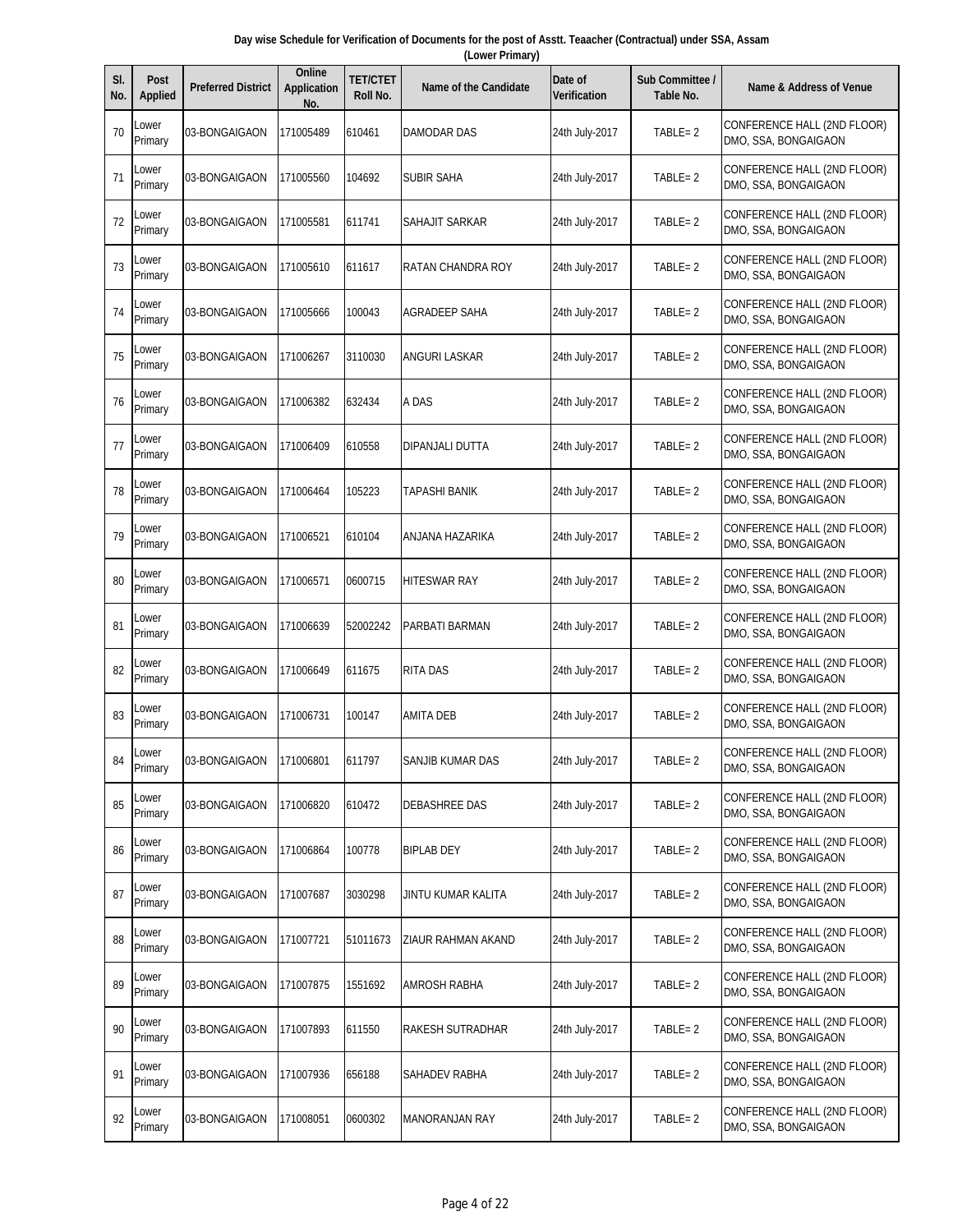| Day wise Schedule for Verification of Documents for the post of Asstt. Teaacher (Contractual) under SSA, Assam |  |
|----------------------------------------------------------------------------------------------------------------|--|
| (Lower Primary)                                                                                                |  |

| SI.<br>No. | <b>Post</b><br><b>Applied</b> | <b>Preferred District</b> | Online<br><b>Application</b><br>No. | <b>TET/CTET</b><br>Roll No. | <b>Name of the Candidate</b> | Date of<br>Verification | <b>Sub Committee /</b><br>Table No. | Name & Address of Venue                             |
|------------|-------------------------------|---------------------------|-------------------------------------|-----------------------------|------------------------------|-------------------------|-------------------------------------|-----------------------------------------------------|
| 93         | _ower<br>Primary              | 03-BONGAIGAON             | 171008099                           | 1111978                     | <b>MANISHA MISHRA</b>        | 24th July-2017          | TABLE=2                             | CONFERENCE HALL (2ND FLOOR)<br>DMO, SSA, BONGAIGAON |
| 94         | Lower<br>Primary              | 03-BONGAIGAON             | 171008150                           | 631256                      | MAMONI SAIKIA                | 24th July-2017          | $TABLE = 2$                         | CONFERENCE HALL (2ND FLOOR)<br>DMO, SSA, BONGAIGAON |
| 95         | Lower<br>Primary              | 03-BONGAIGAON             | 171008302                           | 611123                      | <b>MONOJ ARJAYA</b>          | 24th July-2017          | $TABLE = 2$                         | CONFERENCE HALL (2ND FLOOR)<br>DMO, SSA, BONGAIGAON |
| 96         | Lower<br>Primary              | 03-BONGAIGAON             | 171008388                           | 100451                      | ASHOK KUMAR DEY              | 24th July-2017          | $TABLE = 2$                         | CONFERENCE HALL (2ND FLOOR)<br>DMO, SSA, BONGAIGAON |
| 97         | Lower<br>Primary              | 03-BONGAIGAON             | 171008470                           | 658712                      | <b>SUDEV KARMAKAR</b>        | 24th July-2017          | $TABLE = 2$                         | CONFERENCE HALL (2ND FLOOR)<br>DMO, SSA, BONGAIGAON |
| 98         | Lower<br>Primary              | 03-BONGAIGAON             | 171008516                           | 646521                      | JAGANNATH RABIDAS            | 24th July-2017          | $TABLE = 2$                         | CONFERENCE HALL (2ND FLOOR)<br>DMO, SSA, BONGAIGAON |
| 99         | Lower<br>Primary              | 03-BONGAIGAON             | 171008531                           | 649017                      | LOKNATH DEKA                 | 24th July-2017          | $TABLE = 2$                         | CONFERENCE HALL (2ND FLOOR)<br>DMO, SSA, BONGAIGAON |
| 100        | Lower<br>Primary              | 03-BONGAIGAON             | 171008925                           | 656441                      | SANJAY CHOUDHURY             | 24th July-2017          | $TABLE = 2$                         | CONFERENCE HALL (2ND FLOOR)<br>DMO, SSA, BONGAIGAON |
| 101        | Lower<br>Primary              | 03-BONGAIGAON             | 171008927                           | 611909                      | SIMANTA SONOWAL              | 24th July-2017          | $TABLE = 3$                         | CONFERENCE HALL (2ND FLOOR)<br>DMO, SSA, BONGAIGAON |
| 102        | Lower<br>Primary              | 03-BONGAIGAON             | 171008945                           | 3030806                     | AJOY SINGH BRAHMA            | 24th July-2017          | $TABLE = 3$                         | CONFERENCE HALL (2ND FLOOR)<br>DMO, SSA, BONGAIGAON |
| 103        | Lower<br>Primary              | 03-BONGAIGAON             | 171009034                           | 1033132                     | PRADIP CHANDRA BORO          | 24th July-2017          | $TABLE = 3$                         | CONFERENCE HALL (2ND FLOOR)<br>DMO, SSA, BONGAIGAON |
| 104        | Lower<br>Primary              | 03-BONGAIGAON             | 171009052                           | 100183                      | ANAMIKA SAHA                 | 24th July-2017          | TABLE=3                             | CONFERENCE HALL (2ND FLOOR)<br>DMO, SSA, BONGAIGAON |
| 105        | Lower<br>Primary              | 03-BONGAIGAON             | 171009144                           | 1362290                     | REKHA BASUMATARY             | 24th July-2017          | $TABLE = 3$                         | CONFERENCE HALL (2ND FLOOR)<br>DMO, SSA, BONGAIGAON |
| 106        | Lower<br>Primary              | 03-BONGAIGAON             | 171009287                           | 4401915                     | PRADIP BARMAN                | 24th July-2017          | $TABLE = 3$                         | CONFERENCE HALL (2ND FLOOR)<br>DMO, SSA, BONGAIGAON |
| 107        | Lower<br>Primary              | 03-BONGAIGAON             | 171009305                           | 1362290                     | REKHA BASUMATARY             | 24th July-2017          | TABLE=3                             | CONFERENCE HALL (2ND FLOOR)<br>DMO, SSA, BONGAIGAON |
| 108        | Lower<br>Primary              | 03-BONGAIGAON             | 171009311                           | 57001728                    | AHMAD ALI                    | 24th July-2017          | TABLE=3                             | CONFERENCE HALL (2ND FLOOR)<br>DMO, SSA, BONGAIGAON |
| 109        | Lower<br>Primary              | 03-BONGAIGAON             | 171009407                           | 3030337                     | <b>KANKAN KALITA</b>         | 24th July-2017          | TABLE=3                             | CONFERENCE HALL (2ND FLOOR)<br>DMO, SSA, BONGAIGAON |
| 110        | Lower<br>Primary              | 03-BONGAIGAON             | 171009750                           | 611029                      | <b>MANIKA MEDHI</b>          | 24th July-2017          | $TABLE = 3$                         | CONFERENCE HALL (2ND FLOOR)<br>DMO, SSA, BONGAIGAON |
| 111        | Lower<br>Primary              | 03-BONGAIGAON             | 171009893                           | 611805                      | SANJIT KUMAR SARKAR          | 24th July-2017          | $TABLE = 3$                         | CONFERENCE HALL (2ND FLOOR)<br>DMO, SSA, BONGAIGAON |
| 112        | Lower<br>Primary              | 03-BONGAIGAON             | 171009966                           | 651722                      | NANIGOPAL BISWAS             | 24th July-2017          | TABLE=3                             | CONFERENCE HALL (2ND FLOOR)<br>DMO, SSA, BONGAIGAON |
| 113        | Lower<br>Primary              | 03-BONGAIGAON             | 171010033                           | 0601208                     | <b>GOLOK CHOUDHURY</b>       | 24th July-2017          | TABLE=3                             | CONFERENCE HALL (2ND FLOOR)<br>DMO, SSA, BONGAIGAON |
| 114        | Lower<br>Primary              | 03-BONGAIGAON             | 171010069                           | 52001033                    | <b>IFTIKHAR ALI AHMED</b>    | 24th July-2017          | TABLE=3                             | CONFERENCE HALL (2ND FLOOR)<br>DMO, SSA, BONGAIGAON |
| 115        | Lower<br>Primary              | 03-BONGAIGAON             | 171010092                           | 52000073                    | <b>ABDUL MALEQUE</b>         | 24th July-2017          | $TABLE = 3$                         | CONFERENCE HALL (2ND FLOOR)<br>DMO, SSA, BONGAIGAON |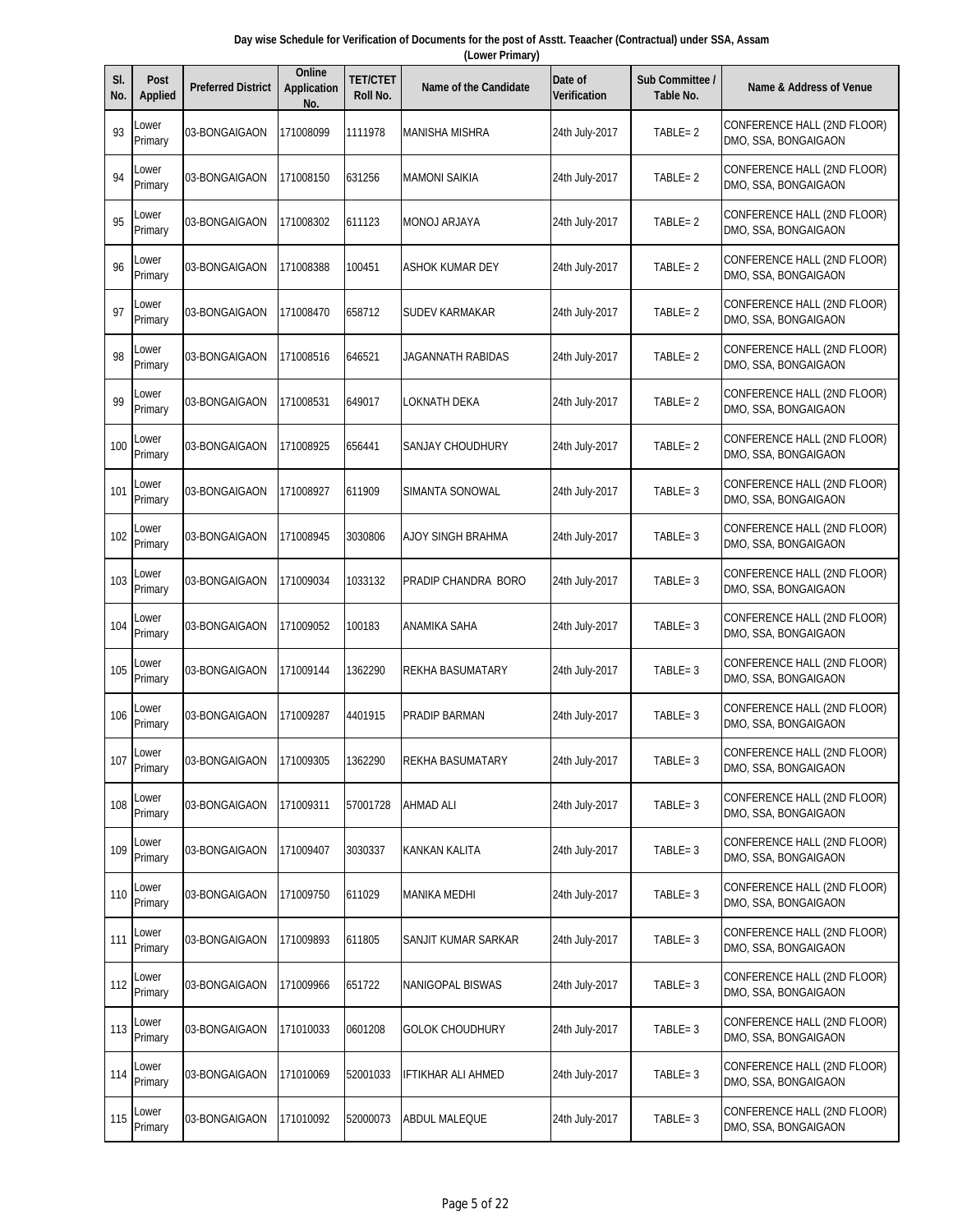| Day wise Schedule for Verification of Documents for the post of Asstt. Teaacher (Contractual) under SSA, Assam |  |
|----------------------------------------------------------------------------------------------------------------|--|
| (Lower Primary)                                                                                                |  |

| SI.<br>No. | <b>Post</b><br><b>Applied</b> | <b>Preferred District</b> | Online<br><b>Application</b><br>No. | <b>TET/CTET</b><br>Roll No. | <b>Name of the Candidate</b>              | Date of<br><b>Verification</b> | Sub Committee /<br>Table No. | <b>Name &amp; Address of Venue</b>                  |
|------------|-------------------------------|---------------------------|-------------------------------------|-----------------------------|-------------------------------------------|--------------------------------|------------------------------|-----------------------------------------------------|
| 116        | ower.<br>Primary              | 03-BONGAIGAON             | 171010134                           | 101352                      | <b>GEETA ACHARJEE</b>                     | 24th July-2017                 | TABLE=3                      | CONFERENCE HALL (2ND FLOOR)<br>DMO, SSA, BONGAIGAON |
| 117        | Lower<br>Primary              | 03-BONGAIGAON             | 171010158                           | 611750                      | SAMIR CHANDRA DAS                         | 24th July-2017                 | $TABLE = 3$                  | CONFERENCE HALL (2ND FLOOR)<br>DMO, SSA, BONGAIGAON |
| 118        | Lower<br>Primary              | 03-BONGAIGAON             | 171010162                           | 0600308                     | ANISUR RAHMAN MONDAL                      | 24th July-2017                 | $TABLE = 3$                  | CONFERENCE HALL (2ND FLOOR)<br>DMO, SSA, BONGAIGAON |
| 119        | Lower<br>Primary              | 03-BONGAIGAON             | 171010239                           | 610804                      | JONALI SUTRADHAR                          | 24th July-2017                 | $TABLE = 3$                  | CONFERENCE HALL (2ND FLOOR)<br>DMO, SSA, BONGAIGAON |
| 120        | Lower<br>Primary              | 03-BONGAIGAON             | 171010247                           | 610126                      | ANUPAMA MANDAL                            | 24th July-2017                 | $TABLE = 3$                  | CONFERENCE HALL (2ND FLOOR)<br>DMO, SSA, BONGAIGAON |
| 121        | Lower<br>Primary              | 03-BONGAIGAON             | 171010571                           | 610502                      | DHANMANI DAS                              | 24th July-2017                 | $TABLE = 3$                  | CONFERENCE HALL (2ND FLOOR)<br>DMO, SSA, BONGAIGAON |
| 122        | Lower<br>Primary              | 03-BONGAIGAON             | 171010829                           | 611076                      | <b>MINA RANI MANDAL</b>                   | 24th July-2017                 | $TABLE = 3$                  | CONFERENCE HALL (2ND FLOOR)<br>DMO, SSA, BONGAIGAON |
| 123        | Lower<br>Primary              | 03-BONGAIGAON             | 171010834                           | 655202                      | RATUL DAS                                 | 24th July-2017                 | $TABLE = 3$                  | CONFERENCE HALL (2ND FLOOR)<br>DMO, SSA, BONGAIGAON |
| 124        | Lower<br>Primary              | 03-BONGAIGAON             | 171011074                           | 640635                      | ANI MANTA RABHA                           | 24th July-2017                 | $TABLE = 3$                  | CONFERENCE HALL (2ND FLOOR)<br>DMO, SSA, BONGAIGAON |
| 125        | Lower<br>Primary              | 03-BONGAIGAON             | 171011150                           | 611050                      | <b>MANOJ MEDHI</b>                        | 24th July-2017                 | $TABLE = 3$                  | CONFERENCE HALL (2ND FLOOR)<br>DMO, SSA, BONGAIGAON |
| 126        | Lower<br>Primary              | 03-BONGAIGAON             | 171011151                           | 104124                      | SANJITA GHOSH                             | 24th July-2017                 | $TABLE = 3$                  | CONFERENCE HALL (2ND FLOOR)<br>DMO, SSA, BONGAIGAON |
| 127        | Lower<br>Primary              | 03-BONGAIGAON             | 171011158                           | 612001                      | SUJATA DAS                                | 24th July-2017                 | $TABLE = 3$                  | CONFERENCE HALL (2ND FLOOR)<br>DMO, SSA, BONGAIGAON |
| 128        | Lower<br>Primary              | 03-BONGAIGAON             | 171011186                           | 1111745                     | DHRUBAJIT BASUMATARY                      | 24th July-2017                 | $TABLE = 3$                  | CONFERENCE HALL (2ND FLOOR)<br>DMO, SSA, BONGAIGAON |
| 129        | Lower<br>Primary              | 03-BONGAIGAON             | 171011204                           | 610230                      | <b>BARNALI CHOUDHURY</b><br><b>SARKAR</b> | 24th July-2017                 | $TABLE = 3$                  | CONFERENCE HALL (2ND FLOOR)<br>DMO, SSA, BONGAIGAON |
| 130        | Lower<br>Primary              | 03-BONGAIGAON             | 171011374                           | 00502018                    | APPA RANI ROY                             | 24th July-2017                 | TABLE=3                      | CONFERENCE HALL (2ND FLOOR)<br>DMO, SSA, BONGAIGAON |
| 131        | Lower<br>Primary              | 03-BONGAIGAON             | 171011433                           | 100626                      | <b>BHASKAR ACHARJEE</b>                   | 24th July-2017                 | TABLE=3                      | CONFERENCE HALL (2ND FLOOR)<br>DMO, SSA, BONGAIGAON |
| 132        | Lower<br>Primary              | 03-BONGAIGAON             | 171011507                           | 102936                      | PIYALI AICH                               | 24th July-2017                 | TABLE=3                      | CONFERENCE HALL (2ND FLOOR)<br>DMO, SSA, BONGAIGAON |
| 133        | Lower<br>Primary              | 03-BONGAIGAON             | 171011541                           | 102150                      | <b>MAYURI SAHA</b>                        | 24th July-2017                 | $TABLE = 3$                  | CONFERENCE HALL (2ND FLOOR)<br>DMO, SSA, BONGAIGAON |
| 134        | Lower<br>Primary              | 03-BONGAIGAON             | 171011607                           | 103025                      | PRANAB GUHA                               | 24th July-2017                 | TABLE=3                      | CONFERENCE HALL (2ND FLOOR)<br>DMO, SSA, BONGAIGAON |
| 135        | Lower<br>Primary              | 03-BONGAIGAON             | 171011627                           | 56001706                    | .HANNAN .HUSSAIN.                         | 24th July-2017                 | TABLE=3                      | CONFERENCE HALL (2ND FLOOR)<br>DMO, SSA, BONGAIGAON |
| 136        | _ower<br>Primary              | 03-BONGAIGAON             | 171011832                           | 611933                      | SONTARA DAS                               | 24th July-2017                 | TABLE=3                      | CONFERENCE HALL (2ND FLOOR)<br>DMO, SSA, BONGAIGAON |
| 137        | Lower<br>Primary              | 03-BONGAIGAON             | 171011872                           | 52001465                    | <b>MAHAMMAD ALI</b>                       | 24th July-2017                 | TABLE=3                      | CONFERENCE HALL (2ND FLOOR)<br>DMO, SSA, BONGAIGAON |
| 138        | Lower<br>Primary              | 03-BONGAIGAON             | 171012109                           | 658682                      | SUBRATA TARAFDER                          | 24th July-2017                 | $TABLE = 3$                  | CONFERENCE HALL (2ND FLOOR)<br>DMO, SSA, BONGAIGAON |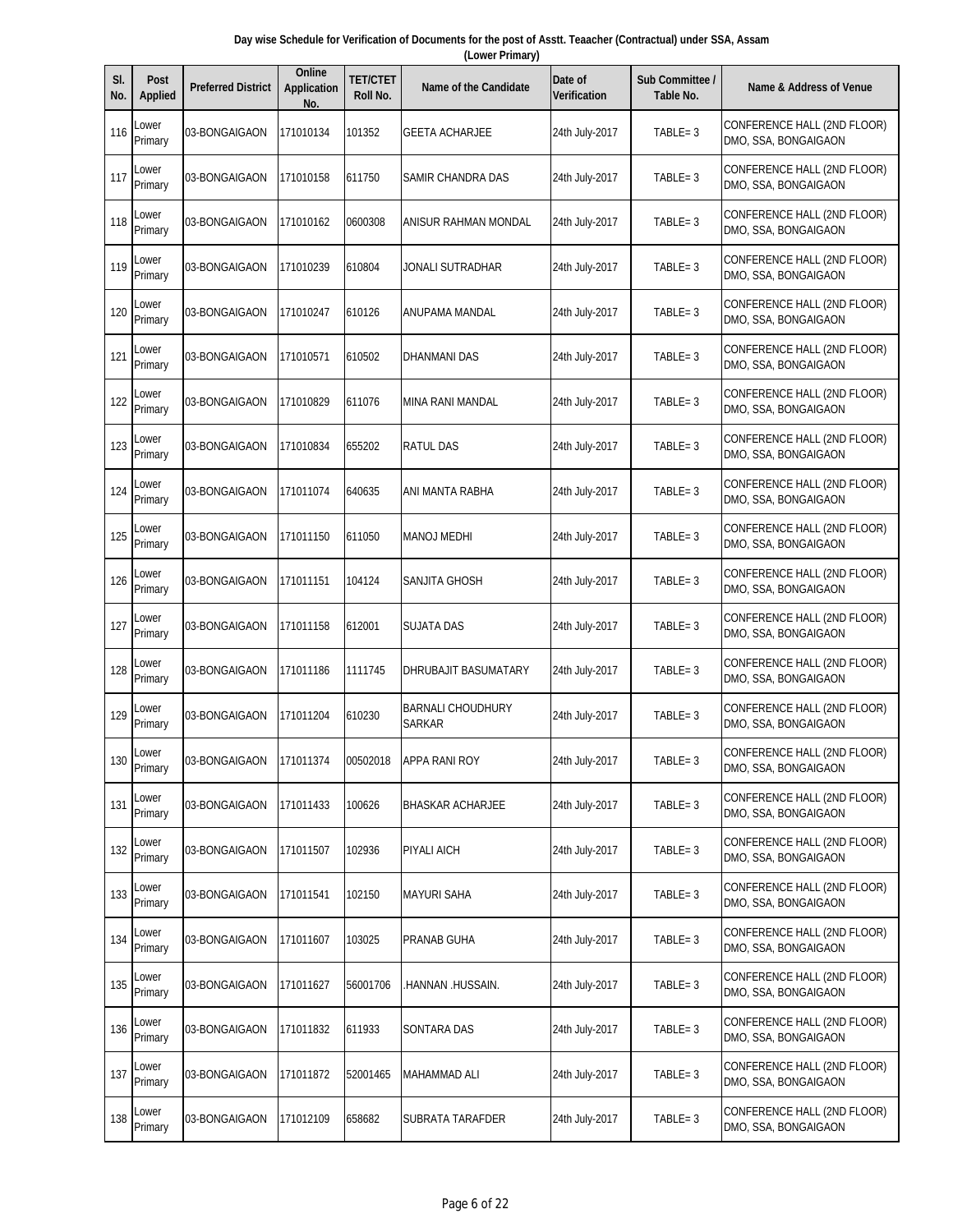| Day wise Schedule for Verification of Documents for the post of Asstt. Teaacher (Contractual) under SSA, Assam |  |  |  |  |  |  |  |  |
|----------------------------------------------------------------------------------------------------------------|--|--|--|--|--|--|--|--|
| (Lower Primary)                                                                                                |  |  |  |  |  |  |  |  |
|                                                                                                                |  |  |  |  |  |  |  |  |

| SI.<br>No. | <b>Post</b><br><b>Applied</b> | <b>Preferred District</b> | Online<br><b>Application</b><br>No. | <b>TET/CTET</b><br>Roll No. | <b>Name of the Candidate</b> | Date of<br><b>Verification</b> | Sub Committee /<br>Table No. | Name & Address of Venue                             |
|------------|-------------------------------|---------------------------|-------------------------------------|-----------------------------|------------------------------|--------------------------------|------------------------------|-----------------------------------------------------|
| 139        | ower.<br>Primary              | 03-BONGAIGAON             | 171012142                           | 641694                      | <b>BANESWAR DAS</b>          | 24th July-2017                 | $TABLE = 3$                  | CONFERENCE HALL (2ND FLOOR)<br>DMO, SSA, BONGAIGAON |
| 140        | Lower<br>Primary              | 03-BONGAIGAON             | 171012154                           | 3110376                     | ASHIMA SAHA                  | 24th July-2017                 | $TABLE = 3$                  | CONFERENCE HALL (2ND FLOOR)<br>DMO, SSA, BONGAIGAON |
| 141        | Lower<br>Primary              | 03-BONGAIGAON             | 171012181                           | 105008                      | SURAJIT SAHA                 | 24th July-2017                 | $TABLE = 3$                  | CONFERENCE HALL (2ND FLOOR)<br>DMO, SSA, BONGAIGAON |
| 142        | Lower<br>Primary              | 03-BONGAIGAON             | 171012253                           | 648595                      | KSHITISH DAS                 | 24th July-2017                 | $TABLE = 3$                  | CONFERENCE HALL (2ND FLOOR)<br>DMO, SSA, BONGAIGAON |
| 143        | Lower<br>Primary              | 03-BONGAIGAON             | 171012367                           | 643484                      | CHANDIKA RABHA               | 24th July-2017                 | $TABLE = 3$                  | CONFERENCE HALL (2ND FLOOR)<br>DMO, SSA, BONGAIGAON |
| 144        | Lower<br>Primary              | 03-BONGAIGAON             | 171012426                           | 102818                      | PAULOMI BANERJEE             | 24th July-2017                 | TABLE=3                      | CONFERENCE HALL (2ND FLOOR)<br>DMO, SSA, BONGAIGAON |
| 145        | Lower<br>Primary              | 03-BONGAIGAON             | 171012493                           | 00501501                    | TEJITA RAI                   | 24th July-2017                 | $TABLE = 3$                  | CONFERENCE HALL (2ND FLOOR)<br>DMO, SSA, BONGAIGAON |
| 146        | Lower<br>Primary              | 03-BONGAIGAON             | 171012534                           | 646533                      | JAGYESWAR MANDAL             | 24th July-2017                 | $TABLE = 3$                  | CONFERENCE HALL (2ND FLOOR)<br>DMO, SSA, BONGAIGAON |
| 147        | Lower<br>Primary              | 03-BONGAIGAON             | 171012663                           | 611396                      | PRAKASH SUTRADHAR            | 24th July-2017                 | $TABLE = 3$                  | CONFERENCE HALL (2ND FLOOR)<br>DMO, SSA, BONGAIGAON |
| 148        | Lower<br>Primary              | 03-BONGAIGAON             | 171012698                           | 107403                      | RAJIV RAM                    | 24th July-2017                 | TABLE=3                      | CONFERENCE HALL (2ND FLOOR)<br>DMO, SSA, BONGAIGAON |
| 149        | Lower<br>Primary              | 03-BONGAIGAON             | 171012933                           | 03009678                    | SANDEEP                      | 24th July-2017                 | TABLE=3                      | CONFERENCE HALL (2ND FLOOR)<br>DMO, SSA, BONGAIGAON |
| 150        | Lower<br>Primary              | 03-BONGAIGAON             | 171012987                           | 0701519                     | <b>GEETIKA PAUL</b>          | 24th July-2017                 | $TABLE = 3$                  | CONFERENCE HALL (2ND FLOOR)<br>DMO, SSA, BONGAIGAON |
| 151        | Lower<br>Primary              | 03-BONGAIGAON             | 171013261                           | 611002                      | <b>MAMATA DAS</b>            | 24th July-2017                 | $TABLE = 4$                  | CONFERENCE HALL (2ND FLOOR)<br>DMO, SSA, BONGAIGAON |
| 152        | Lower<br>Primary              | 03-BONGAIGAON             | 171013301                           | 1543400                     | SANTANA BASISTHA             | 24th July-2017                 | $TABLE = 4$                  | CONFERENCE HALL (2ND FLOOR)<br>DMO, SSA, BONGAIGAON |
|            | $153$ Lower<br>Primary        | 03-BONGAIGAON             | 171013380                           | 3020084                     | <b>BIPUL DAS</b>             | 24th July-2017                 | $TABLE = 4$                  | CONFERENCE HALL (2ND FLOOR)<br>DMO, SSA, BONGAIGAON |
| 154        | Lower<br>Primary              | 03-BONGAIGAON             | 171013436                           | 3100566                     | TAPESH MALLICK               | 24th July-2017                 | $TABLE = 4$                  | CONFERENCE HALL (2ND FLOOR)<br>DMO, SSA, BONGAIGAON |
| 155        | Lower<br>Primary              | 03-BONGAIGAON             | 171013473                           | 3110288                     | SAHIDUR AHMED                | 24th July-2017                 | TABLE= 4                     | CONFERENCE HALL (2ND FLOOR)<br>DMO, SSA, BONGAIGAON |
| 156        | Lower<br>Primary              | 03-BONGAIGAON             | 171013582                           | 106470                      | KULDEEP BARNWAL              | 24th July-2017                 | TABLE= 4                     | CONFERENCE HALL (2ND FLOOR)<br>DMO, SSA, BONGAIGAON |
| 157        | Lower<br>Primary              | 03-BONGAIGAON             | 171013693                           | 3110380                     | <b>BANJIT BHOWMICK</b>       | 24th July-2017                 | TABLE= 4                     | CONFERENCE HALL (2ND FLOOR)<br>DMO, SSA, BONGAIGAON |
| 158        | Lower<br>Primary              | 03-BONGAIGAON             | 171013836                           | 0600314                     | MD REJAUL KARIM MONDAL       | 24th July-2017                 | $TABLE = 4$                  | CONFERENCE HALL (2ND FLOOR)<br>DMO, SSA, BONGAIGAON |
| 159        | Lower<br>Primary              | 03-BONGAIGAON             | 171013969                           | 52000276                    | ALAUDDIN SARKAR              | 24th July-2017                 | $TABLE = 4$                  | CONFERENCE HALL (2ND FLOOR)<br>DMO, SSA, BONGAIGAON |
| 160        | Lower<br>Primary              | 03-BONGAIGAON             | 171013979                           | 52001565                    | MD ABDUL KADER               | 24th July-2017                 | $TABLE = 4$                  | CONFERENCE HALL (2ND FLOOR)<br>DMO, SSA, BONGAIGAON |
| 161        | Lower<br>Primary              | 03-BONGAIGAON             | 171014081                           | 56005318                    | SOHIDUL ISLAM                | 24th July-2017                 | TABLE= 4                     | CONFERENCE HALL (2ND FLOOR)<br>DMO, SSA, BONGAIGAON |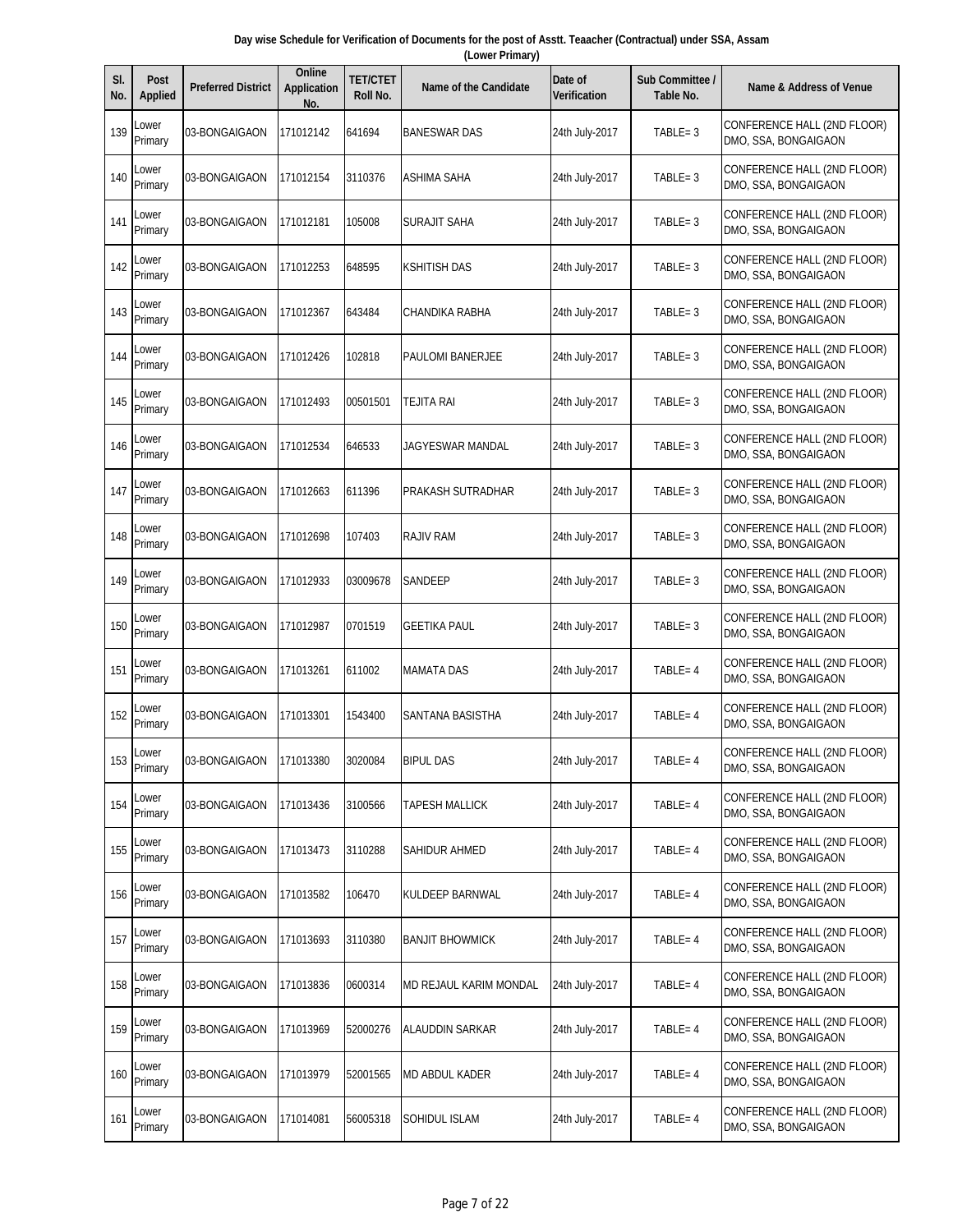| Day wise Schedule for Verification of Documents for the post of Asstt. Teaacher (Contractual) under SSA, Assam |  |  |  |  |  |  |  |  |
|----------------------------------------------------------------------------------------------------------------|--|--|--|--|--|--|--|--|
| (Lower Primary)                                                                                                |  |  |  |  |  |  |  |  |
|                                                                                                                |  |  |  |  |  |  |  |  |

| SI.<br>No. | <b>Post</b><br><b>Applied</b> | <b>Preferred District</b> | Online<br><b>Application</b><br>No. | <b>TET/CTET</b><br>Roll No. | <b>Name of the Candidate</b> | Date of<br><b>Verification</b> | Sub Committee /<br>Table No. | Name & Address of Venue                                    |
|------------|-------------------------------|---------------------------|-------------------------------------|-----------------------------|------------------------------|--------------------------------|------------------------------|------------------------------------------------------------|
| 162        | _ower<br>Primary              | 03-BONGAIGAON             | 171014210                           | 652080                      | NILAKSHI HALOI               | 24th July-2017                 | TABLE= 4                     | CONFERENCE HALL (2ND FLOOR)<br>DMO, SSA, BONGAIGAON        |
| 163        | Lower<br>Primary              | 03-BONGAIGAON             | 171014268                           | 1000223                     | DEBARUN DUTTA                | 24th July-2017                 | $TABLE = 4$                  | CONFERENCE HALL (2ND FLOOR)<br>DMO, SSA, BONGAIGAON        |
| 164        | Lower<br>Primary              | 03-BONGAIGAON             | 171014296                           | 610018                      | <b>AJAY ARYA</b>             | 24th July-2017                 | $TABLE = 4$                  | CONFERENCE HALL (2ND FLOOR)<br>DMO, SSA, BONGAIGAON        |
| 165        | Lower<br>Primary              | 03-BONGAIGAON             | 171014330                           | 653781                      | PRANNATH BARMAN              | 24th July-2017                 | $TABLE = 4$                  | <b>CONFERENCE HALL (2ND FLOOR)</b><br>DMO, SSA, BONGAIGAON |
| 166        | Lower<br>Primary              | 03-BONGAIGAON             | 171014337                           | 611628                      | RATIKA BALA BARMAN           | 24th July-2017                 | $TABLE = 4$                  | CONFERENCE HALL (2ND FLOOR)<br>DMO, SSA, BONGAIGAON        |
| 167        | Lower<br>Primary              | 03-BONGAIGAON             | 171014373                           | 610242                      | BASANTA KUMAR DAS            | 24th July-2017                 | TABLE= 4                     | CONFERENCE HALL (2ND FLOOR)<br>DMO, SSA, BONGAIGAON        |
| 168        | Lower<br>Primary              | 03-BONGAIGAON             | 171014399                           | 611765                      | SANDHYA SARKAR               | 24th July-2017                 | $TABLE = 4$                  | CONFERENCE HALL (2ND FLOOR)<br>DMO, SSA, BONGAIGAON        |
| 169        | Lower<br>Primary              | 03-BONGAIGAON             | 171014423                           | 103752                      | RUMA BASAK                   | 24th July-2017                 | $TABLE = 4$                  | CONFERENCE HALL (2ND FLOOR)<br>DMO, SSA, BONGAIGAON        |
| 170        | Lower<br>Primary              | 03-BONGAIGAON             | 171014529                           | 646159                      | <b>HIMANGSHU DAS</b>         | 24th July-2017                 | $TABLE = 4$                  | CONFERENCE HALL (2ND FLOOR)<br>DMO, SSA, BONGAIGAON        |
| 171        | Lower<br>Primary              | 03-BONGAIGAON             | 171014534                           | 100043                      | AGRADEEP SAHA                | 24th July-2017                 | TABLE= 4                     | CONFERENCE HALL (2ND FLOOR)<br>DMO, SSA, BONGAIGAON        |
| 172        | Lower<br>Primary              | 03-BONGAIGAON             | 171014548                           | 102818                      | PAULOMI BANERJEE             | 24th July-2017                 | TABLE= 4                     | CONFERENCE HALL (2ND FLOOR)<br>DMO, SSA, BONGAIGAON        |
| 173        | Lower<br>Primary              | 03-BONGAIGAON             | 171014795                           | 52002349                    | RANJIT KALITA                | 24th July-2017                 | $TABLE = 4$                  | CONFERENCE HALL (2ND FLOOR)<br>DMO, SSA, BONGAIGAON        |
| 174        | Lower<br>Primary              | 03-BONGAIGAON             | 171014815                           | 610010                      | <b>ABHIJIT DAS</b>           | 24th July-2017                 | $TABLE = 4$                  | CONFERENCE HALL (2ND FLOOR)<br>DMO, SSA, BONGAIGAON        |
| 175        | Lower<br>Primary              | 03-BONGAIGAON             | 171014842                           | 610038                      | ALOKA DAS                    | 24th July-2017                 | TABLE= 4                     | CONFERENCE HALL (2ND FLOOR)<br>DMO, SSA, BONGAIGAON        |
| 176        | Lower<br>Primary              | 03-BONGAIGAON             | 171014858                           | 692615                      | SIMANTA DAS                  | 24th July-2017                 | $TABLE = 4$                  | CONFERENCE HALL (2ND FLOOR)<br>DMO, SSA, BONGAIGAON        |
| 177        | Lower<br>Primary              | 03-BONGAIGAON             | 171015144                           | 3110174                     | <b>MAMPI SARKAR</b>          | 24th July-2017                 | $TABLE = 4$                  | <b>CONFERENCE HALL (2ND FLOOR)</b><br>DMO, SSA, BONGAIGAON |
| 178        | Lower<br>Primary              | 03-BONGAIGAON             | 171015286                           | 656530                      | SANJIB KUMAR DAS             | 24th July-2017                 | TABLE= 4                     | <b>CONFERENCE HALL (2ND FLOOR)</b><br>DMO, SSA, BONGAIGAON |
| 179        | Lower<br>Primary              | 03-BONGAIGAON             | 171015633                           | 52001465                    | MAHAMMAD ALI                 | 24th July-2017                 | TABLE= 4                     | CONFERENCE HALL (2ND FLOOR)<br>DMO, SSA, BONGAIGAON        |
| 180        | Lower<br>Primary              | 03-BONGAIGAON             | 171015811                           | 108225                      | <b>SURAJ DUTTA</b>           | 24th July-2017                 | TABLE= 4                     | CONFERENCE HALL (2ND FLOOR)<br>DMO, SSA, BONGAIGAON        |
| 181        | Lower<br>Primary              | 03-BONGAIGAON             | 171015816                           | 610262                      | BHADRABATI DAS               | 24th July-2017                 | $TABLE = 4$                  | CONFERENCE HALL (2ND FLOOR)<br>DMO, SSA, BONGAIGAON        |
| 182        | Lower<br>Primary              | 03-BONGAIGAON             | 171015911                           | 106109                      | GAUTAM KUMAR PANDIT          | 24th July-2017                 | $TABLE = 4$                  | CONFERENCE HALL (2ND FLOOR)<br>DMO, SSA, BONGAIGAON        |
| 183        | Lower<br>Primary              | 03-BONGAIGAON             | 171016043                           | 06520107                    | <b>FARUK</b>                 | 24th July-2017                 | TABLE=4                      | CONFERENCE HALL (2ND FLOOR)<br>DMO, SSA, BONGAIGAON        |
| 184        | Lower<br>Primary              | 03-BONGAIGAON             | 171016069                           | 105028                      | SUSHANTA ACHARJEE            | 24th July-2017                 | TABLE= 4                     | CONFERENCE HALL (2ND FLOOR)<br>DMO, SSA, BONGAIGAON        |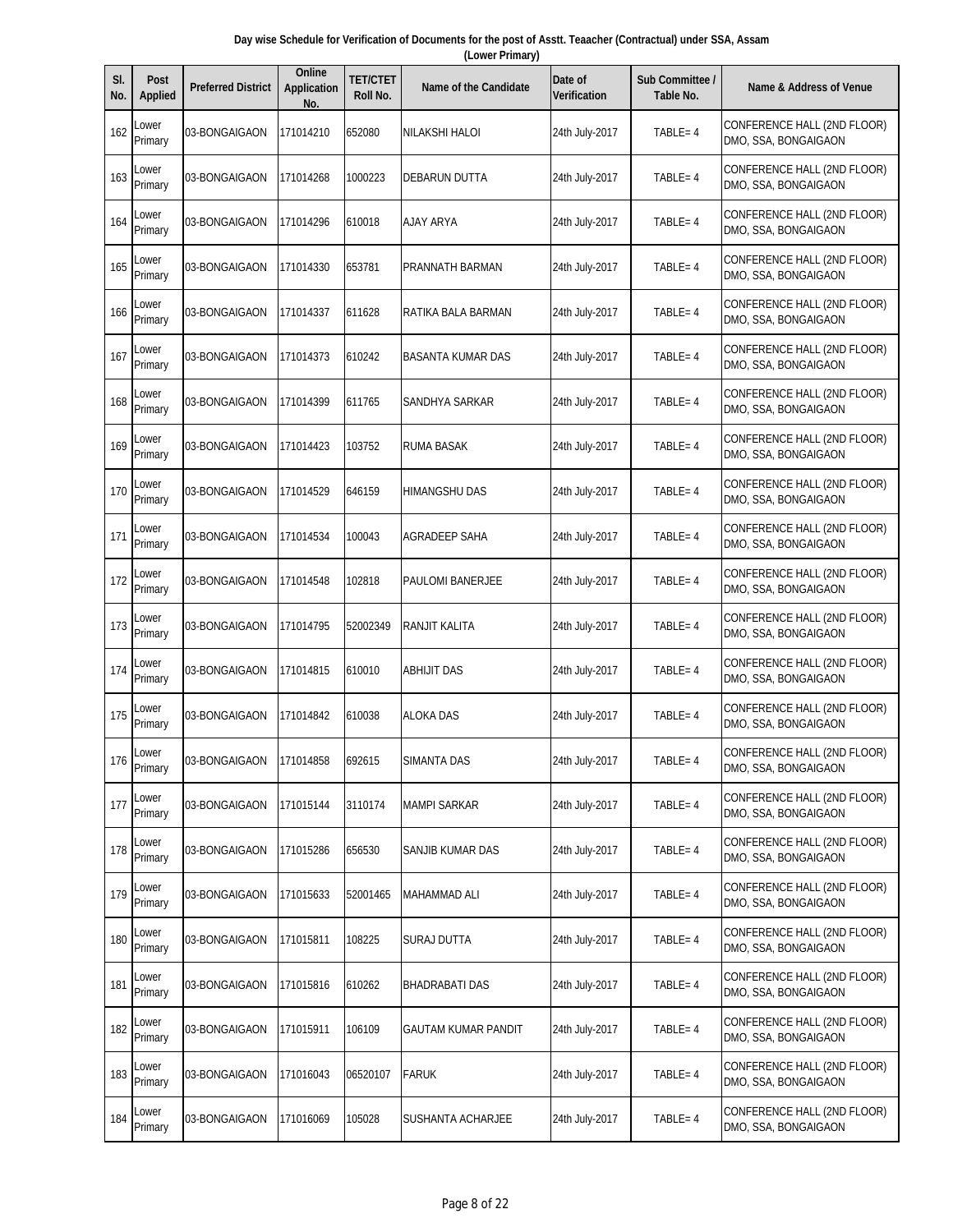| Day wise Schedule for Verification of Documents for the post of Asstt. Teaacher (Contractual) under SSA, Assam |  |  |  |  |  |  |  |  |
|----------------------------------------------------------------------------------------------------------------|--|--|--|--|--|--|--|--|
| (Lower Primary)                                                                                                |  |  |  |  |  |  |  |  |
|                                                                                                                |  |  |  |  |  |  |  |  |

| SI.<br>No. | <b>Post</b><br><b>Applied</b> | <b>Preferred District</b> | Online<br><b>Application</b><br>No. | <b>TET/CTET</b><br>Roll No. | <b>Name of the Candidate</b>            | Date of<br>Verification | Sub Committee /<br>Table No. | <b>Name &amp; Address of Venue</b>                         |
|------------|-------------------------------|---------------------------|-------------------------------------|-----------------------------|-----------------------------------------|-------------------------|------------------------------|------------------------------------------------------------|
| 185        | ower.<br>Primary              | 03-BONGAIGAON             | 171016073                           | 102702                      | PAMPA BARMAN                            | 24th July-2017          | $TABLE = 4$                  | CONFERENCE HALL (2ND FLOOR)<br>DMO, SSA, BONGAIGAON        |
| 186        | Lower<br>Primary              | 03-BONGAIGAON             | 171016142                           | 610791                      | JITU DAS                                | 24th July-2017          | $TABLE = 4$                  | CONFERENCE HALL (2ND FLOOR)<br>DMO, SSA, BONGAIGAON        |
| 187        | Lower<br>Primary              | 03-BONGAIGAON             | 171016143                           | 1111330                     | PANKAJ PATHAK                           | 24th July-2017          | $TABLE = 4$                  | CONFERENCE HALL (2ND FLOOR)<br>DMO, SSA, BONGAIGAON        |
| 188        | Lower<br>Primary              | 03-BONGAIGAON             | 171016177                           | 611334                      | PARAMITA DAS                            | 24th July-2017          | $TABLE = 4$                  | CONFERENCE HALL (2ND FLOOR)<br>DMO, SSA, BONGAIGAON        |
| 189        | Lower<br>Primary              | 03-BONGAIGAON             | 171016197                           | 645512                      | <b>GINTU MAZUMDAR</b>                   | 24th July-2017          | $TABLE = 4$                  | CONFERENCE HALL (2ND FLOOR)<br>DMO, SSA, BONGAIGAON        |
| 190        | Lower<br>Primary              | 03-BONGAIGAON             | 171016203                           | 107205                      | PRIYA RANJAN KUMAR SINGH 24th July-2017 |                         | $TABLE = 4$                  | CONFERENCE HALL (2ND FLOOR)<br>DMO, SSA, BONGAIGAON        |
| 191        | Lower<br>Primary              | 03-BONGAIGAON             | 171016285                           | 105734                      | <b>BIJAY KUMAR GUPTA</b>                | 24th July-2017          | $TABLE = 4$                  | CONFERENCE HALL (2ND FLOOR)<br>DMO, SSA, BONGAIGAON        |
| 192        | Lower<br>Primary              | 03-BONGAIGAON             | 171016517                           | 104649                      | SUBHANKAR SUTRADHAR                     | 24th July-2017          | $TABLE = 4$                  | CONFERENCE HALL (2ND FLOOR)<br>DMO, SSA, BONGAIGAON        |
| 193        | Lower<br>Primary              | 03-BONGAIGAON             | 171016611                           | 610105                      | ANJANA MAZUMDER                         | 24th July-2017          | $TABLE = 4$                  | CONFERENCE HALL (2ND FLOOR)<br>DMO, SSA, BONGAIGAON        |
| 194        | Lower<br>Primary              | 03-BONGAIGAON             | 171016612                           | 611555                      | RAM CHARAN SEN                          | 24th July-2017          | $TABLE = 4$                  | CONFERENCE HALL (2ND FLOOR)<br>DMO, SSA, BONGAIGAON        |
| 195        | Lower<br>Primary              | 03-BONGAIGAON             | 171016693                           | 610986                      | MAHADEV CHANDRA SARKAR 24th July-2017   |                         | $TABLE = 4$                  | CONFERENCE HALL (2ND FLOOR)<br>DMO, SSA, BONGAIGAON        |
| 196        | _ower<br>Primary              | 03-BONGAIGAON             | 171016708                           | 658114                      | <b>MIRA BAISHYA</b>                     | 24th July-2017          | $TABLE = 4$                  | CONFERENCE HALL (2ND FLOOR)<br>DMO, SSA, BONGAIGAON        |
| 197        | Lower<br>Primary              | 03-BONGAIGAON             | 171016712                           | 3010617                     | PRADIP KUMAR DAS                        | 24th July-2017          | $TABLE = 4$                  | CONFERENCE HALL (2ND FLOOR)<br>DMO, SSA, BONGAIGAON        |
| 198        | Lower<br>Primary              | 03-BONGAIGAON             | 171017076                           | 610070                      | ANAL DAS                                | 24th July-2017          | $TABLE = 4$                  | CONFERENCE HALL (2ND FLOOR)<br>DMO, SSA, BONGAIGAON        |
| 199        | Lower<br>Primary              | 03-BONGAIGAON             | 171017083                           | 52000926                    | <b>HAFIJUR RAHMAN</b>                   | 24th July-2017          | TABLE=4                      | CONFERENCE HALL (2ND FLOOR)<br>DMO, SSA, BONGAIGAON        |
| 200        | Lower<br>Primary              | 03-BONGAIGAON             | 171017170                           | 641000                      | ANURAJ SARKAR                           | 24th July-2017          | $TABLE = 4$                  | CONFERENCE HALL (2ND FLOOR)<br>DMO, SSA, BONGAIGAON        |
| 201        | Lower<br>Primary              | 03-BONGAIGAON             | 171017371                           | 673391                      | KAVERI RABHA BASUMATARY 24th July-2017  |                         | TABLE= 5                     | CONFERENCE HALL (2ND FLOOR)<br>DMO, SSA, BONGAIGAON        |
| 202        | Lower<br>Primary              | 03-BONGAIGAON             | 171017388                           | 610177                      | ASHIT KUMAR MANDAL                      | 24th July-2017          | $TABLE = 5$                  | CONFERENCE HALL (2ND FLOOR)<br>DMO, SSA, BONGAIGAON        |
| 203        | Lower<br>Primary              | 03-BONGAIGAON             | 171017423                           | 651392                      | <b>MUNMI DAS</b>                        | 24th July-2017          | TABLE= 5                     | <b>CONFERENCE HALL (2ND FLOOR)</b><br>DMO, SSA, BONGAIGAON |
| 204        | Lower<br>Primary              | 03-BONGAIGAON             | 171017615                           | 611703                      | <b>RUNUMONI DAS</b>                     | 24th July-2017          | TABLE= 5                     | CONFERENCE HALL (2ND FLOOR)<br>DMO, SSA, BONGAIGAON        |
| 205        | Lower<br>Primary              | 03-BONGAIGAON             | 171017804                           | 1100891                     | <b>BHADRESWAR BARMAN</b>                | 24th July-2017          | TABLE= 5                     | CONFERENCE HALL (2ND FLOOR)<br>DMO, SSA, BONGAIGAON        |
| 206        | Lower<br>Primary              | 03-BONGAIGAON             | 171017953                           | 611540                      | <b>RAJU BISWAS</b>                      | 24th July-2017          | TABLE= 5                     | CONFERENCE HALL (2ND FLOOR)<br>DMO, SSA, BONGAIGAON        |
| 207        | Lower<br>Primary              | 03-BONGAIGAON             | 171018200                           | 610875                      | KANIKA RABHA                            | 24th July-2017          | $TABLE = 5$                  | CONFERENCE HALL (2ND FLOOR)<br>DMO, SSA, BONGAIGAON        |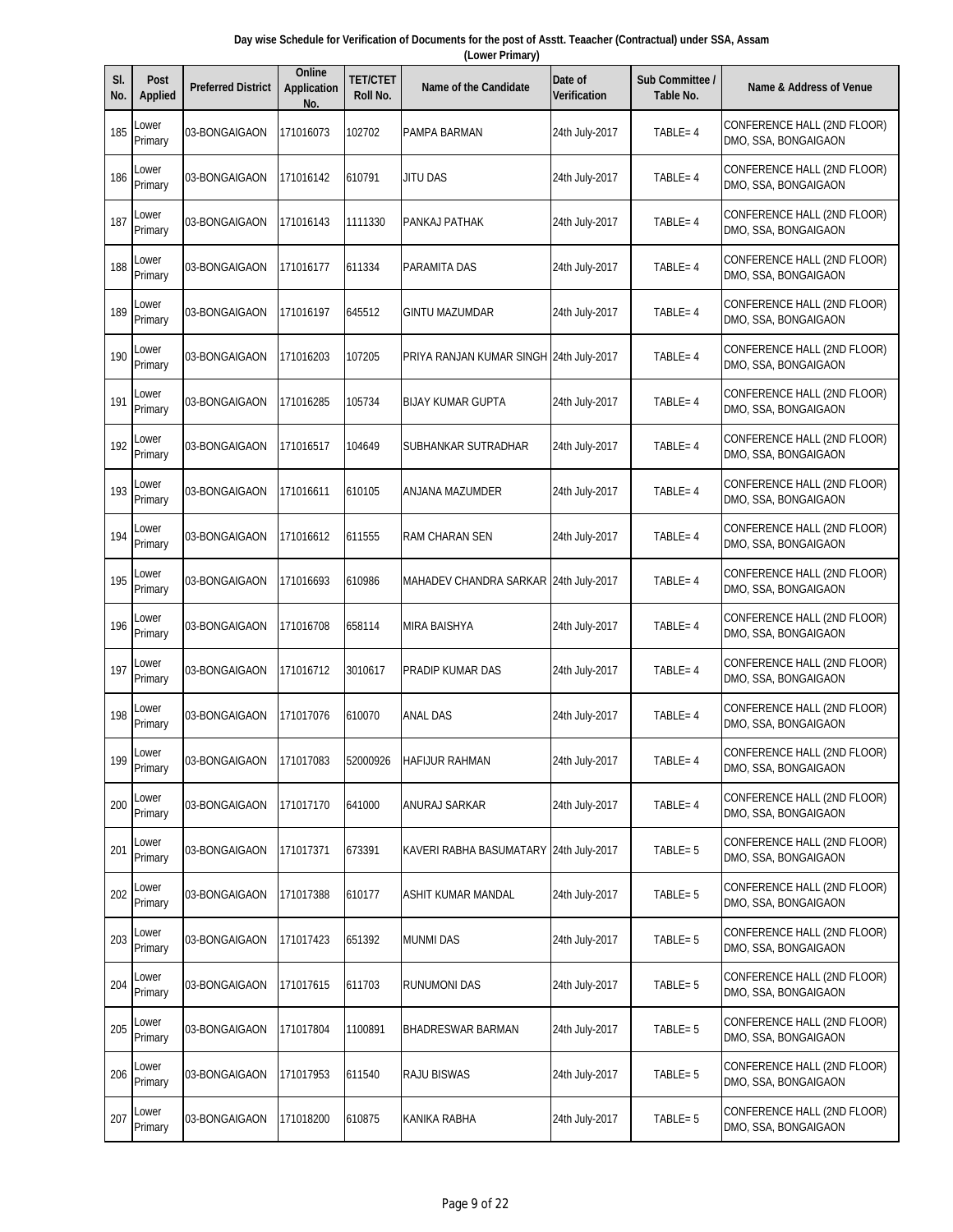| Day wise Schedule for Verification of Documents for the post of Asstt. Teaacher (Contractual) under SSA, Assam |  |  |  |  |  |  |  |  |
|----------------------------------------------------------------------------------------------------------------|--|--|--|--|--|--|--|--|
| (Lower Primary)                                                                                                |  |  |  |  |  |  |  |  |
|                                                                                                                |  |  |  |  |  |  |  |  |

| SI.<br>No. | <b>Post</b><br><b>Applied</b> | <b>Preferred District</b> | Online<br><b>Application</b><br>No. | <b>TET/CTET</b><br>Roll No. | <b>Name of the Candidate</b> | Date of<br><b>Verification</b> | Sub Committee /<br>Table No. | <b>Name &amp; Address of Venue</b>                  |
|------------|-------------------------------|---------------------------|-------------------------------------|-----------------------------|------------------------------|--------------------------------|------------------------------|-----------------------------------------------------|
| 208        | _ower<br>Primary              | 03-BONGAIGAON             | 171018265                           | 612062                      | SUPRIYA MAJUMDAR             | 24th July-2017                 | TABLE=5                      | CONFERENCE HALL (2ND FLOOR)<br>DMO, SSA, BONGAIGAON |
| 209        | Lower<br>Primary              | 03-BONGAIGAON             | 171018279                           | 1101026                     | <b>MOMI DEVI NARZARY</b>     | 24th July-2017                 | $TABLE = 5$                  | CONFERENCE HALL (2ND FLOOR)<br>DMO, SSA, BONGAIGAON |
| 210        | Lower<br>Primary              | 03-BONGAIGAON             | 171018280                           | 52001329                    | <b>KALYANI RAY</b>           | 24th July-2017                 | $TABLE = 5$                  | CONFERENCE HALL (2ND FLOOR)<br>DMO, SSA, BONGAIGAON |
| 211        | Lower<br>Primary              | 03-BONGAIGAON             | 171018306                           | 610198                      | BABUL CHANDRA PATHAK         | 24th July-2017                 | $TABLE = 5$                  | CONFERENCE HALL (2ND FLOOR)<br>DMO, SSA, BONGAIGAON |
| 212        | Lower<br>Primary              | 03-BONGAIGAON             | 171018312                           | 610590                      | DROPADI BALA GAYAN           | 24th July-2017                 | $TABLE = 5$                  | CONFERENCE HALL (2ND FLOOR)<br>DMO, SSA, BONGAIGAON |
| 213        | Lower<br>Primary              | 03-BONGAIGAON             | 171018372                           | 52002233                    | <b>PADUMI RAY</b>            | 24th July-2017                 | $TABLE = 5$                  | CONFERENCE HALL (2ND FLOOR)<br>DMO, SSA, BONGAIGAON |
| 214        | Lower<br>Primary              | 03-BONGAIGAON             | 171018445                           | 102686                      | PALLAB JYOTI DEKA            | 24th July-2017                 | $TABLE = 5$                  | CONFERENCE HALL (2ND FLOOR)<br>DMO, SSA, BONGAIGAON |
| 215        | Lower<br>Primary              | 03-BONGAIGAON             | 171018492                           | 1111188                     | KARABI BARMAN                | 24th July-2017                 | $TABLE = 5$                  | CONFERENCE HALL (2ND FLOOR)<br>DMO, SSA, BONGAIGAON |
| 216        | Lower<br>Primary              | 03-BONGAIGAON             | 171018531                           | 52002798                    | SANGEETA NATH                | 24th July-2017                 | TABLE= 5                     | CONFERENCE HALL (2ND FLOOR)<br>DMO, SSA, BONGAIGAON |
| 217        | Lower<br>Primary              | 03-BONGAIGAON             | 171018539                           | 610838                      | KAHIT RABHA                  | 24th July-2017                 | $TABLE = 5$                  | CONFERENCE HALL (2ND FLOOR)<br>DMO, SSA, BONGAIGAON |
| 218        | _ower<br>Primary              | 03-BONGAIGAON             | 171018540                           | 648719                      | LABHITA MALI                 | 24th July-2017                 | $TABLE = 5$                  | CONFERENCE HALL (2ND FLOOR)<br>DMO, SSA, BONGAIGAON |
| 219        | Lower<br>Primary              | 03-BONGAIGAON             | 171018541                           | 641496                      | <b>BABUL DAS</b>             | 24th July-2017                 | TABLE= 5                     | CONFERENCE HALL (2ND FLOOR)<br>DMO, SSA, BONGAIGAON |
| 220        | Lower<br>Primary              | 03-BONGAIGAON             | 171018601                           | 3100239                     | <b>NARENDRA DAHAL</b>        | 24th July-2017                 | $TABLE = 5$                  | CONFERENCE HALL (2ND FLOOR)<br>DMO, SSA, BONGAIGAON |
| 221        | Lower<br>Primary              | 03-BONGAIGAON             | 171018659                           | 0601032                     | <b>BHUBAN SARKAR</b>         | 24th July-2017                 | TABLE= 5                     | CONFERENCE HALL (2ND FLOOR)<br>DMO, SSA, BONGAIGAON |
|            | $222$ Lower<br>Primary        | 03-BONGAIGAON             | 171018880                           | 1012991                     | <b>RAJU BISWAS</b>           | 24th July-2017                 | $TABLE = 5$                  | CONFERENCE HALL (2ND FLOOR)<br>DMO, SSA, BONGAIGAON |
| 223        | Lower<br>Primary              | 03-BONGAIGAON             | 171019295                           | 1032104                     | <b>BHABEN PATGIRI</b>        | 24th July-2017                 | TABLE= 5                     | CONFERENCE HALL (2ND FLOOR)<br>DMO, SSA, BONGAIGAON |
| 224        | Lower<br>Primary              | 03-BONGAIGAON             | 171019516                           | 1111564                     | <b>RINA CHETRY</b>           | 24th July-2017                 | $TABLE = 5$                  | CONFERENCE HALL (2ND FLOOR)<br>DMO, SSA, BONGAIGAON |
| 225        | Lower<br>Primary              | 03-BONGAIGAON             | 171019562                           | 646248                      | HIRAK JYOTI SARKAR           | 24th July-2017                 | TABLE= 5                     | CONFERENCE HALL (2ND FLOOR)<br>DMO, SSA, BONGAIGAON |
| 226        | Lower<br>Primary              | 03-BONGAIGAON             | 171019637                           | 1111333                     | PARIJAT BAKSHI               | 24th July-2017                 | TABLE= 5                     | CONFERENCE HALL (2ND FLOOR)<br>DMO, SSA, BONGAIGAON |
| 227        | Lower<br>Primary              | 03-BONGAIGAON             | 171019638                           | 646371                      | HITESWAR RABHA               | 24th July-2017                 | TABLE= 5                     | CONFERENCE HALL (2ND FLOOR)<br>DMO, SSA, BONGAIGAON |
| 228        | Lower<br>Primary              | 03-BONGAIGAON             | 171019783                           | 611102                      | <b>MITHU MANDAL</b>          | 24th July-2017                 | TABLE= 5                     | CONFERENCE HALL (2ND FLOOR)<br>DMO, SSA, BONGAIGAON |
| 229        | Lower<br>Primary              | 03-BONGAIGAON             | 171019841                           | 1100224                     | PURNADEV ROY                 | 24th July-2017                 | TABLE= 5                     | CONFERENCE HALL (2ND FLOOR)<br>DMO, SSA, BONGAIGAON |
| 230        | Lower<br>Primary              | 03-BONGAIGAON             | 171019858                           | 3110066                     | <b>BINITA DAS</b>            | 24th July-2017                 | TABLE= 5                     | CONFERENCE HALL (2ND FLOOR)<br>DMO, SSA, BONGAIGAON |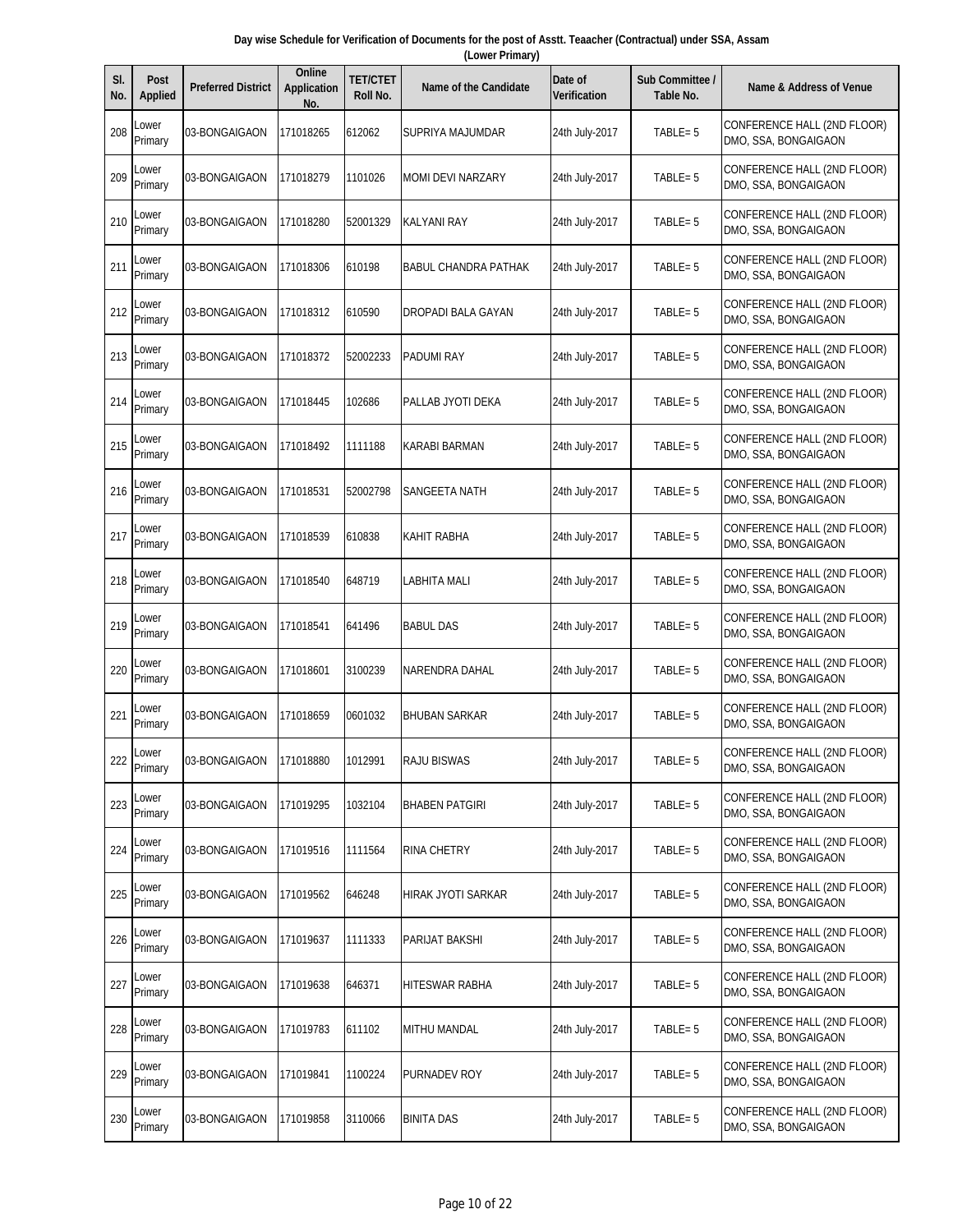| Day wise Schedule for Verification of Documents for the post of Asstt. Teaacher (Contractual) under SSA, Assam |  |
|----------------------------------------------------------------------------------------------------------------|--|
| (Lower Primary)                                                                                                |  |

| SI.<br>No. | <b>Post</b><br><b>Applied</b> | <b>Preferred District</b> | Online<br><b>Application</b><br>No. | <b>TET/CTET</b><br>Roll No. | <b>Name of the Candidate</b> | Date of<br>Verification | Sub Committee /<br>Table No. | <b>Name &amp; Address of Venue</b>                  |
|------------|-------------------------------|---------------------------|-------------------------------------|-----------------------------|------------------------------|-------------------------|------------------------------|-----------------------------------------------------|
| 231        | _ower<br>Primary              | 03-BONGAIGAON             | 171020030                           | 101345                      | <b>GAYATRI DEBNATH</b>       | 24th July-2017          | TABLE= 5                     | CONFERENCE HALL (2ND FLOOR)<br>DMO, SSA, BONGAIGAON |
| 232        | Lower<br>Primary              | 03-BONGAIGAON             | 171020071                           | 1033433                     | SUSHIL CHANDRA NATH          | 24th July-2017          | $TABLE = 5$                  | CONFERENCE HALL (2ND FLOOR)<br>DMO, SSA, BONGAIGAON |
| 233        | _ower<br>Primary              | 03-BONGAIGAON             | 171020077                           | 103770                      | <b>RUMA MAZUMDER</b>         | 24th July-2017          | $TABLE = 5$                  | CONFERENCE HALL (2ND FLOOR)<br>DMO, SSA, BONGAIGAON |
| 234        | Lower<br>Primary              | 03-BONGAIGAON             | 171020105                           | 52000295                    | ALI HUSSAIN KHANDAKAR        | 24th July-2017          | $TABLE = 5$                  | CONFERENCE HALL (2ND FLOOR)<br>DMO, SSA, BONGAIGAON |
| 235        | Lower<br>Primary              | 03-BONGAIGAON             | 171020234                           | 105136                      | SWAPNA GHOSH                 | 24th July-2017          | $TABLE = 5$                  | CONFERENCE HALL (2ND FLOOR)<br>DMO, SSA, BONGAIGAON |
| 236        | Lower<br>Primary              | 03-BONGAIGAON             | 171020244                           | 3110325                     | <b>SUMIT SAHA</b>            | 24th July-2017          | $TABLE = 5$                  | CONFERENCE HALL (2ND FLOOR)<br>DMO, SSA, BONGAIGAON |
| 237        | Lower<br>Primary              | 03-BONGAIGAON             | 171020264                           | 3030647                     | <b>RUPAM DAS</b>             | 24th July-2017          | $TABLE = 5$                  | CONFERENCE HALL (2ND FLOOR)<br>DMO, SSA, BONGAIGAON |
| 238        | Lower<br>Primary              | 03-BONGAIGAON             | 171020279                           | 0600097                     | <b>BUDDHADEV DAS</b>         | 24th July-2017          | $TABLE = 5$                  | CONFERENCE HALL (2ND FLOOR)<br>DMO, SSA, BONGAIGAON |
| 239        | Lower<br>Primary              | 03-BONGAIGAON             | 171020322                           | 3030248                     | <b>GUNAMANI NATH</b>         | 24th July-2017          | $TABLE = 5$                  | CONFERENCE HALL (2ND FLOOR)<br>DMO, SSA, BONGAIGAON |
| 240        | Lower<br>Primary              | 03-BONGAIGAON             | 171020337                           | 3110664                     | RATAN KUMAR ROY              | 24th July-2017          | $TABLE = 5$                  | CONFERENCE HALL (2ND FLOOR)<br>DMO, SSA, BONGAIGAON |
| 241        | Lower<br>Primary              | 03-BONGAIGAON             | 171020369                           | AS-48556                    | MUSTAFIZUR RAHMAN            | 24th July-2017          | $TABLE = 5$                  | CONFERENCE HALL (2ND FLOOR)<br>DMO, SSA, BONGAIGAON |
| 242        | _ower<br>Primary              | 03-BONGAIGAON             | 171020430                           | 1111534                     | TITUMONI BARMAN              | 24th July-2017          | $TABLE = 5$                  | CONFERENCE HALL (2ND FLOOR)<br>DMO, SSA, BONGAIGAON |
| 243        | Lower<br>Primary              | 03-BONGAIGAON             | 171020446                           | 3100221                     | TULIKA DAS                   | 24th July-2017          | $TABLE = 5$                  | CONFERENCE HALL (2ND FLOOR)<br>DMO, SSA, BONGAIGAON |
| 244        | Lower<br>Primary              | 03-BONGAIGAON             | 171020447                           | 0600144                     | <b>DULAL RAY</b>             | 24th July-2017          | $TABLE = 5$                  | CONFERENCE HALL (2ND FLOOR)<br>DMO, SSA, BONGAIGAON |
| 245        | Lower<br>Primary              | 03-BONGAIGAON             | 171020469                           | 3110106                     | <b>GOPAL RAY</b>             | 24th July-2017          | TABLE= 5                     | CONFERENCE HALL (2ND FLOOR)<br>DMO, SSA, BONGAIGAON |
| 246        | _ower<br>Primary              | 03-BONGAIGAON             | 171020571                           | 1021256                     | <b>JULIPRIYA ROY</b>         | 24th July-2017          | TABLE= 5                     | CONFERENCE HALL (2ND FLOOR)<br>DMO, SSA, BONGAIGAON |
| 247        | Lower<br>Primary              | 03-BONGAIGAON             | 171020572                           | 52002915                    | SHAHIDUL ISLAM               | 24th July-2017          | TABLE= 5                     | CONFERENCE HALL (2ND FLOOR)<br>DMO, SSA, BONGAIGAON |
| 248        | Lower<br>Primary              | 03-BONGAIGAON             | 171020671                           | 105803                      | <b>BIRAJ GHOSH</b>           | 24th July-2017          | $TABLE = 5$                  | CONFERENCE HALL (2ND FLOOR)<br>DMO, SSA, BONGAIGAON |
| 249        | Lower<br>Primary              | 03-BONGAIGAON             | 171020692                           | 52001593                    | MD FAROQUE AHMED             | 24th July-2017          | TABLE= 5                     | CONFERENCE HALL (2ND FLOOR)<br>DMO, SSA, BONGAIGAON |
| 250        | Lower<br>Primary              | 03-BONGAIGAON             | 171020700                           | 3100055                     | DIPIKA ROY                   | 24th July-2017          | TABLE= 5                     | CONFERENCE HALL (2ND FLOOR)<br>DMO, SSA, BONGAIGAON |
| 251        | Lower<br>Primary              | 03-BONGAIGAON             | 171020886                           | 0700227                     | DEEPKON SHARMA               | 25th July-2017          | TABLE=1                      | CONFERENCE HALL (2ND FLOOR)<br>DMO, SSA, BONGAIGAON |
| 252        | Lower<br>Primary              | 03-BONGAIGAON             | 171021035                           | 1101153                     | SUBRATA DUTTA                | 25th July-2017          | TABLE=1                      | CONFERENCE HALL (2ND FLOOR)<br>DMO, SSA, BONGAIGAON |
| 253        | Lower<br>Primary              | 03-BONGAIGAON             | 171021112                           | 101398                      | GOPAL KRISHNA KAR            | 25th July-2017          | TABLE=1                      | CONFERENCE HALL (2ND FLOOR)<br>DMO, SSA, BONGAIGAON |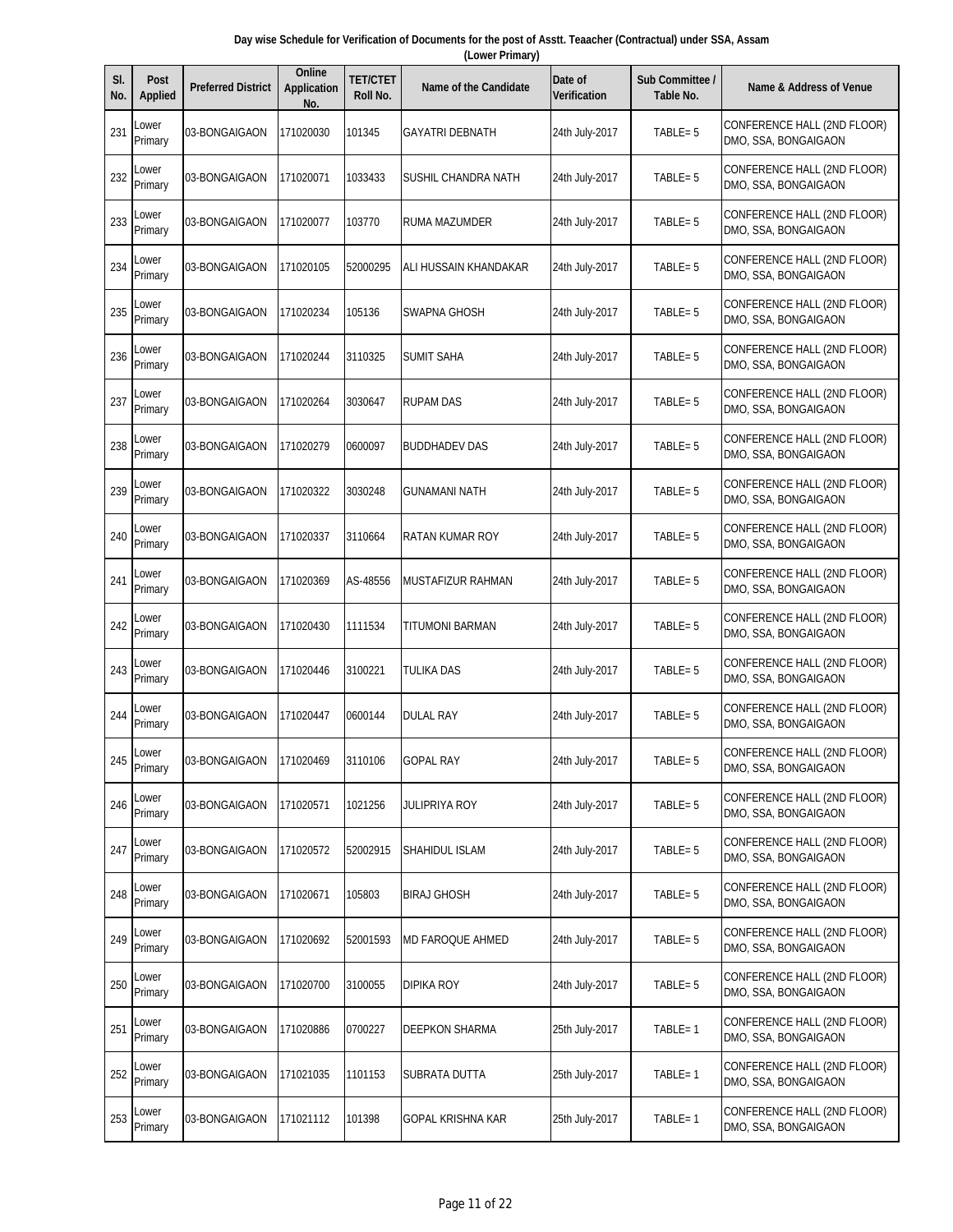| Day wise Schedule for Verification of Documents for the post of Asstt. Teaacher (Contractual) under SSA, Assam |  |
|----------------------------------------------------------------------------------------------------------------|--|
| (Lower Primary)                                                                                                |  |

| SI.<br>No. | <b>Post</b><br><b>Applied</b> | <b>Preferred District</b> | Online<br><b>Application</b><br>No. | <b>TET/CTET</b><br>Roll No. | <b>Name of the Candidate</b> | Date of<br><b>Verification</b> | <b>Sub Committee /</b><br>Table No. | Name & Address of Venue                                    |
|------------|-------------------------------|---------------------------|-------------------------------------|-----------------------------|------------------------------|--------------------------------|-------------------------------------|------------------------------------------------------------|
| 254        | Lower<br>Primary              | 03-BONGAIGAON             | 171021166                           | 101153                      | DHRUBAJYOTI SAHA             | 25th July-2017                 | TABLE=1                             | CONFERENCE HALL (2ND FLOOR)<br>DMO, SSA, BONGAIGAON        |
| 255        | Lower<br>Primary              | 03-BONGAIGAON             | 171021330                           | 610080                      | ANANTA SUTRADHAR             | 25th July-2017                 | $TABLE = 1$                         | CONFERENCE HALL (2ND FLOOR)<br>DMO, SSA, BONGAIGAON        |
| 256        | Lower<br>Primary              | 03-BONGAIGAON             | 171021380                           | 657575                      | SRI BABITA DAS               | 25th July-2017                 | $TABLE = 1$                         | CONFERENCE HALL (2ND FLOOR)<br>DMO, SSA, BONGAIGAON        |
| 257        | Lower<br>Primary              | 03-BONGAIGAON             | 171021586                           | 0702027                     | <b>MOMI BASAK</b>            | 25th July-2017                 | $TABLE = 1$                         | CONFERENCE HALL (2ND FLOOR)<br>DMO, SSA, BONGAIGAON        |
| 258        | Lower<br>Primary              | 03-BONGAIGAON             | 171021602                           | 102777                      | PARAMITA DAS                 | 25th July-2017                 | TABLE=1                             | CONFERENCE HALL (2ND FLOOR)<br>DMO, SSA, BONGAIGAON        |
| 259        | Lower<br>Primary              | 03-BONGAIGAON             | 171021728                           | 3110691                     | MAHAMAYA BHOWMICK            | 25th July-2017                 | TABLE=1                             | CONFERENCE HALL (2ND FLOOR)<br>DMO, SSA, BONGAIGAON        |
| 260        | Lower<br>Primary              | 03-BONGAIGAON             | 171021739                           | 676808                      | <b>RAKESH DOLEY</b>          | 25th July-2017                 | TABLE=1                             | CONFERENCE HALL (2ND FLOOR)<br>DMO, SSA, BONGAIGAON        |
| 261        | Lower<br>Primary              | 03-BONGAIGAON             | 171021755                           | 100823                      | BISWAJIT BHATTACHARJEE       | 25th July-2017                 | $TABLE = 1$                         | CONFERENCE HALL (2ND FLOOR)<br>DMO, SSA, BONGAIGAON        |
| 262        | Lower<br>Primary              | 03-BONGAIGAON             | 171022069                           | 102498                      | NABENDU SAHA                 | 25th July-2017                 | $TABLE = 1$                         | <b>CONFERENCE HALL (2ND FLOOR)</b><br>DMO, SSA, BONGAIGAON |
| 263        | Lower<br>Primary              | 03-BONGAIGAON             | 171022084                           | 611948                      | SRI BIKASH RANJAN BISWAS     | 25th July-2017                 | TABLE=1                             | CONFERENCE HALL (2ND FLOOR)<br>DMO, SSA, BONGAIGAON        |
| 264        | Lower<br>Primary              | 03-BONGAIGAON             | 171022174                           | 611895                      | SHYAM SUTRADHAR              | 25th July-2017                 | TABLE=1                             | CONFERENCE HALL (2ND FLOOR)<br>DMO, SSA, BONGAIGAON        |
| 265        | Lower<br>Primary              | 03-BONGAIGAON             | 171022263                           | 611960                      | <b>SURANJAN BISWAS</b>       | 25th July-2017                 | TABLE=1                             | CONFERENCE HALL (2ND FLOOR)<br>DMO, SSA, BONGAIGAON        |
| 266        | Lower<br>Primary              | 03-BONGAIGAON             | 171022326                           | 1501602                     | RUBUL KUMAR DAS              | 25th July-2017                 | $TABLE = 1$                         | CONFERENCE HALL (2ND FLOOR)<br>DMO, SSA, BONGAIGAON        |
| 267        | Lower<br>Primary              | 03-BONGAIGAON             | 171022661                           | 610429                      | CHANDANA DAS                 | 25th July-2017                 | TABLE=1                             | CONFERENCE HALL (2ND FLOOR)<br>DMO, SSA, BONGAIGAON        |
| 268        | Lower<br>Primary              | 03-BONGAIGAON             | 171022748                           | 060048                      | ARUP KUMAR RAY               | 25th July-2017                 | TABLE=1                             | <b>CONFERENCE HALL (2ND FLOOR)</b><br>DMO, SSA, BONGAIGAON |
| 269        | Lower<br>Primary              | 03-BONGAIGAON             | 171022952                           | 52002906                    | SHAHIDA KHATUN               | 25th July-2017                 | TABLE=1                             | CONFERENCE HALL (2ND FLOOR)<br>DMO, SSA, BONGAIGAON        |
| 270        | Lower<br>Primary              | 03-BONGAIGAON             | 171023024                           | 52002189                    | NURJAHAN KHATUN              | 25th July-2017                 | TABLE=1                             | CONFERENCE HALL (2ND FLOOR)<br>DMO, SSA, BONGAIGAON        |
| 271        | Lower<br>Primary              | 03-BONGAIGAON             | 171023231                           | 651745                      | <b>NARAYAN DAS</b>           | 25th July-2017                 | TABLE=1                             | CONFERENCE HALL (2ND FLOOR)<br>DMO, SSA, BONGAIGAON        |
| 272        | Lower<br>Primary              | 03-BONGAIGAON             | 171023374                           | 0700542                     | <b>MD SAIDUL ISLAM</b>       | 25th July-2017                 | TABLE=1                             | CONFERENCE HALL (2ND FLOOR)<br>DMO, SSA, BONGAIGAON        |
| 273        | Lower<br>Primary              | 03-BONGAIGAON             | 171023448                           | 51005486                    | ABUBAKKAR SIDDIQUE           | 25th July-2017                 | TABLE=1                             | CONFERENCE HALL (2ND FLOOR)<br>DMO, SSA, BONGAIGAON        |
| 274        | Lower<br>Primary              | 03-BONGAIGAON             | 171023450                           | 611677                      | RITAMONI BISWAS              | 25th July-2017                 | TABLE=1                             | CONFERENCE HALL (2ND FLOOR)<br>DMO, SSA, BONGAIGAON        |
| 275        | Lower<br>Primary              | 03-BONGAIGAON             | 171023497                           | 51008936                    | <b>ROMINA KHATUN</b>         | 25th July-2017                 | TABLE=1                             | CONFERENCE HALL (2ND FLOOR)<br>DMO, SSA, BONGAIGAON        |
| 276        | Lower<br>Primary              | 03-BONGAIGAON             | 171023500                           | 648725                      | LACHIT DASS                  | 25th July-2017                 | TABLE=1                             | CONFERENCE HALL (2ND FLOOR)<br>DMO, SSA, BONGAIGAON        |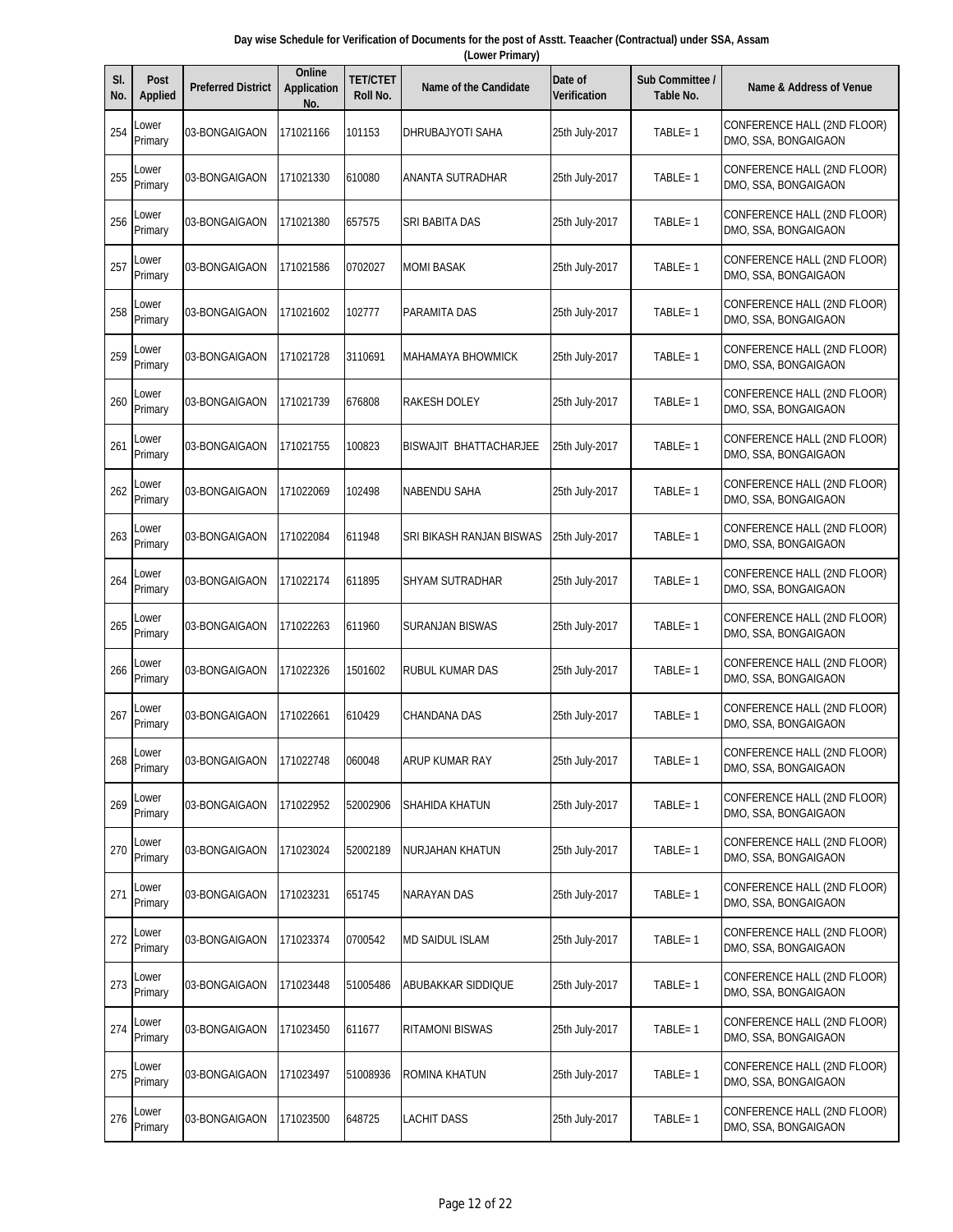|  | Day wise Schedule for Verification of Documents for the post of Asstt. Teaacher (Contractual) under SSA, Assam |  |  |
|--|----------------------------------------------------------------------------------------------------------------|--|--|
|  | (Lower Primary)                                                                                                |  |  |
|  |                                                                                                                |  |  |

| SI.<br>No. | <b>Post</b><br><b>Applied</b> | <b>Preferred District</b> | Online<br><b>Application</b><br>No. | <b>TET/CTET</b><br>Roll No. | <b>Name of the Candidate</b> | Date of<br><b>Verification</b> | Sub Committee /<br>Table No. | <b>Name &amp; Address of Venue</b>                  |
|------------|-------------------------------|---------------------------|-------------------------------------|-----------------------------|------------------------------|--------------------------------|------------------------------|-----------------------------------------------------|
| 277        | Lower<br>Primary              | 03-BONGAIGAON             | 171023722                           | 52000165                    | ABU KALAM                    | 25th July-2017                 | TABLE=1                      | CONFERENCE HALL (2ND FLOOR)<br>DMO, SSA, BONGAIGAON |
| 278        | Lower<br>Primary              | 03-BONGAIGAON             | 171023737                           | 3110057                     | <b>BHANU DEVI</b>            | 25th July-2017                 | $TABLE = 1$                  | CONFERENCE HALL (2ND FLOOR)<br>DMO, SSA, BONGAIGAON |
| 279        | Lower<br>Primary              | 03-BONGAIGAON             | 171023781                           | 1021559                     | RATUL BORO                   | 25th July-2017                 | TABLE=1                      | CONFERENCE HALL (2ND FLOOR)<br>DMO, SSA, BONGAIGAON |
| 280        | Lower<br>Primary              | 03-BONGAIGAON             | 171023810                           | 52001871                    | MONIJA KHATUN                | 25th July-2017                 | TABLE=1                      | CONFERENCE HALL (2ND FLOOR)<br>DMO, SSA, BONGAIGAON |
| 281        | Lower<br>Primary              | 03-BONGAIGAON             | 171023818                           | 3011139                     | PRADEEP BHAGAT               | 25th July-2017                 | TABLE=1                      | CONFERENCE HALL (2ND FLOOR)<br>DMO, SSA, BONGAIGAON |
| 282        | Lower<br>Primary              | 03-BONGAIGAON             | 171023826                           | 610294                      | BIDYUT BIKASH SUTRADHAR      | 25th July-2017                 | TABLE=1                      | CONFERENCE HALL (2ND FLOOR)<br>DMO, SSA, BONGAIGAON |
| 283        | Lower<br>Primary              | 03-BONGAIGAON             | 171023894                           | 00603722                    | <b>RUMI LAILA</b>            | 25th July-2017                 | $TABLE = 1$                  | CONFERENCE HALL (2ND FLOOR)<br>DMO, SSA, BONGAIGAON |
| 284        | Lower<br>Primary              | 03-BONGAIGAON             | 171023965                           | 52000888                    | <b>GUNAJIT DAS</b>           | 25th July-2017                 | TABLE=1                      | CONFERENCE HALL (2ND FLOOR)<br>DMO, SSA, BONGAIGAON |
| 285        | Lower<br>Primary              | 03-BONGAIGAON             | 171023967                           | 644120                      | DHANESWAR MANDAL             | 25th July-2017                 | $TABLE = 1$                  | CONFERENCE HALL (2ND FLOOR)<br>DMO, SSA, BONGAIGAON |
| 286        | Lower<br>Primary              | 03-BONGAIGAON             | 171023982                           | 612037                      | <b>SUMITRA BISWAS</b>        | 25th July-2017                 | $TABLE = 1$                  | CONFERENCE HALL (2ND FLOOR)<br>DMO, SSA, BONGAIGAON |
| 287        | Lower<br>Primary              | 03-BONGAIGAON             | 171024015                           | 1032815                     | <b>MALATI SARANIA</b>        | 25th July-2017                 | TABLE=1                      | CONFERENCE HALL (2ND FLOOR)<br>DMO, SSA, BONGAIGAON |
| 288        | Lower<br>Primary              | 03-BONGAIGAON             | 171024157                           | 611277                      | NIRMALI BRAHMA               | 25th July-2017                 | $TABLE = 1$                  | CONFERENCE HALL (2ND FLOOR)<br>DMO, SSA, BONGAIGAON |
| 289        | Lower<br>Primary              | 03-BONGAIGAON             | 171024196                           | 0700713                     | NURUL HUDA                   | 25th July-2017                 | $TABLE = 1$                  | CONFERENCE HALL (2ND FLOOR)<br>DMO, SSA, BONGAIGAON |
| 290        | Lower<br>Primary              | 03-BONGAIGAON             | 171024291                           | 610282                      | BHIM CHANDRA MANDAL          | 25th July-2017                 | $TABLE = 1$                  | CONFERENCE HALL (2ND FLOOR)<br>DMO, SSA, BONGAIGAON |
| 291        | Lower<br>Primary              | 03-BONGAIGAON             | 171024314                           | 3012357                     | PRASANTA BARMAN              | 25th July-2017                 | TABLE=1                      | CONFERENCE HALL (2ND FLOOR)<br>DMO, SSA, BONGAIGAON |
| 292        | Lower<br>Primary              | 03-BONGAIGAON             | 171024352                           | 3110421                     | PADMAPANI MUKHERJEE          | 25th July-2017                 | TABLE=1                      | CONFERENCE HALL (2ND FLOOR)<br>DMO, SSA, BONGAIGAON |
| 293        | Lower<br>Primary              | 03-BONGAIGAON             | 171024360                           | 02609815                    | GAURAV KUMAR                 | 25th July-2017                 | TABLE=1                      | CONFERENCE HALL (2ND FLOOR)<br>DMO, SSA, BONGAIGAON |
| 294        | Lower<br>Primary              | 03-BONGAIGAON             | 171024373                           | 3020357                     | SANTOSH KUMAR SARKAR         | 25th July-2017                 | $TABLE = 1$                  | CONFERENCE HALL (2ND FLOOR)<br>DMO, SSA, BONGAIGAON |
| 295        | Lower<br>Primary              | 03-BONGAIGAON             | 171024630                           | 173903                      | DIPALI SARKAR                | 25th July-2017                 | TABLE=1                      | CONFERENCE HALL (2ND FLOOR)<br>DMO, SSA, BONGAIGAON |
| 296        | Lower<br>Primary              | 03-BONGAIGAON             | 171024631                           | 52001759                    | <b>MOFIDUL ISLAM</b>         | 25th July-2017                 | TABLE=1                      | CONFERENCE HALL (2ND FLOOR)<br>DMO, SSA, BONGAIGAON |
| 297        | Lower<br>Primary              | 03-BONGAIGAON             | 171024674                           | 1032789                     | LAVITA DAS                   | 25th July-2017                 | TABLE=1                      | CONFERENCE HALL (2ND FLOOR)<br>DMO, SSA, BONGAIGAON |
| 298        | Lower<br>Primary              | 03-BONGAIGAON             | 171024762                           | 649763                      | MANOMOHAN KAKATI             | 25th July-2017                 | TABLE=1                      | CONFERENCE HALL (2ND FLOOR)<br>DMO, SSA, BONGAIGAON |
| 299        | Lower<br>Primary              | 03-BONGAIGAON             | 171024795                           | 3110425                     | PINKI SAHA                   | 25th July-2017                 | $TABLE = 1$                  | CONFERENCE HALL (2ND FLOOR)<br>DMO, SSA, BONGAIGAON |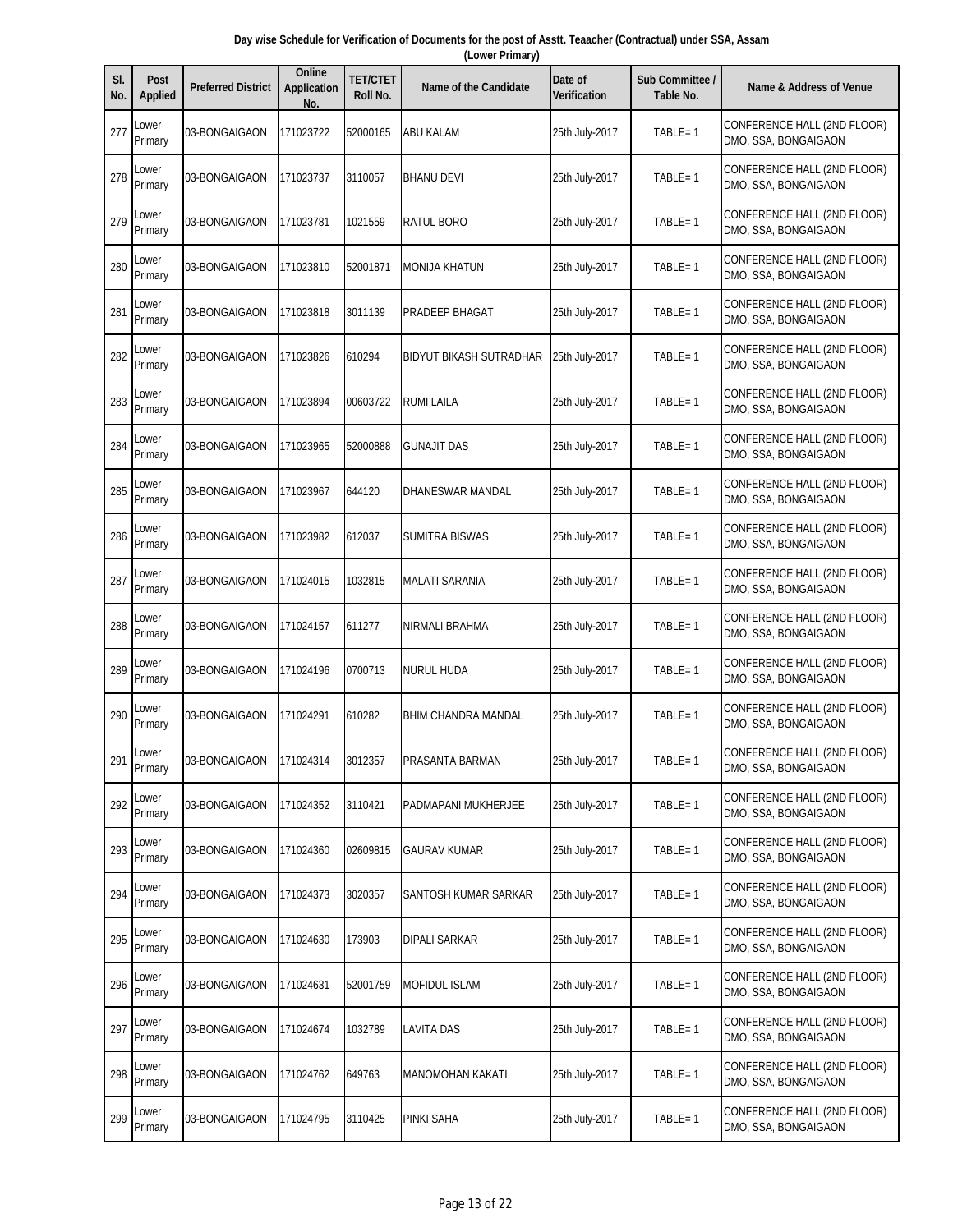|  | Day wise Schedule for Verification of Documents for the post of Asstt. Teaacher (Contractual) under SSA, Assam |  |  |
|--|----------------------------------------------------------------------------------------------------------------|--|--|
|  | (Lower Primary)                                                                                                |  |  |
|  |                                                                                                                |  |  |

| SI.<br>No. | Post<br><b>Applied</b> | <b>Preferred District</b> | Online<br><b>Application</b><br>No. | <b>TET/CTET</b><br>Roll No. | <b>Name of the Candidate</b> | Date of<br><b>Verification</b> | Sub Committee /<br>Table No. | Name & Address of Venue                                    |
|------------|------------------------|---------------------------|-------------------------------------|-----------------------------|------------------------------|--------------------------------|------------------------------|------------------------------------------------------------|
| 300        | _ower<br>Primary       | 03-BONGAIGAON             | 171024825                           | 641050                      | APURBA DAS                   | 25th July-2017                 | TABLE=1                      | CONFERENCE HALL (2ND FLOOR)<br>DMO, SSA, BONGAIGAON        |
| 301        | Lower<br>Primary       | 03-BONGAIGAON             | 171024853                           | 1554242                     | <b>MARIAM BARLA</b>          | 25th July-2017                 | $TABLE = 2$                  | CONFERENCE HALL (2ND FLOOR)<br>DMO, SSA, BONGAIGAON        |
| 302        | Lower<br>Primary       | 03-BONGAIGAON             | 171024856                           | 3110370                     | <b>ANAMIKA BHOWMICK</b>      | 25th July-2017                 | $TABLE = 2$                  | CONFERENCE HALL (2ND FLOOR)<br>DMO, SSA, BONGAIGAON        |
| 303        | Lower<br>Primary       | 03-BONGAIGAON             | 171025004                           | 52003174                    | TULTULI CHAKRABARTY          | 25th July-2017                 | $TABLE = 2$                  | CONFERENCE HALL (2ND FLOOR)<br>DMO, SSA, BONGAIGAON        |
| 304        | Lower<br>Primary       | 03-BONGAIGAON             | 171025011                           | 641648                      | BANDANA DEKA                 | 25th July-2017                 | $TABLE = 2$                  | CONFERENCE HALL (2ND FLOOR)<br>DMO, SSA, BONGAIGAON        |
| 305        | Lower<br>Primary       | 03-BONGAIGAON             | 171025057                           | 610551                      | DIPALI SARKAR                | 25th July-2017                 | TABLE= 2                     | CONFERENCE HALL (2ND FLOOR)<br>DMO, SSA, BONGAIGAON        |
| 306        | Lower<br>Primary       | 03-BONGAIGAON             | 171025123                           | 3100235                     | DURGA DEVI                   | 25th July-2017                 | $TABLE = 2$                  | CONFERENCE HALL (2ND FLOOR)<br>DMO, SSA, BONGAIGAON        |
| 307        | Lower<br>Primary       | 03-BONGAIGAON             | 171025138                           | 52000655                    | <b>BHUSHAN GUPTA</b>         | 25th July-2017                 | $TABLE = 2$                  | CONFERENCE HALL (2ND FLOOR)<br>DMO, SSA, BONGAIGAON        |
| 308        | Lower<br>Primary       | 03-BONGAIGAON             | 171025223                           | 3110662                     | <b>BHOLANATH SAHA ROY</b>    | 25th July-2017                 | $TABLE = 2$                  | CONFERENCE HALL (2ND FLOOR)<br>DMO, SSA, BONGAIGAON        |
| 309        | Lower<br>Primary       | 03-BONGAIGAON             | 171025250                           | 0700945                     | SRICHARAN DAS                | 25th July-2017                 | TABLE= 2                     | CONFERENCE HALL (2ND FLOOR)<br>DMO, SSA, BONGAIGAON        |
| 310        | Lower<br>Primary       | 03-BONGAIGAON             | 171025251                           | 104361                      | SHILPI MAHANTA               | 25th July-2017                 | $TABLE = 2$                  | CONFERENCE HALL (2ND FLOOR)<br>DMO, SSA, BONGAIGAON        |
| 311        | Lower<br>Primary       | 03-BONGAIGAON             | 171025264                           | 100136                      | AMIT NANDI                   | 25th July-2017                 | $TABLE = 2$                  | CONFERENCE HALL (2ND FLOOR)<br>DMO, SSA, BONGAIGAON        |
| 312        | Lower<br>Primary       | 03-BONGAIGAON             | 171025270                           | 102940                      | PIYALI CHOUDHURY             | 25th July-2017                 | $TABLE = 2$                  | CONFERENCE HALL (2ND FLOOR)<br>DMO, SSA, BONGAIGAON        |
| 313        | Lower<br>Primary       | 03-BONGAIGAON             | 171025275                           | 611442                      | PRATIMA RANI DAS             | 25th July-2017                 | $TABLE = 2$                  | CONFERENCE HALL (2ND FLOOR)<br>DMO, SSA, BONGAIGAON        |
| 314        | Lower<br>Primary       | 03-BONGAIGAON             | 171025390                           | 100563                      | <b>BAPI DEBNATH</b>          | 25th July-2017                 | $TABLE = 2$                  | CONFERENCE HALL (2ND FLOOR)<br>DMO, SSA, BONGAIGAON        |
| 315        | Lower<br>Primary       | 03-BONGAIGAON             | 171025421                           | 610438                      | <b>CHANDINI DAS</b>          | 25th July-2017                 | $TABLE = 2$                  | CONFERENCE HALL (2ND FLOOR)<br>DMO, SSA, BONGAIGAON        |
| 316        | Lower<br>Primary       | 03-BONGAIGAON             | 171025491                           | 102314                      | MONISHA BARMAN               | 25th July-2017                 | $TABLE = 2$                  | <b>CONFERENCE HALL (2ND FLOOR)</b><br>DMO, SSA, BONGAIGAON |
| 317        | Lower<br>Primary       | 03-BONGAIGAON             | 171025508                           | 611168                      | MRITTYUNJOY DAS              | 25th July-2017                 | $TABLE = 2$                  | CONFERENCE HALL (2ND FLOOR)<br>DMO, SSA, BONGAIGAON        |
| 318        | Lower<br>Primary       | 03-BONGAIGAON             | 171025583                           | 610401                      | <b>BRITHI ROY</b>            | 25th July-2017                 | $TABLE = 2$                  | CONFERENCE HALL (2ND FLOOR)<br>DMO, SSA, BONGAIGAON        |
| 319        | Lower<br>Primary       | 03-BONGAIGAON             | 171025637                           | 100252                      | ANJANA SARKAR                | 25th July-2017                 | $TABLE = 2$                  | CONFERENCE HALL (2ND FLOOR)<br>DMO, SSA, BONGAIGAON        |
| 320        | Lower<br>Primary       | 03-BONGAIGAON             | 171025810                           | 103063                      | PRASENJIT DEY                | 25th July-2017                 | $TABLE = 2$                  | CONFERENCE HALL (2ND FLOOR)<br>DMO, SSA, BONGAIGAON        |
| 321        | Lower<br>Primary       | 03-BONGAIGAON             | 171026026                           | 610466                      | DEBABRATA MAZUMDAR           | 25th July-2017                 | $TABLE = 2$                  | CONFERENCE HALL (2ND FLOOR)<br>DMO, SSA, BONGAIGAON        |
| 322        | Lower<br>Primary       | 03-BONGAIGAON             | 171026106                           | 659764                      | UPAKUL TALUKDAR              | 25th July-2017                 | $TABLE = 2$                  | CONFERENCE HALL (2ND FLOOR)<br>DMO, SSA, BONGAIGAON        |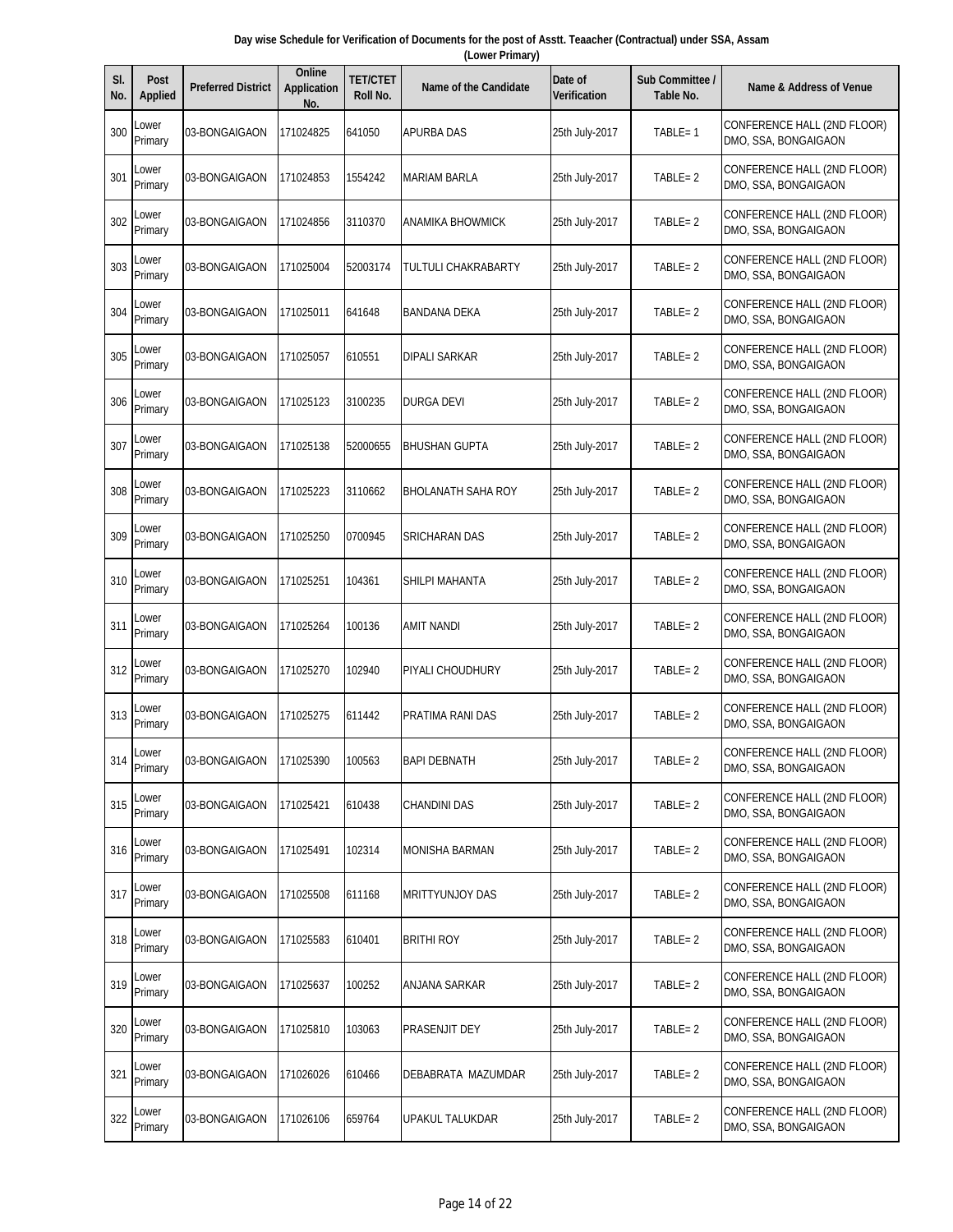|  | Day wise Schedule for Verification of Documents for the post of Asstt. Teaacher (Contractual) under SSA, Assam |  |  |
|--|----------------------------------------------------------------------------------------------------------------|--|--|
|  | (Lower Primary)                                                                                                |  |  |
|  |                                                                                                                |  |  |

| SI.<br>No. | <b>Post</b><br><b>Applied</b> | <b>Preferred District</b> | Online<br><b>Application</b><br>No. | <b>TET/CTET</b><br>Roll No. | <b>Name of the Candidate</b> | Date of<br>Verification | Sub Committee /<br>Table No. | <b>Name &amp; Address of Venue</b>                  |
|------------|-------------------------------|---------------------------|-------------------------------------|-----------------------------|------------------------------|-------------------------|------------------------------|-----------------------------------------------------|
| 323        | ower.<br>Primary              | 03-BONGAIGAON             | 171026154                           | 642860                      | <b>BIPLAB DAS</b>            | 25th July-2017          | $TABLE = 2$                  | CONFERENCE HALL (2ND FLOOR)<br>DMO, SSA, BONGAIGAON |
| 324        | Lower<br>Primary              | 03-BONGAIGAON             | 171026191                           | 654695                      | <b>RAJU DAS</b>              | 25th July-2017          | $TABLE = 2$                  | CONFERENCE HALL (2ND FLOOR)<br>DMO, SSA, BONGAIGAON |
| 325        | Lower<br>Primary              | 03-BONGAIGAON             | 171026276                           | 100992                      | CHIRANJIT CHAKRABORTY        | 25th July-2017          | $TABLE = 2$                  | CONFERENCE HALL (2ND FLOOR)<br>DMO, SSA, BONGAIGAON |
| 326        | Lower<br>Primary              | 03-BONGAIGAON             | 171026343                           | 104265                      | SHAMBHU CHAKRABORTY          | 25th July-2017          | $TABLE = 2$                  | CONFERENCE HALL (2ND FLOOR)<br>DMO, SSA, BONGAIGAON |
| 327        | Lower<br>Primary              | 03-BONGAIGAON             | 171026436                           | 626606                      | UTTAM BIKASH DOLEY           | 25th July-2017          | $TABLE = 2$                  | CONFERENCE HALL (2ND FLOOR)<br>DMO, SSA, BONGAIGAON |
| 328        | Lower<br>Primary              | 03-BONGAIGAON             | 171026713                           | 1112058                     | TINA BHOWMICK                | 25th July-2017          | $TABLE = 2$                  | CONFERENCE HALL (2ND FLOOR)<br>DMO, SSA, BONGAIGAON |
| 329        | Lower<br>Primary              | 03-BONGAIGAON             | 171026767                           | 100241                      | ANJALI SAHA                  | 25th July-2017          | $TABLE = 2$                  | CONFERENCE HALL (2ND FLOOR)<br>DMO, SSA, BONGAIGAON |
| 330        | Lower<br>Primary              | 03-BONGAIGAON             | 171026834                           | 1111982                     | PRASANTA BHOWMICK            | 25th July-2017          | $TABLE = 2$                  | CONFERENCE HALL (2ND FLOOR)<br>DMO, SSA, BONGAIGAON |
| 331        | Lower<br>Primary              | 03-BONGAIGAON             | 171026848                           | 646200                      | <b>HIMASHREE DAS</b>         | 25th July-2017          | $TABLE = 2$                  | CONFERENCE HALL (2ND FLOOR)<br>DMO, SSA, BONGAIGAON |
| 332        | Lower<br>Primary              | 03-BONGAIGAON             | 171026861                           | 657565                      | ARUP KUMAR BAISHYA           | 25th July-2017          | $TABLE = 2$                  | CONFERENCE HALL (2ND FLOOR)<br>DMO, SSA, BONGAIGAON |
| 333        | Lower<br>Primary              | 03-BONGAIGAON             | 171026879                           | 610497                      | DHANESWAR GAYARI             | 25th July-2017          | $TABLE = 2$                  | CONFERENCE HALL (2ND FLOOR)<br>DMO, SSA, BONGAIGAON |
| 334        | _ower<br>Primary              | 03-BONGAIGAON             | 171026967                           | 103042                      | PRASANJIT SHOME              | 25th July-2017          | $TABLE = 2$                  | CONFERENCE HALL (2ND FLOOR)<br>DMO, SSA, BONGAIGAON |
| 335        | Lower<br>Primary              | 03-BONGAIGAON             | 171027137                           | 610363                      | BISHADU CHANDRA DAS          | 25th July-2017          | $TABLE = 2$                  | CONFERENCE HALL (2ND FLOOR)<br>DMO, SSA, BONGAIGAON |
| 336        | Lower<br>Primary              | 03-BONGAIGAON             | 171027244                           | 107124                      | PRABHAT RANJAN PRASAD        | 25th July-2017          | $TABLE = 2$                  | CONFERENCE HALL (2ND FLOOR)<br>DMO, SSA, BONGAIGAON |
|            | $337$ Lower<br>Primary        | 03-BONGAIGAON             | 171027371                           | 649744                      | MANOJ MANDAL                 | 25th July-2017          | $TABLE = 2$                  | CONFERENCE HALL (2ND FLOOR)<br>DMO, SSA, BONGAIGAON |
| 338        | Lower<br>Primary              | 03-BONGAIGAON             | 171027431                           | 683277                      | <b>MIGAL PADUN</b>           | 25th July-2017          | TABLE=2                      | CONFERENCE HALL (2ND FLOOR)<br>DMO, SSA, BONGAIGAON |
| 339        | Lower<br>Primary              | 03-BONGAIGAON             | 171027455                           | 649744                      | <b>MANOJ MANDAL</b>          | 25th July-2017          | $TABLE = 2$                  | CONFERENCE HALL (2ND FLOOR)<br>DMO, SSA, BONGAIGAON |
| 340        | Lower<br>Primary              | 03-BONGAIGAON             | 171027462                           | 103646                      | <b>RINKI DAS</b>             | 25th July-2017          | $TABLE = 2$                  | CONFERENCE HALL (2ND FLOOR)<br>DMO, SSA, BONGAIGAON |
| 341        | Lower<br>Primary              | 03-BONGAIGAON             | 171027483                           | 648565                      | KRISHNA MALAKAR              | 25th July-2017          | $TABLE = 2$                  | CONFERENCE HALL (2ND FLOOR)<br>DMO, SSA, BONGAIGAON |
| 342        | Lower<br>Primary              | 03-BONGAIGAON             | 171027597                           | 105320                      | UTPAL DUTTA                  | 25th July-2017          | $TABLE = 2$                  | CONFERENCE HALL (2ND FLOOR)<br>DMO, SSA, BONGAIGAON |
| 343        | Lower<br>Primary              | 03-BONGAIGAON             | 171027724                           | 0700905                     | SK ABDUL WADUD               | 25th July-2017          | $TABLE = 2$                  | CONFERENCE HALL (2ND FLOOR)<br>DMO, SSA, BONGAIGAON |
| 344        | Lower<br>Primary              | 03-BONGAIGAON             | 171027835                           | 1111020                     | <b>BEAUTI RAY</b>            | 25th July-2017          | TABLE=2                      | CONFERENCE HALL (2ND FLOOR)<br>DMO, SSA, BONGAIGAON |
| 345        | Lower<br>Primary              | 03-BONGAIGAON             | 171028127                           | 52001474                    | <b>MAHIBUR RAHMAN</b>        | 25th July-2017          | $TABLE = 2$                  | CONFERENCE HALL (2ND FLOOR)<br>DMO, SSA, BONGAIGAON |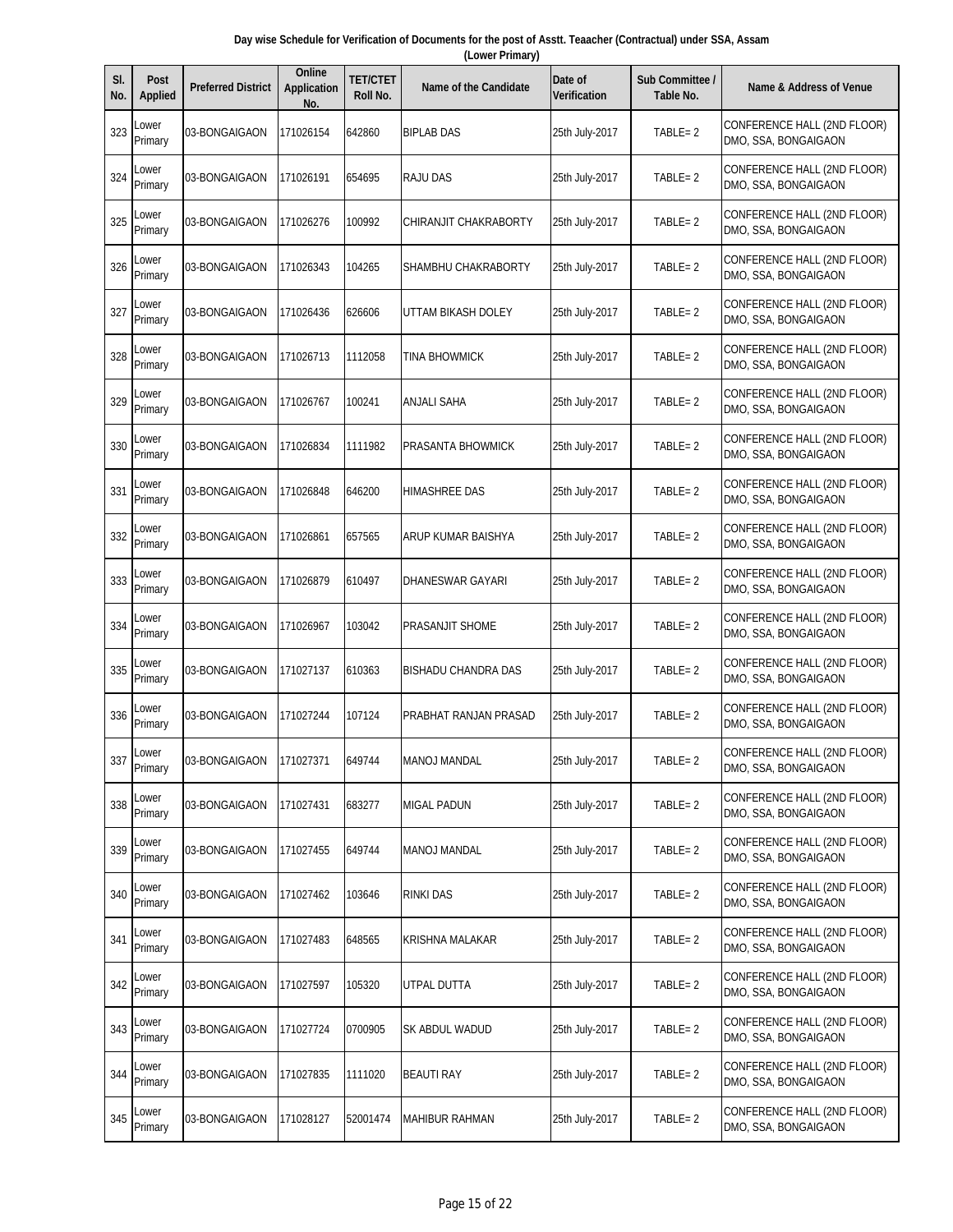| Day wise Schedule for Verification of Documents for the post of Asstt. Teaacher (Contractual) under SSA, Assam |  |
|----------------------------------------------------------------------------------------------------------------|--|
| (Lower Primary)                                                                                                |  |

| SI.<br>No. | <b>Post</b><br><b>Applied</b> | <b>Preferred District</b> | Online<br><b>Application</b><br>No. | <b>TET/CTET</b><br>Roll No. | <b>Name of the Candidate</b> | Date of<br>Verification | Sub Committee /<br>Table No. | <b>Name &amp; Address of Venue</b>                  |
|------------|-------------------------------|---------------------------|-------------------------------------|-----------------------------|------------------------------|-------------------------|------------------------------|-----------------------------------------------------|
| 346        | ower.<br>Primary              | 03-BONGAIGAON             | 171028276                           | 57002362                    | <b>BHAGIRATH DEKA</b>        | 25th July-2017          | $TABLE = 2$                  | CONFERENCE HALL (2ND FLOOR)<br>DMO, SSA, BONGAIGAON |
| 347        | Lower<br>Primary              | 03-BONGAIGAON             | 171028285                           | 102939                      | PIYALI BOSE                  | 25th July-2017          | $TABLE = 2$                  | CONFERENCE HALL (2ND FLOOR)<br>DMO, SSA, BONGAIGAON |
| 348        | Lower<br>Primary              | 03-BONGAIGAON             | 171028313                           | 610702                      | HIMANGSHU CHANDRA DAS        | 25th July-2017          | $TABLE = 2$                  | CONFERENCE HALL (2ND FLOOR)<br>DMO, SSA, BONGAIGAON |
| 349        | Lower<br>Primary              | 03-BONGAIGAON             | 171028369                           | 101512                      | JAMUNA DEBNATH               | 25th July-2017          | $TABLE = 2$                  | CONFERENCE HALL (2ND FLOOR)<br>DMO, SSA, BONGAIGAON |
| 350        | Lower<br>Primary              | 03-BONGAIGAON             | 171028449                           | 611089                      | <b>MINU SARKAR</b>           | 25th July-2017          | $TABLE = 2$                  | CONFERENCE HALL (2ND FLOOR)<br>DMO, SSA, BONGAIGAON |
| 351        | Lower<br>Primary              | 03-BONGAIGAON             | 171028525                           | 611017                      | MANAS RANJAN SUTRADHAR       | 25th July-2017          | $TABLE = 3$                  | CONFERENCE HALL (2ND FLOOR)<br>DMO, SSA, BONGAIGAON |
| 352        | Lower<br>Primary              | 03-BONGAIGAON             | 171028622                           | 100062                      | AJOY DEBNATH                 | 25th July-2017          | $TABLE = 3$                  | CONFERENCE HALL (2ND FLOOR)<br>DMO, SSA, BONGAIGAON |
| 353        | Lower<br>Primary              | 03-BONGAIGAON             | 171028629                           | 52002135                    | <b>NIVA DAS</b>              | 25th July-2017          | $TABLE = 3$                  | CONFERENCE HALL (2ND FLOOR)<br>DMO, SSA, BONGAIGAON |
| 354        | Lower<br>Primary              | 03-BONGAIGAON             | 171028635                           | 3031205                     | KISHOR KUMAR HALOI           | 25th July-2017          | $TABLE = 3$                  | CONFERENCE HALL (2ND FLOOR)<br>DMO, SSA, BONGAIGAON |
| 355        | Lower<br>Primary              | 03-BONGAIGAON             | 171028774                           | 611494                      | PURNA CH MANDAL              | 25th July-2017          | $TABLE = 3$                  | CONFERENCE HALL (2ND FLOOR)<br>DMO, SSA, BONGAIGAON |
| 356        | Lower<br>Primary              | 03-BONGAIGAON             | 171029069                           | 690178                      | ANUPAMA DAS                  | 25th July-2017          | $TABLE = 3$                  | CONFERENCE HALL (2ND FLOOR)<br>DMO, SSA, BONGAIGAON |
| 357        | Lower<br>Primary              | 03-BONGAIGAON             | 171029090                           | 103779                      | RUMA SUTRADHAR               | 25th July-2017          | $TABLE = 3$                  | CONFERENCE HALL (2ND FLOOR)<br>DMO, SSA, BONGAIGAON |
| 358        | Lower<br>Primary              | 03-BONGAIGAON             | 171029111                           | 1012563                     | <b>MAMONI RAJBONGSHI</b>     | 25th July-2017          | $TABLE = 3$                  | CONFERENCE HALL (2ND FLOOR)<br>DMO, SSA, BONGAIGAON |
| 359        | Lower<br>Primary              | 03-BONGAIGAON             | 171029139                           | 0600311                     | <b>MD.HARAB ALI</b>          | 25th July-2017          | $TABLE = 3$                  | CONFERENCE HALL (2ND FLOOR)<br>DMO, SSA, BONGAIGAON |
| 360        | Lower<br>Primary              | 03-BONGAIGAON             | 171029196                           | 1101219                     | PIULY SAHA                   | 25th July-2017          | TABLE=3                      | CONFERENCE HALL (2ND FLOOR)<br>DMO, SSA, BONGAIGAON |
| 361        | Lower<br>Primary              | 03-BONGAIGAON             | 171029237                           | 1012963                     | PUSPANJALI RAJBONGSHI        | 25th July-2017          | TABLE=3                      | CONFERENCE HALL (2ND FLOOR)<br>DMO, SSA, BONGAIGAON |
| 362        | Lower<br>Primary              | 03-BONGAIGAON             | 171029479                           | 100679                      | <b>BIJLI ACHARJEE</b>        | 25th July-2017          | TABLE=3                      | CONFERENCE HALL (2ND FLOOR)<br>DMO, SSA, BONGAIGAON |
| 363        | Lower<br>Primary              | 03-BONGAIGAON             | 171029534                           | 0700654                     | NAUSHAD ALI                  | 25th July-2017          | $TABLE = 3$                  | CONFERENCE HALL (2ND FLOOR)<br>DMO, SSA, BONGAIGAON |
| 364        | Lower<br>Primary              | 03-BONGAIGAON             | 171029745                           | 3110087                     | DEBASISH KUMAR PAUL          | 25th July-2017          | TABLE=3                      | CONFERENCE HALL (2ND FLOOR)<br>DMO, SSA, BONGAIGAON |
| 365        | Lower<br>Primary              | 03-BONGAIGAON             | 171029762                           | 610665                      | GOURANGO DAS                 | 25th July-2017          | TABLE=3                      | CONFERENCE HALL (2ND FLOOR)<br>DMO, SSA, BONGAIGAON |
| 366        | _ower<br>Primary              | 03-BONGAIGAON             | 171029891                           | 00502248                    | ROMA CHHETRY                 | 25th July-2017          | TABLE=3                      | CONFERENCE HALL (2ND FLOOR)<br>DMO, SSA, BONGAIGAON |
| 367        | Lower<br>Primary              | 03-BONGAIGAON             | 171030018                           | 105265                      | TRISHUL SAH                  | 25th July-2017          | TABLE=3                      | CONFERENCE HALL (2ND FLOOR)<br>DMO, SSA, BONGAIGAON |
| 368        | Lower<br>Primary              | 03-BONGAIGAON             | 171030076                           | 0700887                     | SHAHJAMAL SARKAR             | 25th July-2017          | $TABLE = 3$                  | CONFERENCE HALL (2ND FLOOR)<br>DMO, SSA, BONGAIGAON |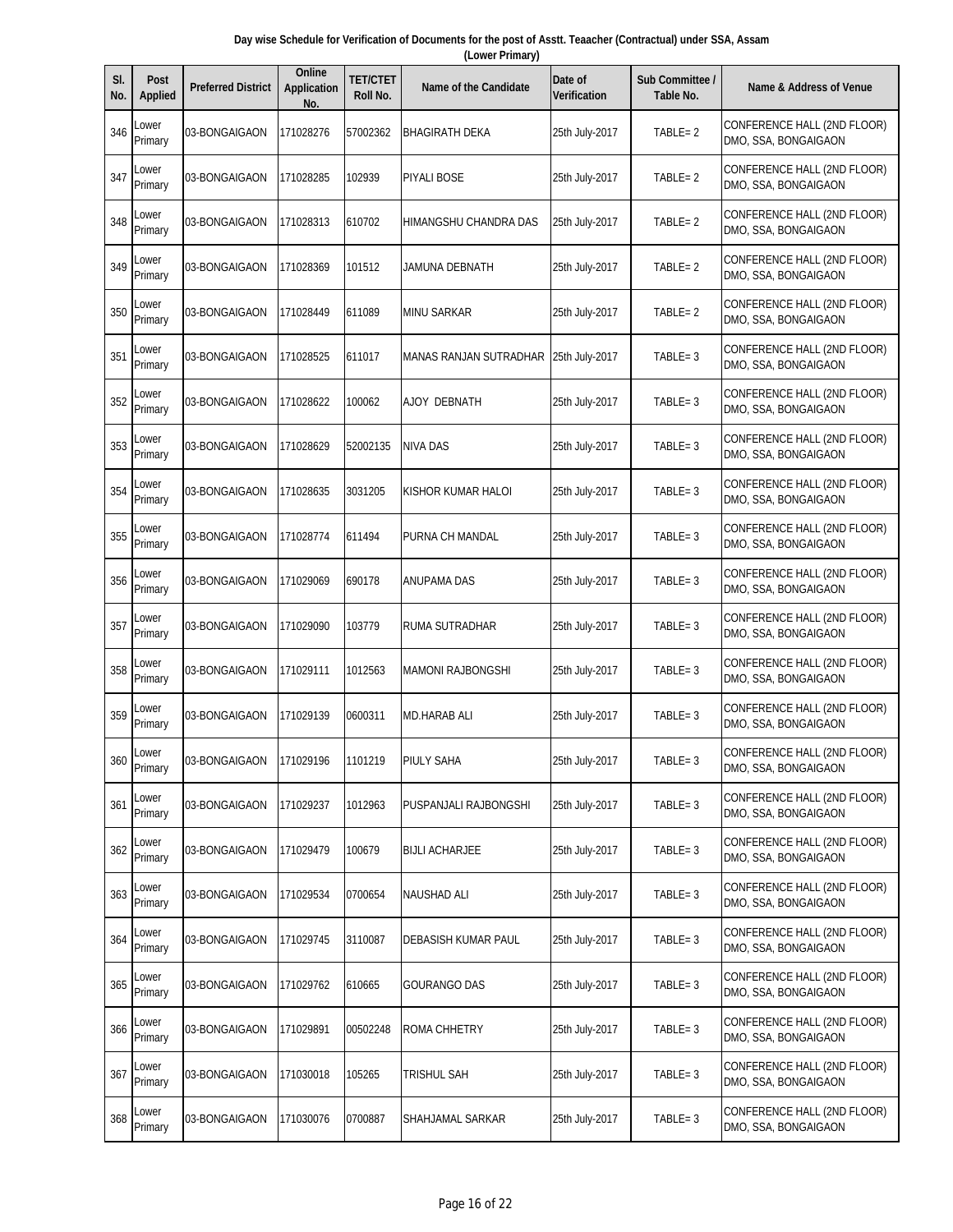|  | Day wise Schedule for Verification of Documents for the post of Asstt. Teaacher (Contractual) under SSA, Assam |  |  |
|--|----------------------------------------------------------------------------------------------------------------|--|--|
|  | (Lower Primary)                                                                                                |  |  |
|  |                                                                                                                |  |  |

| SI.<br>No. | Post<br><b>Applied</b> | <b>Preferred District</b> | Online<br><b>Application</b><br>No. | <b>TET/CTET</b><br>Roll No. | <b>Name of the Candidate</b> | Date of<br><b>Verification</b> | <b>Sub Committee /</b><br>Table No. | Name & Address of Venue                                    |
|------------|------------------------|---------------------------|-------------------------------------|-----------------------------|------------------------------|--------------------------------|-------------------------------------|------------------------------------------------------------|
| 369        | ower.<br>Primary       | 03-BONGAIGAON             | 171030171                           | 52002455                    | <b>RIPUNJAY DAS</b>          | 25th July-2017                 | $TABLE = 3$                         | CONFERENCE HALL (2ND FLOOR)<br>DMO, SSA, BONGAIGAON        |
| 370        | Lower<br>Primary       | 03-BONGAIGAON             | 171030242                           | 100096                      | ALPANA SARKAR                | 25th July-2017                 | $TABLE = 3$                         | CONFERENCE HALL (2ND FLOOR)<br>DMO, SSA, BONGAIGAON        |
| 371        | Lower<br>Primary       | 03-BONGAIGAON             | 171030260                           | 103238                      | PROSENJIT CHOWDHURY          | 25th July-2017                 | $TABLE = 3$                         | CONFERENCE HALL (2ND FLOOR)<br>DMO, SSA, BONGAIGAON        |
| 372        | Lower<br>Primary       | 03-BONGAIGAON             | 171030283                           | 3100086                     | KAMAL MUSTAK AHMED           | 25th July-2017                 | $TABLE = 3$                         | CONFERENCE HALL (2ND FLOOR)<br>DMO, SSA, BONGAIGAON        |
| 373        | Lower<br>Primary       | 03-BONGAIGAON             | 171030316                           | 108308                      | TIKEN CHANDRA DAS            | 25th July-2017                 | $TABLE = 3$                         | CONFERENCE HALL (2ND FLOOR)<br>DMO, SSA, BONGAIGAON        |
| 374        | Lower<br>Primary       | 03-BONGAIGAON             | 171030362                           | 104441                      | SIMA SARKAR                  | 25th July-2017                 | $TABLE = 3$                         | CONFERENCE HALL (2ND FLOOR)<br>DMO, SSA, BONGAIGAON        |
| 375        | Lower<br>Primary       | 03-BONGAIGAON             | 171030551                           | 1032712                     | KANKAN DAS                   | 25th July-2017                 | TABLE=3                             | CONFERENCE HALL (2ND FLOOR)<br>DMO, SSA, BONGAIGAON        |
| 376        | Lower<br>Primary       | 03-BONGAIGAON             | 171030878                           | 4405139                     | <b>HIMANGSHU DUTTA</b>       | 25th July-2017                 | $TABLE = 3$                         | CONFERENCE HALL (2ND FLOOR)<br>DMO, SSA, BONGAIGAON        |
| 377        | Lower<br>Primary       | 03-BONGAIGAON             | 171030980                           | 102376                      | <b>MOUSHILI MAZUMDER</b>     | 25th July-2017                 | $TABLE = 3$                         | CONFERENCE HALL (2ND FLOOR)<br>DMO, SSA, BONGAIGAON        |
| 378        | Lower<br>Primary       | 03-BONGAIGAON             | 171031079                           | 51006056                    | <b>MD RAFIK</b>              | 25th July-2017                 | $TABLE = 3$                         | CONFERENCE HALL (2ND FLOOR)<br>DMO, SSA, BONGAIGAON        |
| 379        | Lower<br>Primary       | 03-BONGAIGAON             | 171031339                           | 610770                      | JAYRUDRA SARKAR              | 25th July-2017                 | TABLE=3                             | CONFERENCE HALL (2ND FLOOR)<br>DMO, SSA, BONGAIGAON        |
| 380        | Lower<br>Primary       | 03-BONGAIGAON             | 171031400                           | 1101668                     | BHASWATI SHARMA              | 25th July-2017                 | $TABLE = 3$                         | CONFERENCE HALL (2ND FLOOR)<br>DMO, SSA, BONGAIGAON        |
| 381        | Lower<br>Primary       | 03-BONGAIGAON             | 171031504                           | 681098                      | CHANDRAJYOTI MILI            | 25th July-2017                 | $TABLE = 3$                         | CONFERENCE HALL (2ND FLOOR)<br>DMO, SSA, BONGAIGAON        |
| 382        | Lower<br>Primary       | 03-BONGAIGAON             | 171031611                           | 0300283                     | SURATH KUMAR DEKA            | 25th July-2017                 | $TABLE = 3$                         | CONFERENCE HALL (2ND FLOOR)<br>DMO, SSA, BONGAIGAON        |
| 383        | Lower<br>Primary       | 03-BONGAIGAON             | 171031616                           | 611525                      | <b>RAJESH DAS</b>            | 25th July-2017                 | TABLE=3                             | <b>CONFERENCE HALL (2ND FLOOR)</b><br>DMO, SSA, BONGAIGAON |
| 384        | Lower<br>Primary       | 03-BONGAIGAON             | 171031668                           | 611443                      | PRATIMA SARKAR               | 25th July-2017                 | TABLE=3                             | CONFERENCE HALL (2ND FLOOR)<br>DMO, SSA, BONGAIGAON        |
| 385        | Lower<br>Primary       | 03-BONGAIGAON             | 171031712                           | 100819                      | <b>BISWAJIT ADITYA</b>       | 25th July-2017                 | TABLE=3                             | CONFERENCE HALL (2ND FLOOR)<br>DMO, SSA, BONGAIGAON        |
| 386        | Lower<br>Primary       | 03-BONGAIGAON             | 171031729                           | 673040                      | JULI PEGU                    | 25th July-2017                 | $TABLE = 3$                         | CONFERENCE HALL (2ND FLOOR)<br>DMO, SSA, BONGAIGAON        |
| 387        | Lower<br>Primary       | 03-BONGAIGAON             | 171031851                           | 610491                      | DHANADA SARKAR               | 25th July-2017                 | TABLE=3                             | <b>CONFERENCE HALL (2ND FLOOR)</b><br>DMO, SSA, BONGAIGAON |
| 388        | Lower<br>Primary       | 03-BONGAIGAON             | 171031994                           | 105770                      | BIKU KUMAR DAS               | 25th July-2017                 | TABLE=3                             | CONFERENCE HALL (2ND FLOOR)<br>DMO, SSA, BONGAIGAON        |
| 389        | Lower<br>Primary       | 03-BONGAIGAON             | 171032032                           | 102703                      | PAMPA GHOSH                  | 25th July-2017                 | TABLE=3                             | CONFERENCE HALL (2ND FLOOR)<br>DMO, SSA, BONGAIGAON        |
| 390        | Lower<br>Primary       | 03-BONGAIGAON             | 171032408                           | 611408                      | PRANALI HAJONG               | 25th July-2017                 | $TABLE = 3$                         | CONFERENCE HALL (2ND FLOOR)<br>DMO, SSA, BONGAIGAON        |
| 391        | Lower<br>Primary       | 03-BONGAIGAON             | 171032477                           | 1000163                     | SUDHIR CHANDRA BARMAN        | 25th July-2017                 | $TABLE = 3$                         | CONFERENCE HALL (2ND FLOOR)<br>DMO, SSA, BONGAIGAON        |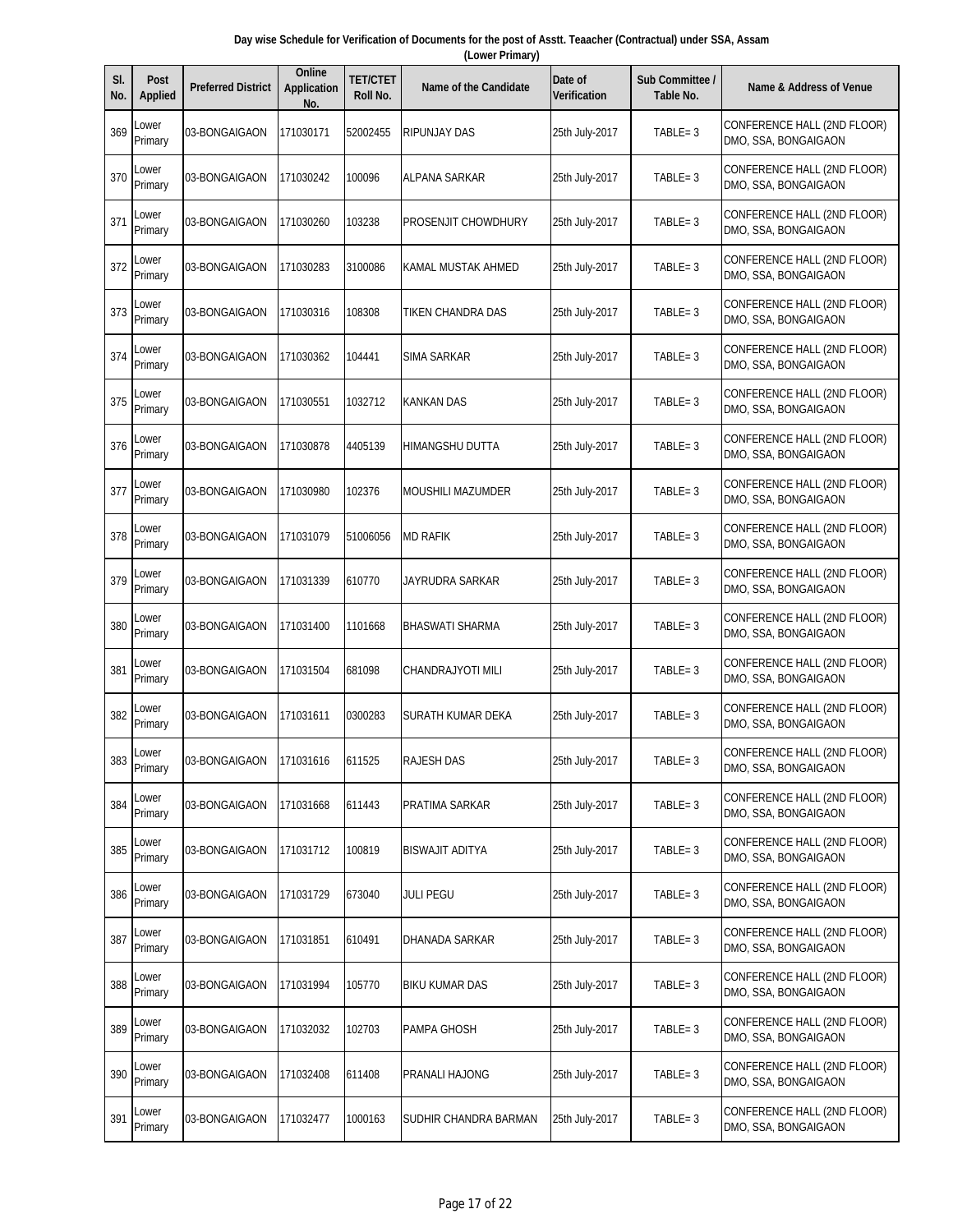|  | Day wise Schedule for Verification of Documents for the post of Asstt. Teaacher (Contractual) under SSA, Assam |  |  |
|--|----------------------------------------------------------------------------------------------------------------|--|--|
|  | (Lower Primary)                                                                                                |  |  |
|  |                                                                                                                |  |  |

| SI.<br>No. | <b>Post</b><br><b>Applied</b> | <b>Preferred District</b> | Online<br><b>Application</b><br>No. | <b>TET/CTET</b><br>Roll No. | <b>Name of the Candidate</b> | Date of<br>Verification | Sub Committee /<br>Table No. | <b>Name &amp; Address of Venue</b>                  |
|------------|-------------------------------|---------------------------|-------------------------------------|-----------------------------|------------------------------|-------------------------|------------------------------|-----------------------------------------------------|
| 392        | .ower<br>Primary              | 03-BONGAIGAON             | 171032513                           | 648108                      | KANKAN DEKA                  | 25th July-2017          | $TABLE = 3$                  | CONFERENCE HALL (2ND FLOOR)<br>DMO, SSA, BONGAIGAON |
| 393        | Lower<br>Primary              | 03-BONGAIGAON             | 171033034                           | 52000094                    | ABDUL REZZAK                 | 25th July-2017          | $TABLE = 3$                  | CONFERENCE HALL (2ND FLOOR)<br>DMO, SSA, BONGAIGAON |
| 394        | Lower<br>Primary              | 03-BONGAIGAON             | 171033092                           | 610666                      | GOURI SANKAR MAZUMDAR        | 25th July-2017          | $TABLE = 3$                  | CONFERENCE HALL (2ND FLOOR)<br>DMO, SSA, BONGAIGAON |
| 395        | Lower<br>Primary              | 03-BONGAIGAON             | 171033250                           | 611007                      | <b>MAMONI DAS</b>            | 25th July-2017          | $TABLE = 3$                  | CONFERENCE HALL (2ND FLOOR)<br>DMO, SSA, BONGAIGAON |
| 396        | Lower<br>Primary              | 03-BONGAIGAON             | 171033403                           | 611040                      | <b>MANJU RANI SARKAR</b>     | 25th July-2017          | $TABLE = 3$                  | CONFERENCE HALL (2ND FLOOR)<br>DMO, SSA, BONGAIGAON |
| 397        | Lower<br>Primary              | 03-BONGAIGAON             | 171033439                           | 0234353                     | RAM KUMAR                    | 25th July-2017          | TABLE=3                      | CONFERENCE HALL (2ND FLOOR)<br>DMO, SSA, BONGAIGAON |
| 398        | _ower<br>Primary              | 03-BONGAIGAON             | 171033470                           | 01510023                    | <b>BHAWNA AHUJA</b>          | 25th July-2017          | $TABLE = 3$                  | CONFERENCE HALL (2ND FLOOR)<br>DMO, SSA, BONGAIGAON |
| 399        | Lower<br>Primary              | 03-BONGAIGAON             | 171033566                           | 1013296                     | <b>TAPAN DAIMARY</b>         | 25th July-2017          | $TABLE = 3$                  | CONFERENCE HALL (2ND FLOOR)<br>DMO, SSA, BONGAIGAON |
| 400        | Lower<br>Primary              | 03-BONGAIGAON             | 171033568                           | 101514                      | JAMUNA MAHANTA               | 25th July-2017          | $TABLE = 3$                  | CONFERENCE HALL (2ND FLOOR)<br>DMO, SSA, BONGAIGAON |
| 401        | Lower<br>Primary              | 03-BONGAIGAON             | 171033578                           | 0500216                     | DHRUBAJYOTI TALUKDAR         | 25th July-2017          | $TABLE = 4$                  | CONFERENCE HALL (2ND FLOOR)<br>DMO, SSA, BONGAIGAON |
| 402        | Lower<br>Primary              | 03-BONGAIGAON             | 171033612                           | 612139                      | TUMPA SUTRADHAR              | 25th July-2017          | $TABLE = 4$                  | CONFERENCE HALL (2ND FLOOR)<br>DMO, SSA, BONGAIGAON |
| 403        | Lower<br>Primary              | 03-BONGAIGAON             | 171033656                           | 100630                      | <b>BHASWATI DEY</b>          | 25th July-2017          | $TABLE = 4$                  | CONFERENCE HALL (2ND FLOOR)<br>DMO, SSA, BONGAIGAON |
| 404        | Lower<br>Primary              | 03-BONGAIGAON             | 171033669                           | 52000109                    | ABDUR RAHMAN                 | 25th July-2017          | $TABLE = 4$                  | CONFERENCE HALL (2ND FLOOR)<br>DMO, SSA, BONGAIGAON |
| 405        | Lower<br>Primary              | 03-BONGAIGAON             | 171033679                           | 610236                      | <b>BARNALI SARKAR DAS</b>    | 25th July-2017          | $TABLE = 4$                  | CONFERENCE HALL (2ND FLOOR)<br>DMO, SSA, BONGAIGAON |
| 406        | Lower<br>Primary              | 03-BONGAIGAON             | 171033761                           | 52002590                    | RUPAMONI KALITA              | 25th July-2017          | $TABLE = 4$                  | CONFERENCE HALL (2ND FLOOR)<br>DMO, SSA, BONGAIGAON |
| 407        | Lower<br>Primary              | 03-BONGAIGAON             | 171033822                           | 1032776                     | LABA KUMAR BAISHYA           | 25th July-2017          | $TABLE = 4$                  | CONFERENCE HALL (2ND FLOOR)<br>DMO, SSA, BONGAIGAON |
| 408        | Lower<br>Primary              | 03-BONGAIGAON             | 171033830                           | 4407444                     | NILOTPAL BARUAH              | 25th July-2017          | TABLE=4                      | CONFERENCE HALL (2ND FLOOR)<br>DMO, SSA, BONGAIGAON |
| 409        | Lower<br>Primary              | 03-BONGAIGAON             | 171033871                           | 3030094                     | BHUMI DHAR MEDHI             | 25th July-2017          | $TABLE = 4$                  | CONFERENCE HALL (2ND FLOOR)<br>DMO, SSA, BONGAIGAON |
| 410        | Lower<br>Primary              | 03-BONGAIGAON             | 171033892                           | 52003234                    | ZAMIRUZ ZAMAN                | 25th July-2017          | $TABLE = 4$                  | CONFERENCE HALL (2ND FLOOR)<br>DMO, SSA, BONGAIGAON |
| 411        | Lower<br>Primary              | 03-BONGAIGAON             | 171033924                           | 649880                      | MAYNA BALA DAS               | 25th July-2017          | TABLE= 4                     | CONFERENCE HALL (2ND FLOOR)<br>DMO, SSA, BONGAIGAON |
| 412        | Lower<br>Primary              | 03-BONGAIGAON             | 171033983                           | 103813                      | <b>RUMPI MANDAL</b>          | 25th July-2017          | TABLE= 4                     | CONFERENCE HALL (2ND FLOOR)<br>DMO, SSA, BONGAIGAON |
| 413        | Lower<br>Primary              | 03-BONGAIGAON             | 171034037                           | 612138                      | TUMPA DAS                    | 25th July-2017          | TABLE=4                      | CONFERENCE HALL (2ND FLOOR)<br>DMO, SSA, BONGAIGAON |
| 414        | Lower<br>Primary              | 03-BONGAIGAON             | 171034148                           | 103474                      | RAKHI ROY                    | 25th July-2017          | $TABLE = 4$                  | CONFERENCE HALL (2ND FLOOR)<br>DMO, SSA, BONGAIGAON |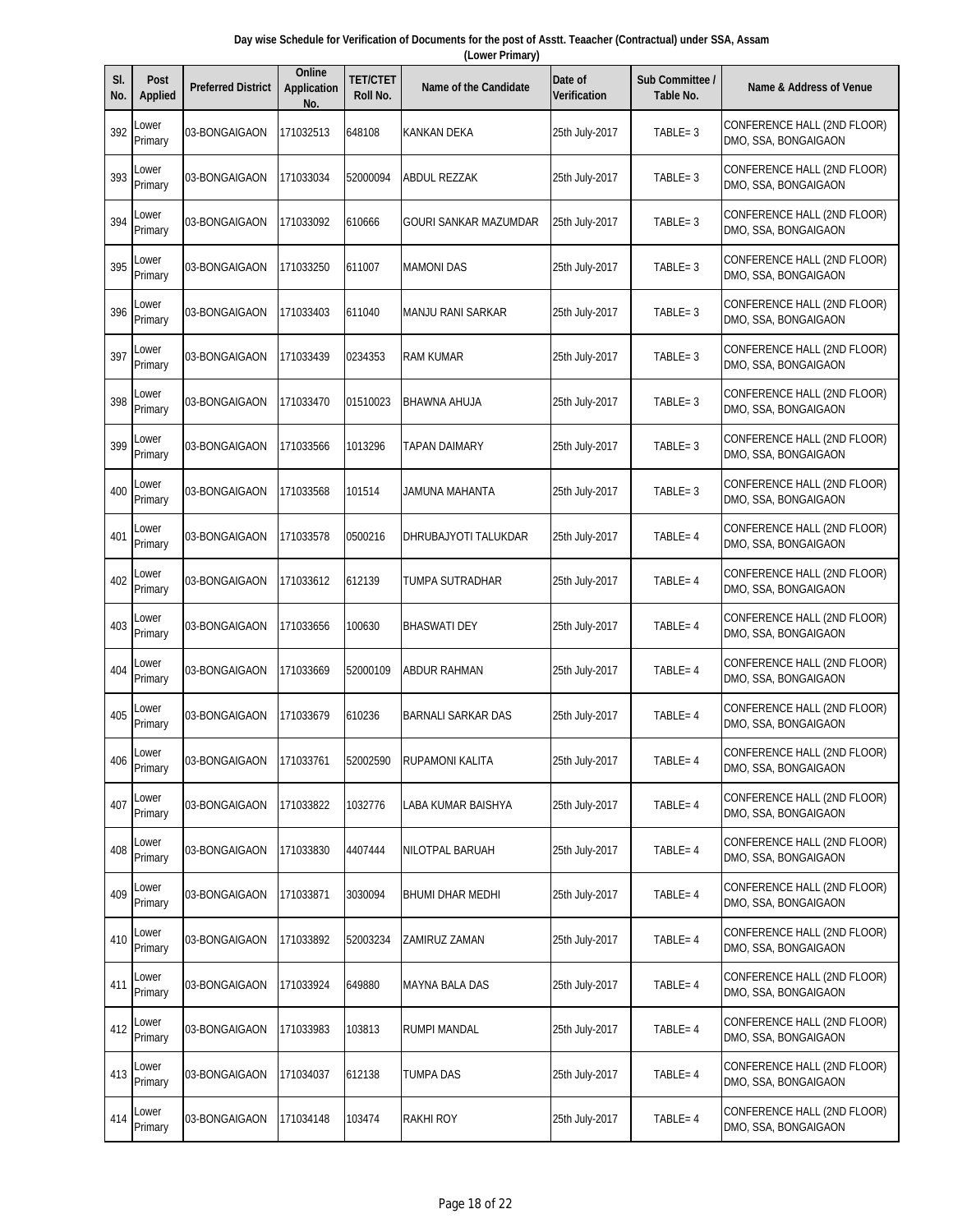| Day wise Schedule for Verification of Documents for the post of Asstt. Teaacher (Contractual) under SSA, Assam |  |  |  |  |  |  |  |  |  |
|----------------------------------------------------------------------------------------------------------------|--|--|--|--|--|--|--|--|--|
| (Lower Primary)                                                                                                |  |  |  |  |  |  |  |  |  |
|                                                                                                                |  |  |  |  |  |  |  |  |  |

| SI.<br>No. | <b>Post</b><br><b>Applied</b> | <b>Preferred District</b> | Online<br><b>Application</b><br>No. | <b>TET/CTET</b><br>Roll No. | <b>Name of the Candidate</b> | Date of<br><b>Verification</b> | Sub Committee /<br>Table No. | Name & Address of Venue                                    |
|------------|-------------------------------|---------------------------|-------------------------------------|-----------------------------|------------------------------|--------------------------------|------------------------------|------------------------------------------------------------|
| 415        | _ower<br>Primary              | 03-BONGAIGAON             | 171034225                           | 105188                      | TANUSHREE PAUL               | 25th July-2017                 | $TABLE = 4$                  | CONFERENCE HALL (2ND FLOOR)<br>DMO, SSA, BONGAIGAON        |
| 416        | Lower<br>Primary              | 03-BONGAIGAON             | 171034279                           | 610922                      | KRISHNA MANDAL               | 25th July-2017                 | $TABLE = 4$                  | CONFERENCE HALL (2ND FLOOR)<br>DMO, SSA, BONGAIGAON        |
| 417        | Lower<br>Primary              | 03-BONGAIGAON             | 171034288                           | 0402882                     | SABINA EASMIN                | 25th July-2017                 | $TABLE = 4$                  | CONFERENCE HALL (2ND FLOOR)<br>DMO, SSA, BONGAIGAON        |
| 418        | Lower<br>Primary              | 03-BONGAIGAON             | 171034348                           | 4410279                     | SUBODH BHAGABATI             | 25th July-2017                 | $TABLE = 4$                  | CONFERENCE HALL (2ND FLOOR)<br>DMO, SSA, BONGAIGAON        |
| 419        | Lower<br>Primary              | 03-BONGAIGAON             | 171034397                           | 1552057                     | DAYAL DEBNATH                | 25th July-2017                 | $TABLE = 4$                  | CONFERENCE HALL (2ND FLOOR)<br>DMO, SSA, BONGAIGAON        |
| 420        | Lower<br>Primary              | 03-BONGAIGAON             | 171034512                           | 103754                      | RUMA BISWAS                  | 25th July-2017                 | TABLE= 4                     | CONFERENCE HALL (2ND FLOOR)<br>DMO, SSA, BONGAIGAON        |
| 421        | Lower<br>Primary              | 03-BONGAIGAON             | 171034521                           | 51002250                    | DEWAN ZAHIR ABBAS            | 25th July-2017                 | $TABLE = 4$                  | CONFERENCE HALL (2ND FLOOR)<br>DMO, SSA, BONGAIGAON        |
| 422        | Lower<br>Primary              | 03-BONGAIGAON             | 171034523                           | 653214                      | PINTU SARKAR                 | 25th July-2017                 | $TABLE = 4$                  | CONFERENCE HALL (2ND FLOOR)<br>DMO, SSA, BONGAIGAON        |
| 423        | Lower<br>Primary              | 03-BONGAIGAON             | 171034540                           | 3110032                     | ANJANA DAS RAY               | 25th July-2017                 | $TABLE = 4$                  | CONFERENCE HALL (2ND FLOOR)<br>DMO, SSA, BONGAIGAON        |
| 424        | Lower<br>Primary              | 03-BONGAIGAON             | 171034546                           | 3100144                     | NIYATI ROY                   | 25th July-2017                 | $TABLE = 4$                  | CONFERENCE HALL (2ND FLOOR)<br>DMO, SSA, BONGAIGAON        |
| 425        | Lower<br>Primary              | 03-BONGAIGAON             | 171034578                           | 52001579                    | MD.ANOWAR.HUSSAIN.           | 25th July-2017                 | $TABLE = 4$                  | CONFERENCE HALL (2ND FLOOR)<br>DMO, SSA, BONGAIGAON        |
| 426        | Lower<br>Primary              | 03-BONGAIGAON             | 171034595                           | 611120                      | <b>MONMITA DAS</b>           | 25th July-2017                 | $TABLE = 4$                  | CONFERENCE HALL (2ND FLOOR)<br>DMO, SSA, BONGAIGAON        |
| 427        | Lower<br>Primary              | 03-BONGAIGAON             | 171034785                           | 102111                      | <b>MANOJ DUTTA</b>           | 25th July-2017                 | $TABLE = 4$                  | CONFERENCE HALL (2ND FLOOR)<br>DMO, SSA, BONGAIGAON        |
| 428        | Lower<br>Primary              | 03-BONGAIGAON             | 171034836                           | 3030797                     | TRILOCHAN BHATTARAI          | 25th July-2017                 | $TABLE = 4$                  | CONFERENCE HALL (2ND FLOOR)<br>DMO, SSA, BONGAIGAON        |
| 429        | Lower<br>Primary              | 03-BONGAIGAON             | 171034912                           | 3030785                     | <b>REENA POKHREL</b>         | 25th July-2017                 | $TABLE = 4$                  | <b>CONFERENCE HALL (2ND FLOOR)</b><br>DMO, SSA, BONGAIGAON |
| 430        | Lower<br>Primary              | 03-BONGAIGAON             | 171034940                           | 611118                      | <b>MONJIT BARMAN</b>         | 25th July-2017                 | $TABLE = 4$                  | CONFERENCE HALL (2ND FLOOR)<br>DMO, SSA, BONGAIGAON        |
| 431        | Lower<br>Primary              | 03-BONGAIGAON             | 171034965                           | 58008597                    | TRISHNAJYOTI KALITA          | 25th July-2017                 | TABLE= 4                     | CONFERENCE HALL (2ND FLOOR)<br>DMO, SSA, BONGAIGAON        |
| 432        | Lower<br>Primary              | 03-BONGAIGAON             | 171034979                           | 123456                      | HAREKISHNA DAS               | 25th July-2017                 | TABLE= 4                     | CONFERENCE HALL (2ND FLOOR)<br>DMO, SSA, BONGAIGAON        |
| 433        | Lower<br>Primary              | 03-BONGAIGAON             | 171035029                           | 677711                      | SANKAR DOLEY                 | 25th July-2017                 | TABLE= 4                     | CONFERENCE HALL (2ND FLOOR)<br>DMO, SSA, BONGAIGAON        |
| 434        | Lower<br>Primary              | 03-BONGAIGAON             | 171035061                           | 1101176                     | VIVEK CHETRY                 | 25th July-2017                 | $TABLE = 4$                  | CONFERENCE HALL (2ND FLOOR)<br>DMO, SSA, BONGAIGAON        |
| 435        | Lower<br>Primary              | 03-BONGAIGAON             | 171035267                           | 101764                      | KANU BARMAN                  | 25th July-2017                 | $TABLE = 4$                  | CONFERENCE HALL (2ND FLOOR)<br>DMO, SSA, BONGAIGAON        |
| 436        | Lower<br>Primary              | 03-BONGAIGAON             | 171035350                           | 0600895                     | ACHINTA KUMAR NATH           | 25th July-2017                 | $TABLE = 4$                  | CONFERENCE HALL (2ND FLOOR)<br>DMO, SSA, BONGAIGAON        |
| 437        | Lower<br>Primary              | 03-BONGAIGAON             | 171035422                           | 653466                      | PRAKASH DAS                  | 25th July-2017                 | TABLE= 4                     | CONFERENCE HALL (2ND FLOOR)<br>DMO, SSA, BONGAIGAON        |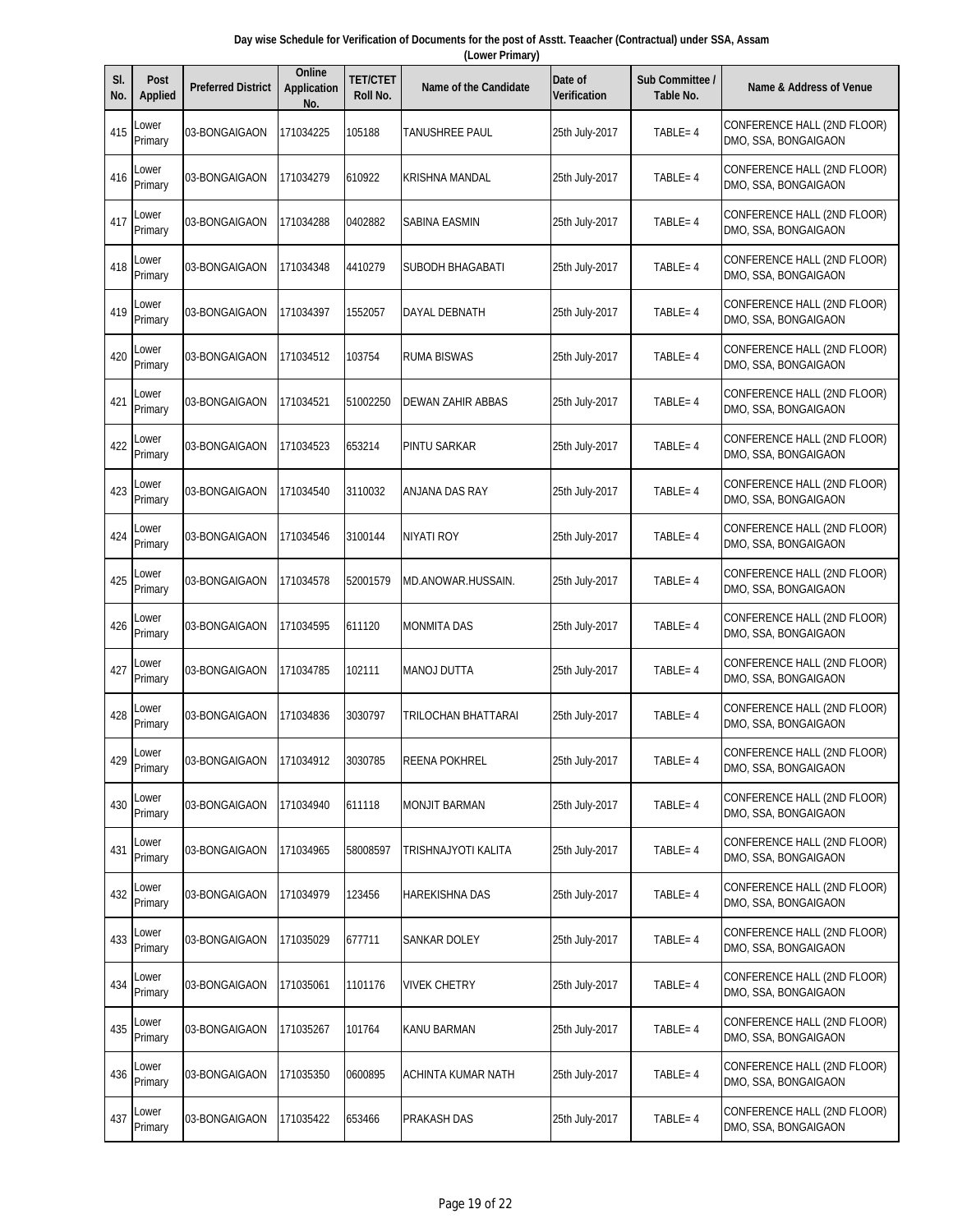| Day wise Schedule for Verification of Documents for the post of Asstt. Teaacher (Contractual) under SSA, Assam |  |  |  |  |  |  |  |  |  |
|----------------------------------------------------------------------------------------------------------------|--|--|--|--|--|--|--|--|--|
| (Lower Primary)                                                                                                |  |  |  |  |  |  |  |  |  |
|                                                                                                                |  |  |  |  |  |  |  |  |  |

| SI.<br>No. | <b>Post</b><br><b>Applied</b> | <b>Preferred District</b> | Online<br><b>Application</b><br>No. | <b>TET/CTET</b><br>Roll No. | <b>Name of the Candidate</b> | Date of<br><b>Verification</b> | Sub Committee /<br>Table No. | <b>Name &amp; Address of Venue</b>                  |
|------------|-------------------------------|---------------------------|-------------------------------------|-----------------------------|------------------------------|--------------------------------|------------------------------|-----------------------------------------------------|
| 438        | Lower<br>Primary              | 03-BONGAIGAON             | 171035557                           | 3110362                     | NAMITA GAUTAM                | 25th July-2017                 | $TABLE = 4$                  | CONFERENCE HALL (2ND FLOOR)<br>DMO, SSA, BONGAIGAON |
| 439        | Lower<br>Primary              | 03-BONGAIGAON             | 171035572                           | 52001004                    | <b>HEMEN KUMAR ROY</b>       | 25th July-2017                 | $TABLE = 4$                  | CONFERENCE HALL (2ND FLOOR)<br>DMO, SSA, BONGAIGAON |
| 440        | Lower<br>Primary              | 03-BONGAIGAON             | 171035667                           | 2011412                     | <b>NARESWAR RABHA</b>        | 25th July-2017                 | $TABLE = 4$                  | CONFERENCE HALL (2ND FLOOR)<br>DMO, SSA, BONGAIGAON |
| 441        | _ower<br>Primary              | 03-BONGAIGAON             | 171035811                           | 610308                      | <b>BIKASH KUMAR DAS</b>      | 25th July-2017                 | $TABLE = 4$                  | CONFERENCE HALL (2ND FLOOR)<br>DMO, SSA, BONGAIGAON |
| 442        | Lower<br>Primary              | 03-BONGAIGAON             | 171035866                           | 101939                      | <b>MADHAB CH DAS</b>         | 25th July-2017                 | $TABLE = 4$                  | CONFERENCE HALL (2ND FLOOR)<br>DMO, SSA, BONGAIGAON |
| 443        | Lower<br>Primary              | 03-BONGAIGAON             | 171036112                           | 52000815                    | FARIDA KHATUN                | 25th July-2017                 | $TABLE = 4$                  | CONFERENCE HALL (2ND FLOOR)<br>DMO, SSA, BONGAIGAON |
| 444        | Lower<br>Primary              | 03-BONGAIGAON             | 171036176                           | 3110405                     | KRISHNENDU GHOSH             | 25th July-2017                 | $TABLE = 4$                  | CONFERENCE HALL (2ND FLOOR)<br>DMO, SSA, BONGAIGAON |
| 445        | Lower<br>Primary              | 03-BONGAIGAON             | 171036285                           | 105679                      | <b>BASANT KUMAR YADAV</b>    | 25th July-2017                 | $TABLE = 4$                  | CONFERENCE HALL (2ND FLOOR)<br>DMO, SSA, BONGAIGAON |
| 446        | _ower<br>Primary              | 03-BONGAIGAON             | 171036299                           | 611035                      | <b>MANISHA RABHA</b>         | 25th July-2017                 | $TABLE = 4$                  | CONFERENCE HALL (2ND FLOOR)<br>DMO, SSA, BONGAIGAON |
| 447        | Lower<br>Primary              | 03-BONGAIGAON             | 171036383                           | 55011303                    | SUSHANJIT MITRA              | 25th July-2017                 | $TABLE = 4$                  | CONFERENCE HALL (2ND FLOOR)<br>DMO, SSA, BONGAIGAON |
| 448        | Lower<br>Primary              | 03-BONGAIGAON             | 171036498                           | 610820                      | JUMPI MONDAL                 | 25th July-2017                 | $TABLE = 4$                  | CONFERENCE HALL (2ND FLOOR)<br>DMO, SSA, BONGAIGAON |
| 449        | Lower<br>Primary              | 03-BONGAIGAON             | 171036558                           | 4409238                     | <b>BRAJEN KALITA</b>         | 25th July-2017                 | $TABLE = 4$                  | CONFERENCE HALL (2ND FLOOR)<br>DMO, SSA, BONGAIGAON |
| 450        | Lower<br>Primary              | 03-BONGAIGAON             | 171036703                           | 52000057                    | ABDUL KASHIM SHEIKH          | 25th July-2017                 | $TABLE = 4$                  | CONFERENCE HALL (2ND FLOOR)<br>DMO, SSA, BONGAIGAON |
| 451        | Lower<br>Primary              | 03-BONGAIGAON             | 171036855                           | 641000                      | ANURAJ SARKAR                | 25th July-2017                 | $TABLE = 5$                  | CONFERENCE HALL (2ND FLOOR)<br>DMO, SSA, BONGAIGAON |
| 452        | Lower<br>Primary              | 03-BONGAIGAON             | 171037329                           | 610187                      | ATUL CH MAJUMDAR             | 25th July-2017                 | $TABLE = 5$                  | CONFERENCE HALL (2ND FLOOR)<br>DMO, SSA, BONGAIGAON |
| 453        | Lower<br>Primary              | 03-BONGAIGAON             | 171037433                           | 52002072                    | NASRUFA SIDDIQUE             | 25th July-2017                 | $TABLE = 5$                  | CONFERENCE HALL (2ND FLOOR)<br>DMO, SSA, BONGAIGAON |
| 454        | Lower<br>Primary              | 03-BONGAIGAON             | 171037877                           | 1111388                     | RAM CHANDRA DEBNATH          | 25th July-2017                 | $TABLE = 5$                  | CONFERENCE HALL (2ND FLOOR)<br>DMO, SSA, BONGAIGAON |
| 455        | Lower<br>Primary              | 03-BONGAIGAON             | 171038087                           | 644798                      | DIPAMANI DAS                 | 25th July-2017                 | $TABLE = 5$                  | CONFERENCE HALL (2ND FLOOR)<br>DMO, SSA, BONGAIGAON |
| 456        | Lower<br>Primary              | 03-BONGAIGAON             | 171038339                           | 1101660                     | <b>AMRIT RAJ MEDHI</b>       | 25th July-2017                 | $TABLE = 5$                  | CONFERENCE HALL (2ND FLOOR)<br>DMO, SSA, BONGAIGAON |
| 457        | Lower<br>Primary              | 03-BONGAIGAON             | 171038361                           | 102628                      | NIRMAL SAHA                  | 25th July-2017                 | $TABLE = 5$                  | CONFERENCE HALL (2ND FLOOR)<br>DMO, SSA, BONGAIGAON |
| 458        | Lower<br>Primary              | 03-BONGAIGAON             | 171038420                           | 100528                      | <b>BALARAM BAGCHI</b>        | 25th July-2017                 | TABLE= 5                     | CONFERENCE HALL (2ND FLOOR)<br>DMO, SSA, BONGAIGAON |
| 459        | Lower<br>Primary              | 03-BONGAIGAON             | 171038497                           | 101385                      | <b>GOBINDA SARKAR</b>        | 25th July-2017                 | TABLE= 5                     | CONFERENCE HALL (2ND FLOOR)<br>DMO, SSA, BONGAIGAON |
| 460        | Lower<br>Primary              | 03-BONGAIGAON             | 171038519                           | 3020642                     | KAUSAR ALOM                  | 25th July-2017                 | TABLE= 5                     | CONFERENCE HALL (2ND FLOOR)<br>DMO, SSA, BONGAIGAON |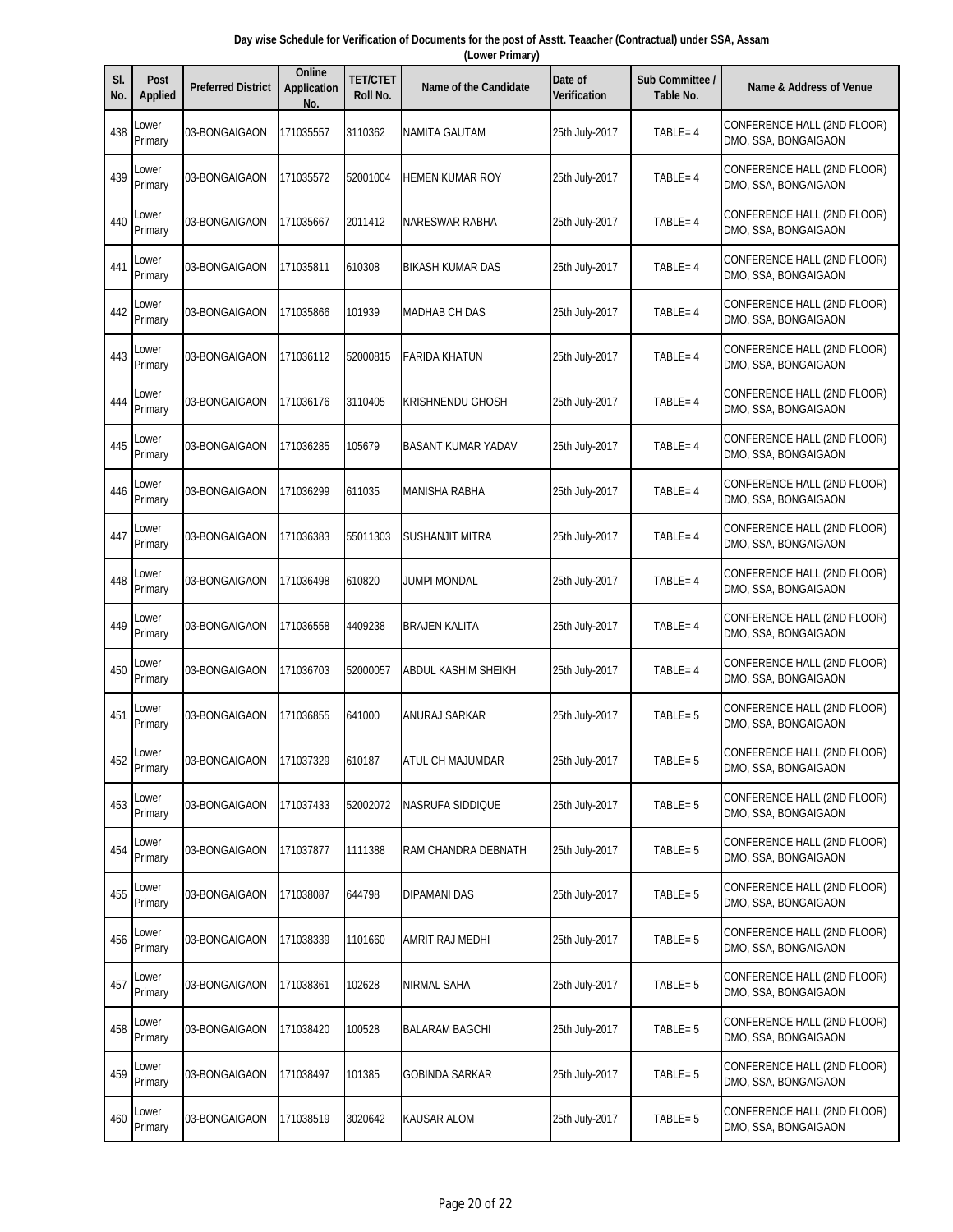| Day wise Schedule for Verification of Documents for the post of Asstt. Teaacher (Contractual) under SSA, Assam |  |
|----------------------------------------------------------------------------------------------------------------|--|
| (Lower Primary)                                                                                                |  |

| SI.<br>No. | <b>Post</b><br><b>Applied</b> | <b>Preferred District</b> | Online<br><b>Application</b><br>No. | <b>TET/CTET</b><br>Roll No. | <b>Name of the Candidate</b> | Date of<br>Verification | <b>Sub Committee /</b><br>Table No. | Name & Address of Venue                             |
|------------|-------------------------------|---------------------------|-------------------------------------|-----------------------------|------------------------------|-------------------------|-------------------------------------|-----------------------------------------------------|
| 461        | Lower<br>Primary              | 03-BONGAIGAON             | 171038569                           | 3110262                     | RATAN DAS                    | 25th July-2017          | TABLE=5                             | CONFERENCE HALL (2ND FLOOR)<br>DMO, SSA, BONGAIGAON |
| 462        | Lower<br>Primary              | 03-BONGAIGAON             | 171038581                           | 0700573                     | MISS SANGITA SARKAR          | 25th July-2017          | $TABLE = 5$                         | CONFERENCE HALL (2ND FLOOR)<br>DMO, SSA, BONGAIGAON |
| 463        | Lower<br>Primary              | 03-BONGAIGAON             | 171038812                           | 102915                      | PINTU BISWAS                 | 25th July-2017          | $TABLE = 5$                         | CONFERENCE HALL (2ND FLOOR)<br>DMO, SSA, BONGAIGAON |
| 464        | Lower<br>Primary              | 03-BONGAIGAON             | 171038837                           | 644100                      | DHANANJOY DAS                | 25th July-2017          | $TABLE = 5$                         | CONFERENCE HALL (2ND FLOOR)<br>DMO, SSA, BONGAIGAON |
| 465        | Lower<br>Primary              | 03-BONGAIGAON             | 171038865                           | 100800                      | <b>BIRUP SAHA</b>            | 25th July-2017          | $TABLE = 5$                         | CONFERENCE HALL (2ND FLOOR)<br>DMO, SSA, BONGAIGAON |
| 466        | Lower<br>Primary              | 03-BONGAIGAON             | 171038891                           | 101396                      | <b>GOPAL CHANDRA SEAL</b>    | 25th July-2017          | $TABLE = 5$                         | CONFERENCE HALL (2ND FLOOR)<br>DMO, SSA, BONGAIGAON |
| 467        | Lower<br>Primary              | 03-BONGAIGAON             | 171039194                           | 610970                      | <b>MADAN CHANDRA MONDAL</b>  | 25th July-2017          | $TABLE = 5$                         | CONFERENCE HALL (2ND FLOOR)<br>DMO, SSA, BONGAIGAON |
| 468        | Lower<br>Primary              | 03-BONGAIGAON             | 171039274                           | 611389                      | PRAHALAD ARJYA               | 25th July-2017          | $TABLE = 5$                         | CONFERENCE HALL (2ND FLOOR)<br>DMO, SSA, BONGAIGAON |
| 469        | Lower<br>Primary              | 03-BONGAIGAON             | 171039332                           | 1012918                     | PRANJOY DEKA                 | 25th July-2017          | $TABLE = 5$                         | CONFERENCE HALL (2ND FLOOR)<br>DMO, SSA, BONGAIGAON |
| 470        | Lower<br>Primary              | 03-BONGAIGAON             | 171039418                           | 3100241                     | <b>RAJEN SARMA</b>           | 25th July-2017          | $TABLE = 5$                         | CONFERENCE HALL (2ND FLOOR)<br>DMO, SSA, BONGAIGAON |
| 471        | Lower<br>Primary              | 03-BONGAIGAON             | 171039850                           | 108159                      | SUMAN SAHA                   | 25th July-2017          | $TABLE = 5$                         | CONFERENCE HALL (2ND FLOOR)<br>DMO, SSA, BONGAIGAON |
| 472        | Lower<br>Primary              | 03-BONGAIGAON             | 171039873                           | 1111577                     | <b>ASHIMA ROY</b>            | 25th July-2017          | TABLE= 5                            | CONFERENCE HALL (2ND FLOOR)<br>DMO, SSA, BONGAIGAON |
| 473        | Lower<br>Primary              | 03-BONGAIGAON             | 171039973                           | 1033943                     | PRATAP BRAHMA                | 25th July-2017          | $TABLE = 5$                         | CONFERENCE HALL (2ND FLOOR)<br>DMO, SSA, BONGAIGAON |
| 474        | Lower<br>Primary              | 03-BONGAIGAON             | 171040115                           | 1013782                     | PRITAM BASUMATARY            | 25th July-2017          | $TABLE = 5$                         | CONFERENCE HALL (2ND FLOOR)<br>DMO, SSA, BONGAIGAON |
| 475        | Lower<br>Primary              | 03-BONGAIGAON             | 171040473                           | 06324095                    | YADAV PREMLATA<br>YOGENDRA   | 25th July-2017          | TABLE= 5                            | CONFERENCE HALL (2ND FLOOR)<br>DMO, SSA, BONGAIGAON |
| 476        | Lower<br>Primary              | 03-BONGAIGAON             | 171040524                           | 52001486                    | MAIDUL ALAM TALUKDER         | 25th July-2017          | TABLE= 5                            | CONFERENCE HALL (2ND FLOOR)<br>DMO, SSA, BONGAIGAON |
| 477        | Lower<br>Primary              | 03-BONGAIGAON             | 171040586                           | 648517                      | <b>KRISHNA DAS</b>           | 25th July-2017          | TABLE= 5                            | CONFERENCE HALL (2ND FLOOR)<br>DMO, SSA, BONGAIGAON |
| 478        | Lower<br>Primary              | 03-BONGAIGAON             | 171040828                           | 52001015                    | <b>HRIDAYA ROY</b>           | 25th July-2017          | TABLE= 5                            | CONFERENCE HALL (2ND FLOOR)<br>DMO, SSA, BONGAIGAON |
| 479        | Lower<br>Primary              | 03-BONGAIGAON             | 171040973                           | 105939                      | DEEPAK KUMAR SHARMA          | 25th July-2017          | TABLE=5                             | CONFERENCE HALL (2ND FLOOR)<br>DMO, SSA, BONGAIGAON |
| 480        | Lower<br>Primary              | 03-BONGAIGAON             | 171040994                           | 641021                      | APARNA DAS                   | 25th July-2017          | TABLE= 5                            | CONFERENCE HALL (2ND FLOOR)<br>DMO, SSA, BONGAIGAON |
| 481        | Lower<br>Primary              | 03-BONGAIGAON             | 171041104                           | 101101                      | DEBRAJ DEY                   | 25th July-2017          | TABLE= 5                            | CONFERENCE HALL (2ND FLOOR)<br>DMO, SSA, BONGAIGAON |
| 482        | Lower<br>Primary              | 03-BONGAIGAON             | 171041457                           | 52000597                    | BABITA BARMAN                | 25th July-2017          | TABLE= 5                            | CONFERENCE HALL (2ND FLOOR)<br>DMO, SSA, BONGAIGAON |
| 483        | Lower<br>Primary              | 03-BONGAIGAON             | 171041573                           | 52000662                    | <b>BILKIS AKTER</b>          | 25th July-2017          | $TABLE = 5$                         | CONFERENCE HALL (2ND FLOOR)<br>DMO, SSA, BONGAIGAON |